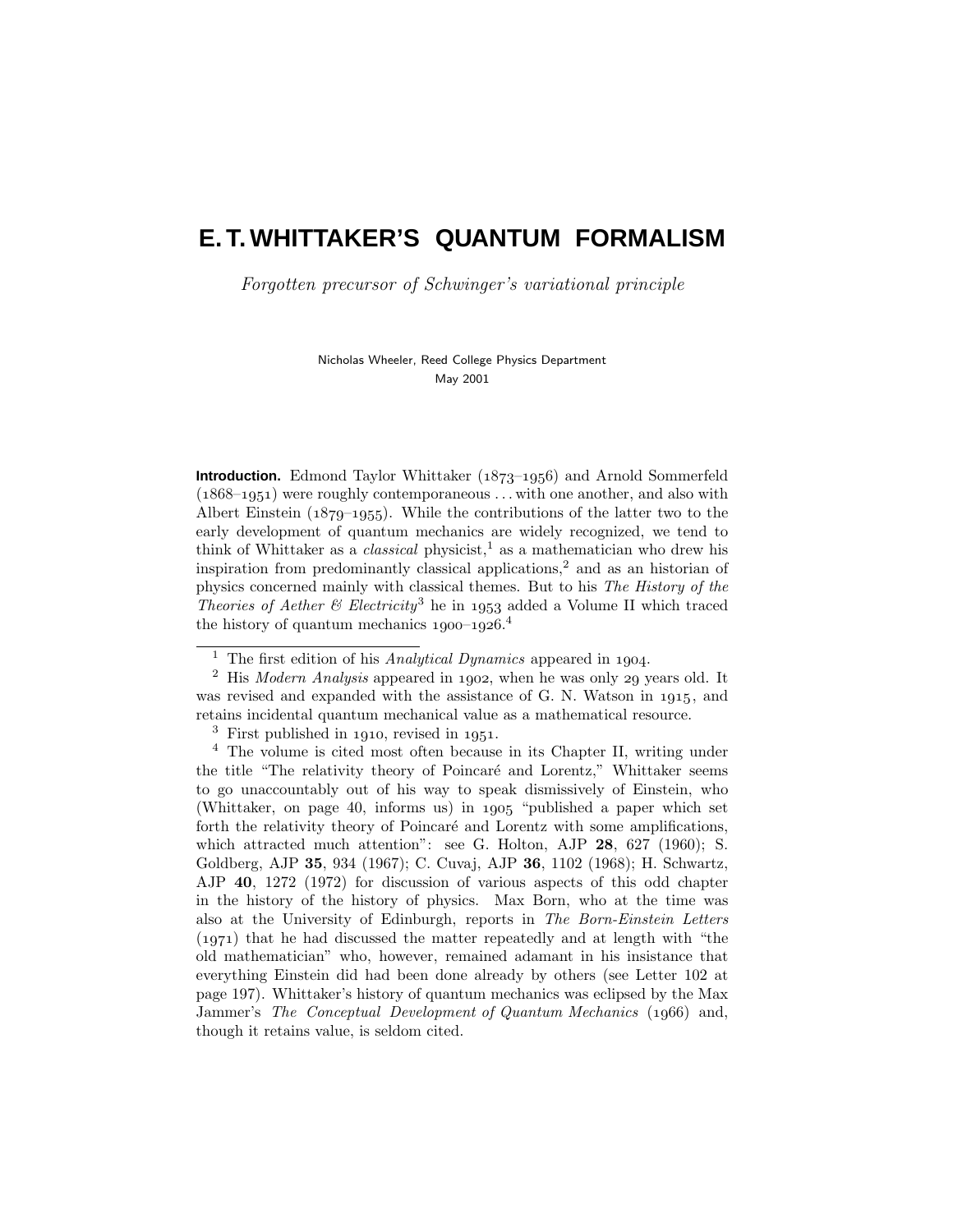Near the end of that volume Whittaker departs from his self-imposed time frame to allude (at page 279) to some quantum mechanical work which he himself published in 1941. As it happens, I had come quite by accident upon the paper in question<sup>5</sup> in 1957, had recognized its relevance to my then on-going effort to understand earlier work by Dirac and subsequent work by Feynman and Schwinger, so had written an account of Whittaker's work into my research notes of the period. In the spring of 1968 I revisited the subject, and wrote the material which can be found on pages  $68-83$  in Chapter 3 of my QUANTUM MECHANICS ( $1967/68$ ). Here I do much the same thing (if—I hope—from a somewhat deepened perspective) *...* for reasons which I now explain:

Whittaker sites only a solitary reference to the quantum literature (though in Theories of Aether II he tacitly acknowledges that he works within what Jammer, $4$  in his §6.2, calls "the transformation theory," and in reaction to an impression conveyed by WKB theory) *...* and that is to the same brief Dirac paper<sup>6</sup> that inspired Feynman to cast quantum mechanics as an exercise in functional integration, Schwinger *...* as an exercise in functional differentiation.<sup>7</sup> Dirac/Feynman/Schwinger comprise a natural "package" in the conceptual development of quantum mechanics, and it is my thesis that Whittaker—though his work (which I have never seen cited) remains lost in obscurity—merits inclusion in that package.It contains, moreover, the seeds of some technical ideas which seem to me to be too valuable to be consigned to oblivion.

**Preliminaries.** With Whittaker, and in the interest only of notational simplicity, we look specifically/exclusively to the quantum mechanics of one-dimensional time-independent Hamiltonian systems  $H(p, x)$ , where x is understood to refer to an inertial Cartesian frame.We agree to put out of mind the problems which attend design of the quantization process

 $H(x, p) \longrightarrow \mathbf{H}$ , hermitian assembly of **x**'s and **p**'s

Whittaker (like Schwinger) elects to work in the Heisenberg picture, where states  $|\psi\rangle$  are fixed/static/time-independent and the dynamical burden is born exclusively the hermitian operators representative of observables

$$
\mathbf{A}_0 \to \mathbf{A}_t = \mathbf{U}^{-1}(t) \mathbf{A}_0 \mathbf{U}(t)
$$

$$
\mathbf{U}(t) \equiv e^{-\frac{i}{\hbar} \mathbf{H} t} \text{ is unitary}
$$

<sup>5</sup> "On Hamilton's principal function in quantum mechanics," Proc.Roy.Soc. (Edinburgh), Section A, **61**, 1 (1941).

<sup>6</sup> "The Lagrangian in quantum mechanics," Physikalische Zeitschrift der Sowjetunion, Band 3, Heft 1 (1933). The paper is reprinted in the "Schwinger Collection" Selected Papers on Quantum Electrodynamics (1958).

<sup>&</sup>lt;sup>7</sup> See Jagdish Mehra & Kimball A. Milton, *Climbing the Mountain:* The Scientific Biography of Julian Schwinger (2000), pages 276, 315 and 612.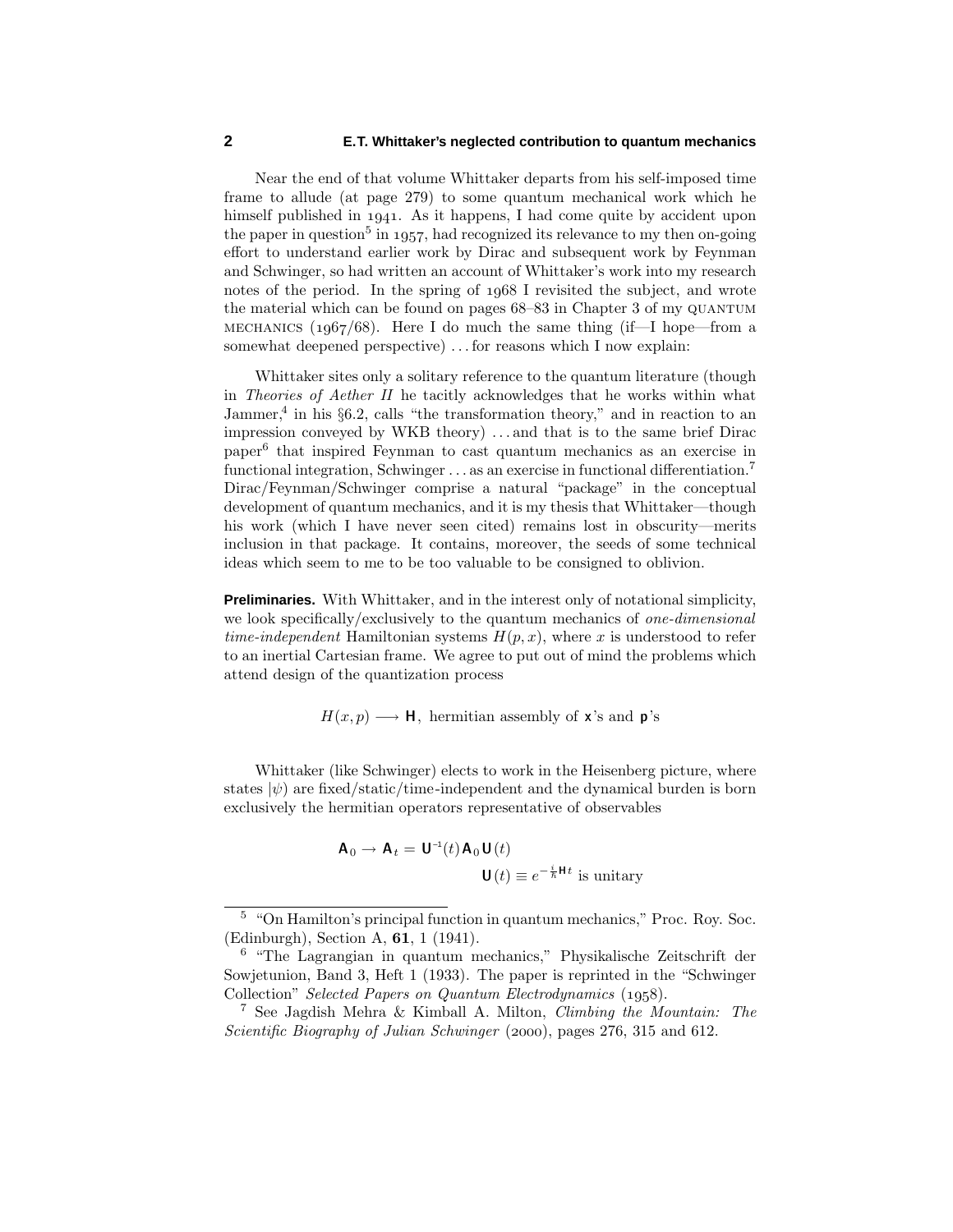## **Preliminaries 3**

The spectrum of such an  $A_t$  is *t*-independent, but it drags its eigenbasis along on its back:

$$
\mathbf{A}_t|a,t) = a|a,t) \quad \text{with} \quad \begin{cases} \int |a,t) \, da(a,t) = 1 \\ (a',t|a'',t) = \delta(a''-a') \end{cases}
$$

From

$$
|\psi\rangle = \int |a, t) \, da \underbrace{(a, t | \psi)}_{t\text{-dependent } a\text{-components of } |\psi\rangle}
$$

we see that, though  $|\psi\rangle$  itself is immobile, its components (relative to the drifting **A***t*-basis) move:

$$
(a', t'|\psi) = \int (a', t'|a'', t'') da''(a'', t'|\psi) \quad : \quad t' \geq t''
$$

Here brought into prominence is the complex-number-valued object  $(a', t'|a'', t'')$ . This is the central object of the Schwinger formalism, a generalization of the propagator  $(x, t|x_0, t_0)$  to which the Feynman formalism is addressed and which is the object studied by Whittaker.

Take **A** to be, in particular, the position operator **x** and adopt a simplified notation:

$$
\mathbf{x}(t)|x,t) = x|x,t) \quad \text{will be written} \quad \begin{cases} \mathbf{X}|X) = X|X| & \text{at } t = 0\\ \mathbf{x}|x) = x|x| & \text{at generic } t > 0 \end{cases}
$$

Also,  $p(t)$  will be written **P** at  $t = 0$  and abbreviated **p** at generic  $t > 0$ . Whittaker draws attention to the fact that while

$$
[\mathbf{x}(t), \mathbf{p}(t)] = i\hbar \mathbf{I} \quad \text{holds at all times } t
$$

nothing similarly simple can be said about the "mixed commutators"

$$
\big[x,X\big],\quad \big[x,P\big],\quad \big[p,X\big],\quad \big[p,P\big]
$$

—the values of which are system-dependent.

Whittaker makes critical/characteristic use of an instance of the "mixed representation trick," concerning which we now assemble some basic information. Trivially (by hermiticity)

$$
(x|\mathbf{x}|X) = x \cdot (x|X)
$$
 and  $(x|\mathbf{X}|X) = X \cdot (x|X)$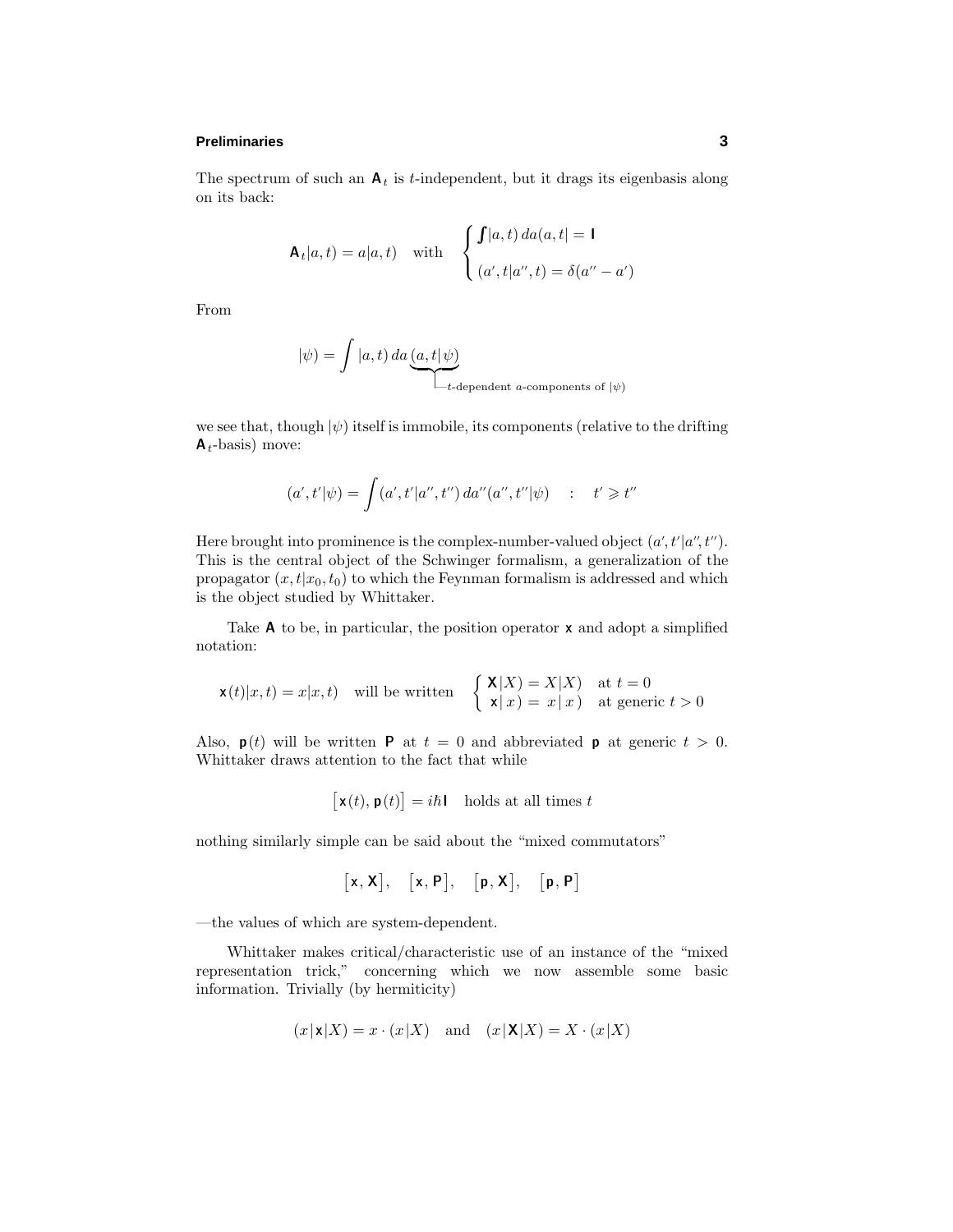while

$$
(x|\mathbf{p}|X) = \iint (x|\mathbf{p}|p) dp(p|y) dy(y|X)
$$
  
\n
$$
= \frac{1}{\hbar} \iint p e^{\frac{i}{\hbar}(x-y)p}(y|X) dp dy
$$
  
\n
$$
= \frac{\hbar}{i} \frac{\partial}{\partial x} \iint e^{\frac{i}{\hbar}(x-y)p}(y|X) \frac{dp}{h} dy
$$
  
\n
$$
= \frac{\hbar}{i} \frac{\partial}{\partial x} \int \delta(x-y)(y|X) dy
$$
  
\n
$$
= +\frac{\hbar}{i} \frac{\partial}{\partial x} (x|X)
$$
  
\n
$$
(x|\mathbf{P}|X) = -\frac{\hbar}{i} \frac{\partial}{\partial x} (x|X) \text{ by a similar argument}
$$

Moreover, if **F** has been constructed by **x**, **X**-ordered substitution into  $F(x, X)$ 

$$
\mathbf{F} = \mathbf{x} [F(x, X)]_{\mathbf{X}}
$$
  
=  $\sum$  terms of the ordered form  $f(\mathbf{x})g(\mathbf{X})$ 

then

$$
(x|\mathbf{F}|X) = F(x,X) \cdot (x|X)
$$

Assume the existence of functions  $p(x, X)$  and  $P(x, X)$  such that

$$
\mathbf{p} = \mathbf{x}[p(x, X)]_{\mathbf{X}} \quad \text{and} \quad \mathbf{P} = \mathbf{x}[P(x, X)]_{\mathbf{X}}
$$

We are placed then in position to write

$$
+\frac{\hbar}{i}\frac{\partial}{\partial x}(x|X) = p(x,X)\cdot(x|X) -\frac{\hbar}{i}\frac{\partial}{\partial X}(x|X) = P(x,X)\cdot(x|X)
$$

Define a function  $S(x, X)$  by

$$
(x|X) \equiv e^{\frac{i}{\hbar}S(x,X)}\tag{1}
$$

Then

$$
p(x, X) = +\frac{\partial S(x, X)}{\partial x}
$$
  
\n
$$
P(x, X) = -\frac{\partial S(x, X)}{\partial X}
$$
\n(2)

which look as though they might have been lifted directly from *classical* mechanics (theory of canonical transformations/Hamilton-Jacobi theory).<sup>8</sup>

Notice finally that if we introduce

$$
\mathbf{S} \equiv \mathbf{x}[S(x, X)]_{\mathbf{X}} \tag{3}
$$

<sup>&</sup>lt;sup>8</sup> See equations (9–14a), (9–14b) and (10–7) in Herbert Goldstein, *Classical*  $Mechanics (1980).$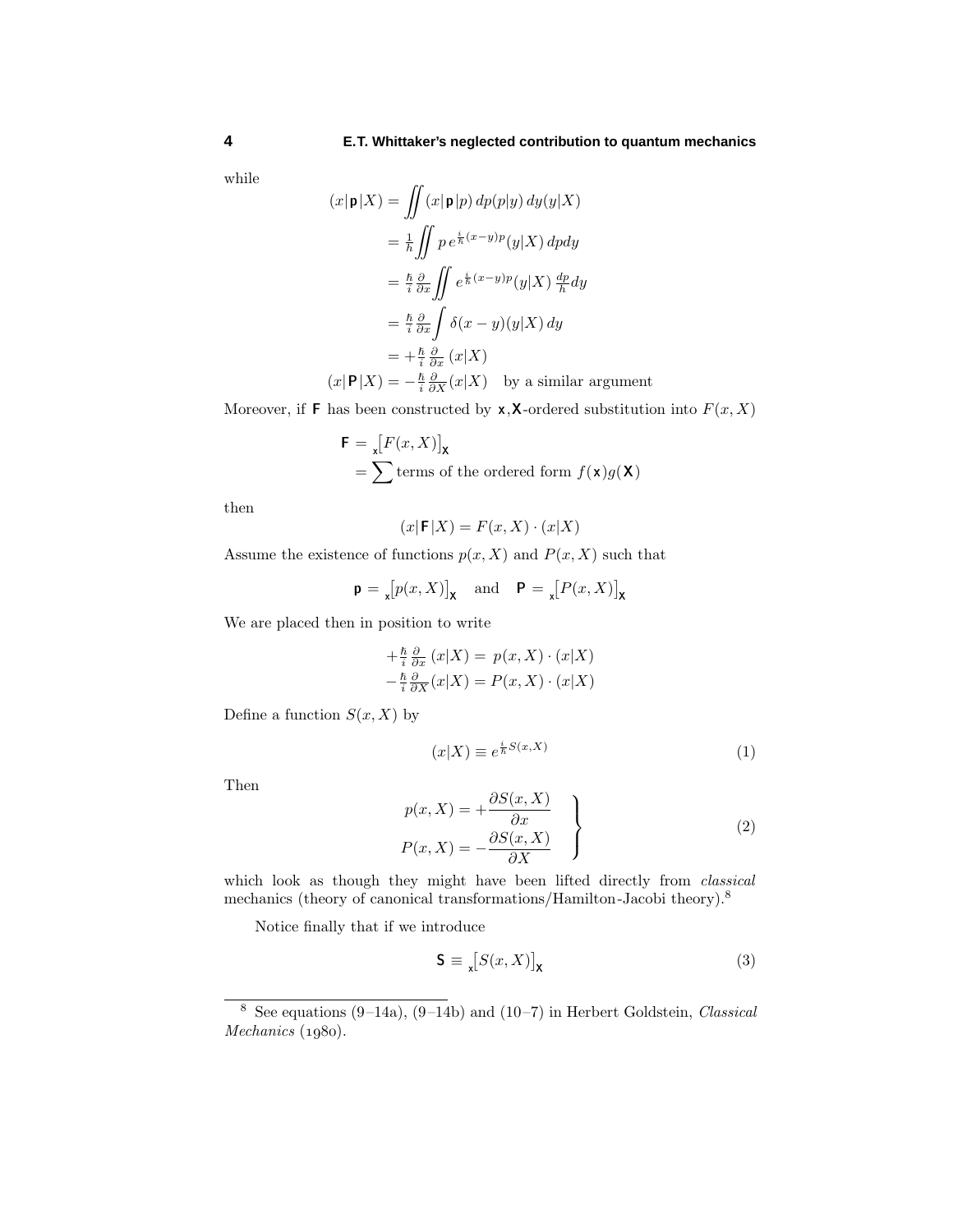#### **Whittaker's "quantum mechanical Hamilton-Jacobi equation" 5**

and allow ourselves to write

$$
\frac{\partial \mathbf{S}}{\partial \mathbf{x}} \equiv \begin{bmatrix} \frac{\partial S(x, X)}{\partial x} \end{bmatrix}_{\mathbf{X}} \quad \text{and} \quad \frac{\partial \mathbf{S}}{\partial \mathbf{X}} \equiv \begin{bmatrix} \frac{\partial S(x, X)}{\partial X} \end{bmatrix}_{\mathbf{X}} \tag{4}
$$

then we have

$$
\mathbf{p} = +\frac{\partial \mathbf{S}}{\partial \mathbf{x}} \n\mathbf{P} = -\frac{\partial \mathbf{S}}{\partial \mathbf{X}}
$$
\n(5)

since if we wrap  $(x | \text{ and } |X)$  around (5) we recover (2). Equations (5) comprise what Whittaker, in his §3, calls "Dirac's theorem on  $(x|X)$ ."

**Whittaker's "quantum mechanical Hamilton-Jacobi equation."** On pages 73–75 in Chapter 3 of QUANTUM MECHANICS  $(1.067/68)$  I give a renotated variant of the rather clumsy argument to which Whittaker devotes his §4. On the day after I rehearsed that argument in class, Arthur Ogus—then my student, but for the last quarter century a professor of mathematics at UC/Berkeley—presented me with the alternative argument reproduced below, which is at once more transparent and more general.

Write

$$
\mathbf{H} = \mathbf{I} \left[ \mathcal{H}(x, p) \right]_{\mathbf{p}} = \mathbf{I} \left[ h(x, X) \right]_{\mathbf{X}} \tag{6}
$$

It is a corollary of the definition (1) that

$$
\frac{\partial}{\partial t}(x|X) = \frac{i}{\hbar} \frac{\partial S(x,X)}{\partial t} \cdot (x|X)
$$

On the other hand, we have (since the motion of eigenstates in the Heisenberg picture is retrograde relative to the motion of states in the Schrödinger picture)  $|x| = e^{i\frac{i}{\hbar}Ht}$  (*X*) or  $(x) = (X|e^{-i\frac{i}{\hbar}Ht})$  giving  $\frac{\partial}{\partial t}(x) = -\frac{i}{\hbar}(x|H)$  whence

$$
= -\frac{i}{\hbar}(x|\mathbf{H}|X)
$$
  

$$
= -\frac{i}{\hbar}h(x,X) \cdot (x|X)
$$

from which follows this lemma:

$$
h(x, X) + \frac{\partial S(x, X)}{\partial t} = 0\tag{7}
$$

We now have

$$
(x|\frac{\partial \mathsf{S}}{\partial t}|p) = \int (x|\frac{\partial \mathsf{S}}{\partial t}|X) dX(X|p)
$$
  
= 
$$
\int \frac{\partial S(x,X)}{\partial t}(x|X) dX(X|p)
$$
  
= 
$$
-\int h(x,X)(x|X) dX(X|p) \text{ by the LEMMA}
$$
  
= 
$$
-\int (x|\mathbf{H}|X) dX(X|p)
$$
  
= 
$$
-(x|\mathbf{H}|p)
$$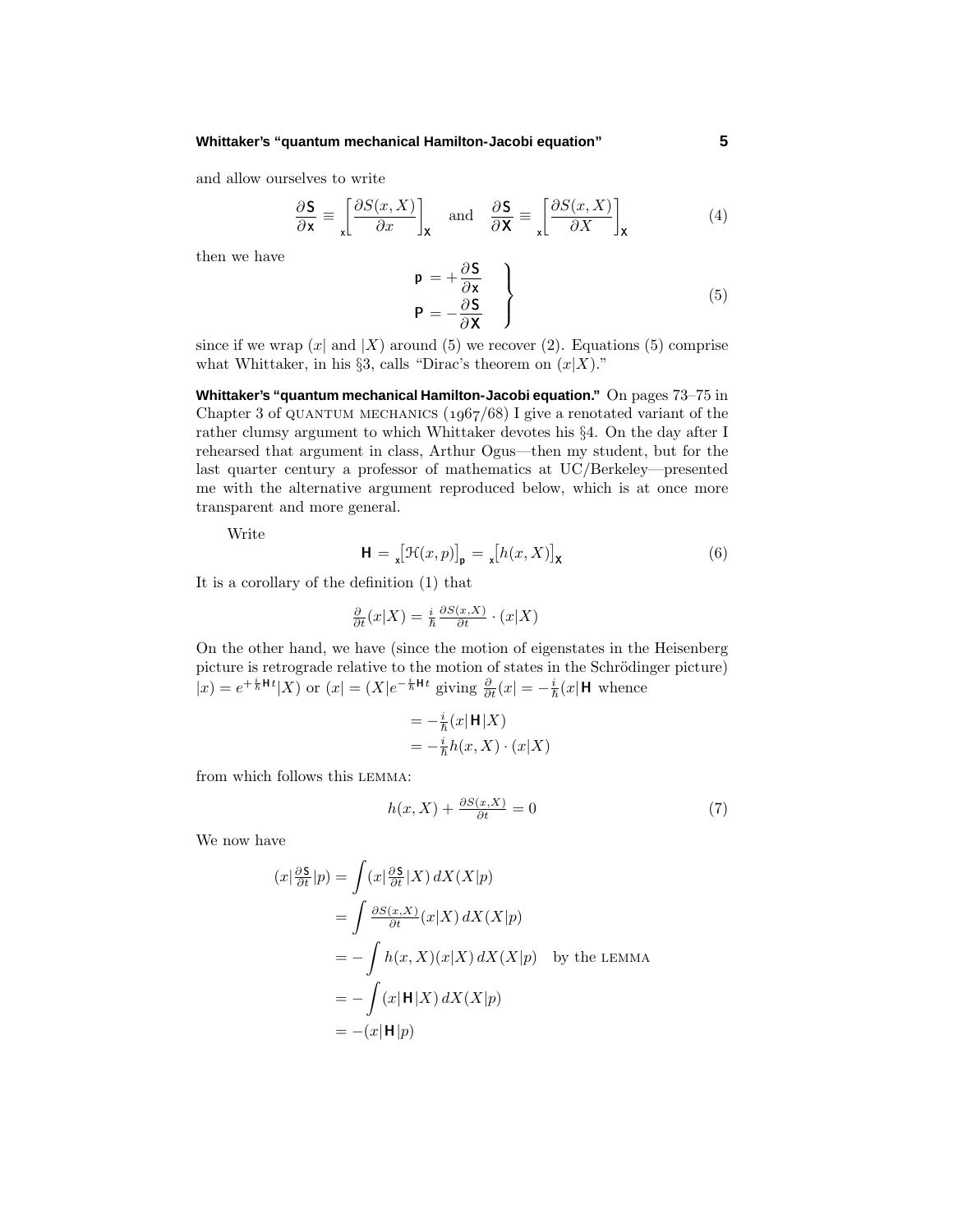which, since valid for all  $(x |$  and  $|p)$ , entails

$$
\mathbf{H} = -\frac{\partial \mathbf{S}}{\partial t} \tag{8}
$$

which joins  $(5)$  in its mimicry of an equation standard to classical mechanics. Drawing finally upon (6) and (5) we obtain

$$
\mathbf{x} \left[ \mathcal{H}(x, p) \right] \mathbf{p} = \frac{\partial \mathbf{S}}{\partial x} + \frac{\partial \mathbf{S}}{\partial t} = \mathbf{0} \tag{9}
$$

which states simply that the propagator satisfies the Schrödinger equation, but possesses the design of the classical Hamilton-Jacobi equation.

Schrödinger built on the observation that if *S* satisfies the H-J equation then  $\psi \equiv e^{\frac{i}{\hbar}S}$  satisfies an equation that becomes linear—becomes the "Schrödinger" equation"—upon abandonment of a term; inversely, if  $\psi$  satisfies the Schrödinger equation then  $S = \frac{\hbar}{i} \log \psi$  satisfies the Hamilton-Jacobi equation in leading WKB approximation. Whittaker, with those familiar facts in mind, stresses that the H-J equation carries over exactly into quantum mechanics provided  $H(x, p)$  and  $S(x, t; X, 0)$  are properly reinterpreted. This observation requires some commentary:

The classical H-J equation

$$
H\left(x, \frac{\partial S}{\partial x}\right) + \frac{\partial S}{\partial x} = 0
$$

admits of infinitely many solutions, each of which serves to describe the *H*(*x, p*)-induced dynamical drive of a curve  $p(x,t) = \frac{\partial}{\partial x} S(x,t)$  inscribed on phase space.A particular solution of special importance is

$$
S(x, t; x_0, t_0) = \int_{t_0}^t L(\text{dynamical path}) dt
$$
  
= 2-point "dynamical action" function  
= Hamilton's "principal function"  
= Legendre generator of  $\{x, p\} \leftarrow_t \{x_0, p_0\}$ 

which satisfies a *pair* of H-J equations (each the time-reverse of the other)

$$
H\left(x, +\frac{\partial S}{\partial x}\right) + \frac{\partial S}{\partial t} = 0
$$
  

$$
H\left(x, -\frac{\partial S}{\partial x_0}\right) - \frac{\partial S}{\partial t_0} = 0
$$

—equations that jointly serve to describe the relationship between the Lie generator  $H(x, p)$  and the Legendre generator  $S(x, t; x_0, t_0)$  of the dynamical flow.It is with the classical 2-point theory that Whittaker has established formal quantum mechanical contact—"formal" because he interprets *S* to be the "quantum mechanical principal function" (defined at (1)) and finds that he must replace  $H(x, p)$  by its "well-ordered" counterpart  $\mathcal{H}(x, p)$  (defined at  $(6)$ ). He ends up with a description of the relationship between **H** (which acts incrementally:  $t \to t + \delta t$  and the (logarithm of the) propagator (which spans finite temporal intervals:  $t_0 \rightarrow t$ ).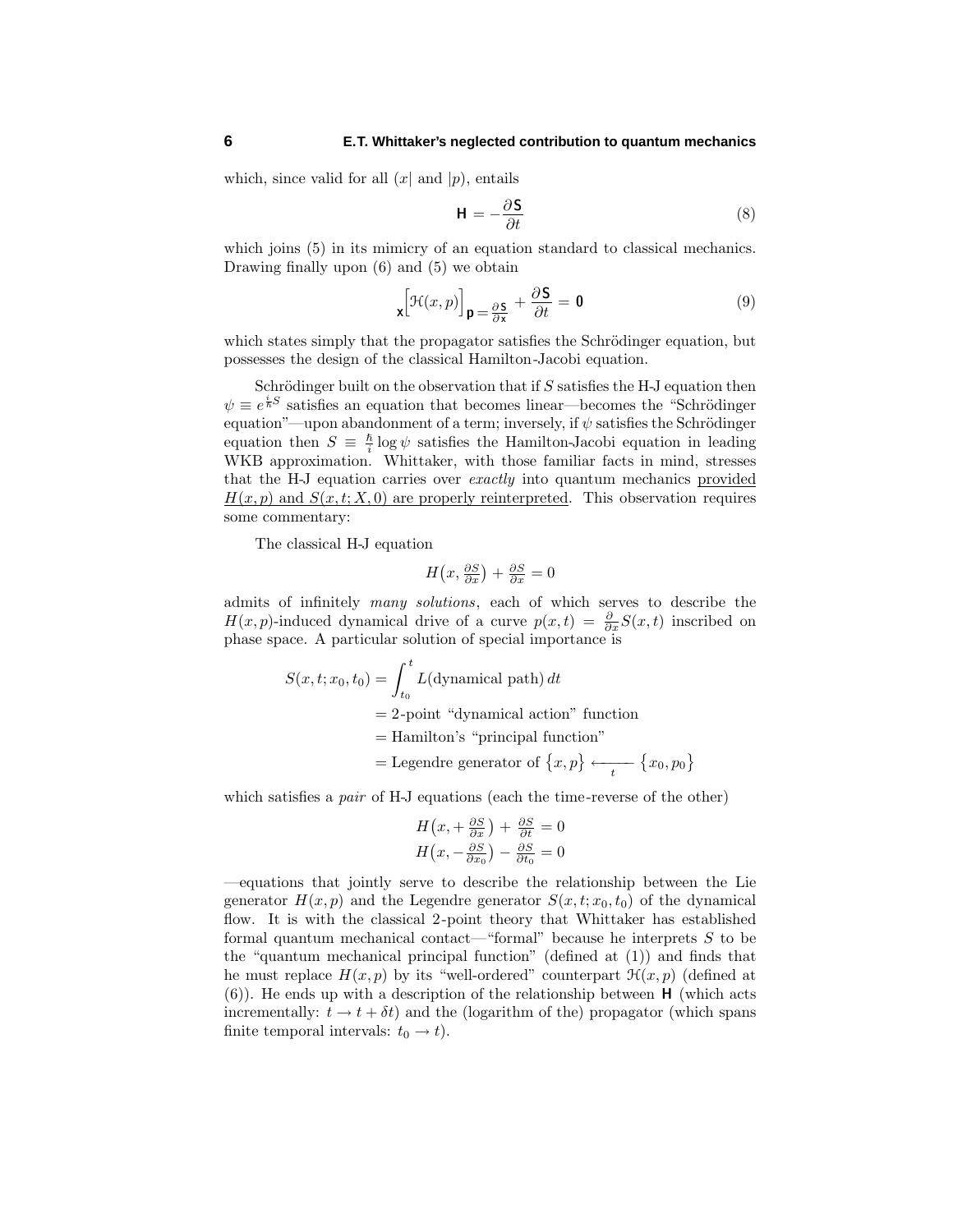## **Application to the harmonic oscillator 7**

Classically, it follows from

$$
S(x,t;x_0,t_0) = \int_{t_0}^t L(x(\tau),\dot{x}(\tau)) d\tau
$$

that

$$
\frac{dS}{dt} = L(x(t), \dot{x}(t))
$$
—displayed, however, as a function of  $\{x, t; x_0, t_0\}$ 

and  $L$ —thus displayed—is dynamically useless. Were we (with Whittaker) to write

$$
\frac{d\mathbf{S}}{dt} = \mathbf{L} \qquad \text{``Lagrangian operator''} \tag{10}
$$

we would find ourselves in possession of a latently interesting object—but an object subject to that same criticism.The idea is most usefully pursued in the contexts provided by specific examples.

**First illustrative application: harmonic oscillator & its free particle limit.** Asim O. Barut, my undergraduate thesis advisor, once dampened my enthusiasm about some wild idea with these wise words: "How does your idea apply to the free particle, the oscillator, the Kepler problem? If it's unworkable/uninteresting in those cases it's not worth thinking about." We look now to where Whittaker's train of thought leads in the instance

$$
H(x, p) = \frac{1}{2m}(p^2 + m^2\omega^2 x^2)
$$
: HARMONIC OSCILLATOR  

$$
\downarrow
$$

$$
= \frac{1}{2m}p^2
$$
in the limit  $\omega \downarrow 0$ : Free PARTICLE

In both cases we have

$$
\mathbf{H} = \mathbf{x} \big[ H(x, p) \big]_{\mathbf{p}}
$$

which is to say: the distinction between  $H$  and  $H$  is absent.

Whittaker follows initially in the footsteps of Schrödinger, writing

$$
H = \hslash \omega (a^+ a + \frac{1}{2}I)
$$

$$
a \equiv \sqrt{m\omega/2\hslash} (x + \frac{i}{m\omega} p)
$$

The motion (in the Heisenberg picture) of the (non-hermitian) operator **a** is described

$$
\dot{\mathbf{a}} = (i/\hbar)[\mathbf{H}, \mathbf{a}] = i\omega[\mathbf{a}^+\mathbf{a}, \mathbf{a}] = -i\omega\mathbf{a}
$$

Therefore<sup>9</sup>

$$
\mathbf{a} = e^{-i\omega t} \mathbf{A}
$$

$$
\mathbf{a}^+ = e^{+i\omega t} \mathbf{A}^+
$$

<sup>&</sup>lt;sup>9</sup> Here  $\mathbf{a} \equiv \mathbf{a}(t)$  and  $\mathbf{A} \equiv \mathbf{a}(0)$ .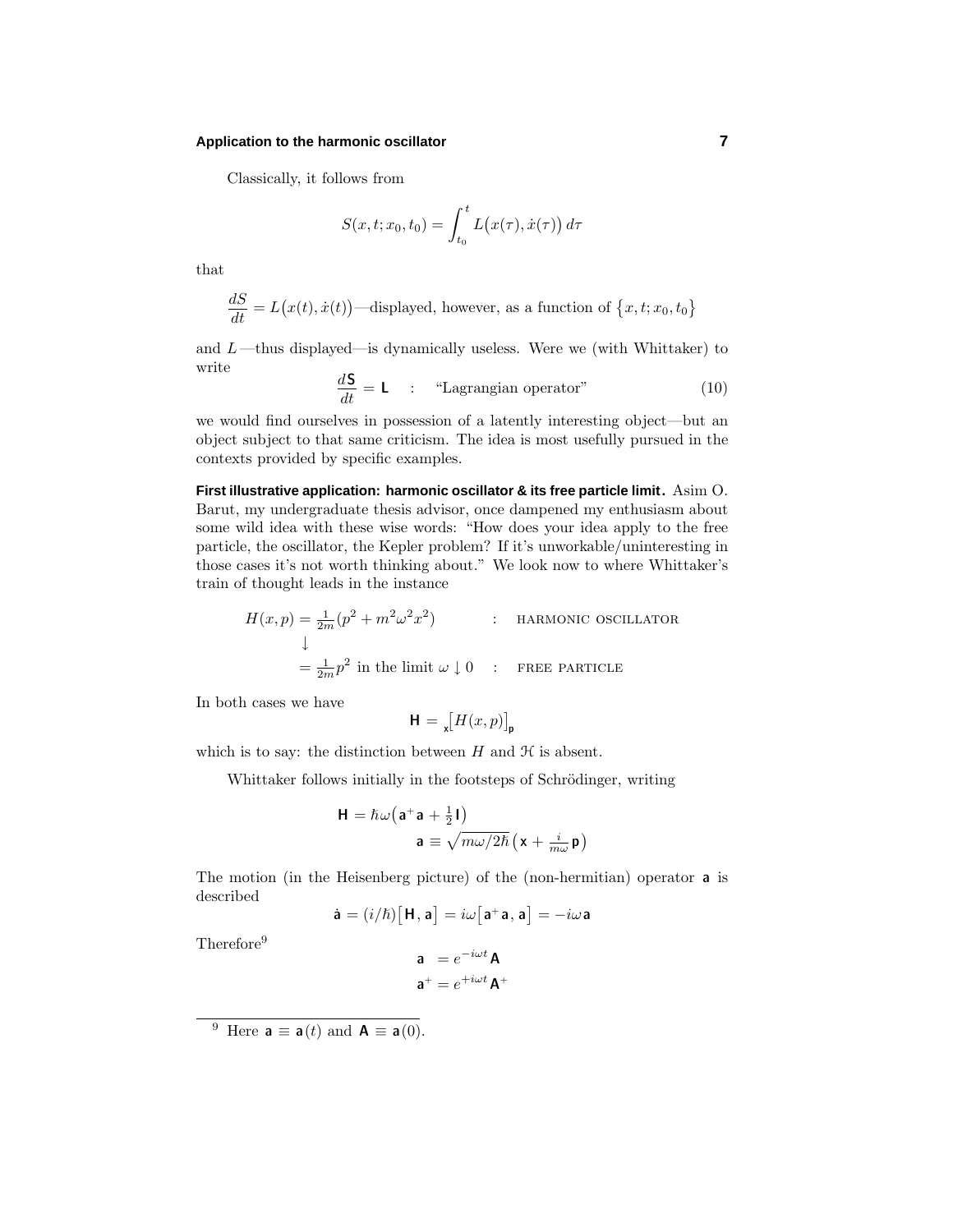which when notated

$$
\mathbf{x} + \frac{i}{m\omega} \mathbf{p} = e^{-i\omega t} \left( \mathbf{X} + \frac{i}{m\omega} \mathbf{P} \right) \n\mathbf{x} - \frac{i}{m\omega} \mathbf{p} = e^{+i\omega t} \left( \mathbf{X} - \frac{i}{m\omega} \mathbf{P} \right)
$$
\n(11)

l,

leads quickly to the conclusion that

$$
\mathbf{p} = +\frac{\partial \mathbf{S}}{\partial \mathbf{x}} = \frac{m\omega}{\sin \omega t} (\mathbf{x} \cos \omega t - \mathbf{X})
$$
  
\n
$$
\mathbf{P} = -\frac{\partial \mathbf{S}}{\partial \mathbf{X}} = \frac{m\omega}{\sin \omega t} (\mathbf{x} - \mathbf{X} \cos \omega t)
$$
 (12)

 $\mathop{\rm Evidentally}\nolimits^{10}$ 

$$
\mathbf{S} = \frac{m\,\omega}{2\sin\omega t} \Big\{ \left( \mathbf{x}^2 + \mathbf{X}^2 \right) \cos\omega t - 2\,\mathbf{x}\mathbf{X} \Big\} + \chi(t)\mathbf{I}
$$

To evaluate  $\chi(t)$  we—for the first time—draw upon the "quantum mechanical" H-J equation" (9), which the present instance reads

$$
\frac{\partial \mathbf{S}}{\partial t} = -\Big\{\frac{1}{2m} \Big(\frac{\partial \mathbf{S}}{\partial \mathbf{x}}\Big)^2 + \frac{1}{2} m \omega^2 \mathbf{x}^2 \Big\}
$$

and after a little manipulation gives

$$
\chi'(t)\mathbf{I} = \frac{m\omega^2}{2\sin^2 \omega t} (\mathbf{X} \mathbf{x} - \mathbf{x} \mathbf{X}) \cos \omega t
$$
  
But  $[\mathbf{p}, \mathbf{x}] = \left[\frac{m\omega}{\sin \omega t} (\mathbf{x} \cos \omega t - \mathbf{X}), \mathbf{x}\right] = -\frac{m\omega}{\sin \omega t} [\mathbf{X}, \mathbf{x}] = (\hbar/i)\mathbf{I}$  so  

$$
= -\frac{\hbar}{2i} \omega \cot \omega t
$$

$$
\Downarrow
$$

$$
\chi(t) = -\frac{\hbar}{i} \log \sqrt{\sin \omega t} + \text{constant}
$$

We are in position now to write

$$
(x,t|X,0) = e^{\frac{i}{\hbar}S(x,t;X,0)}
$$

where the recently surpressed time-variables have been reinstated, and where according to (3)

$$
S(x, t; X, 0) = \frac{(x | \mathbf{S} | X)}{(x, X)}
$$
  
=  $\frac{m \omega}{2 \sin \omega t} \left\{ (x^2 + X^2) \cos \omega t - 2xX \right\} - \frac{\hbar}{i} \log \sqrt{\sin \omega t} + \text{constant}$ 

<sup>10</sup> Note the **x***,***X**-ordering:

$$
\mathbf{S} = \mathbf{x} \left[ \underbrace{\frac{m\omega}{2\sin\omega t} \left\{ \left( x^2 + X^2 \right) \cos\omega t - 2xX \right\} + \chi(t)}_{S(x, X)} \right] \mathbf{x}
$$

Also that **S** is non-hermitian unless  $[\mathbf{x}, \mathbf{X}] = \mathbf{0}$  and  $\chi(t)$  is real—neither of which turn out to be the case.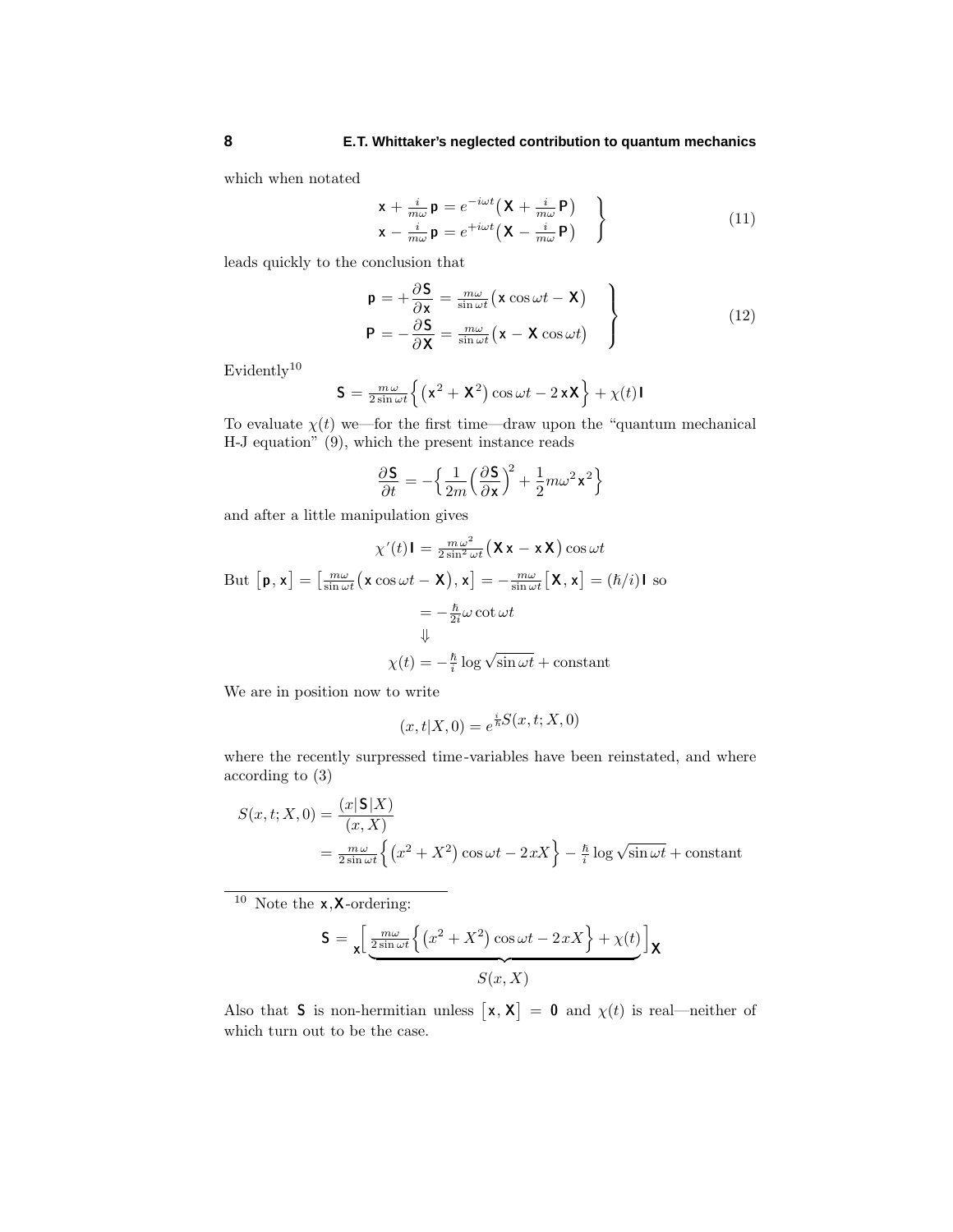## **Application to the harmonic oscillator 9**

In short:

$$
(x, t; X, 0) = \lambda \cdot \frac{1}{\sqrt{\sin \omega t}} e^{\frac{i}{\hbar} \left\{ \frac{m\,\omega}{2\sin \omega t} (x^2 + X^2) \cos \omega t - 2\,x X \right\}} \tag{13.1}
$$

To evaluate the multiplicative constant  $\lambda$  we can proceed either from the composition rule

$$
(x|X) = \int (x|y) dy(y|X)
$$

(i.e., from completeness, which becomes an exercise in Gaussian integration) or from the requirement that

$$
\lim_{t \downarrow 0} (x | X) = \delta(x - X)
$$

(*i.e.*, from orthonormality, which becomes an exercise in  $\delta$ -representation theory); either procedure supplies (I skip the familiar details)

$$
\lambda = \sqrt{m\omega /ih} \tag{13.2}
$$

On the other hand, we have the "spectral representation" of the propagator

$$
(x,t;X,0) = \sum_{n=0}^{\infty} e^{-\frac{i}{\hbar}E_n t} \psi_n(x) \psi_n^*(X)
$$
 (14.1)

where in the present instance

$$
E_n = \hbar\omega(n + \frac{1}{2})
$$
  

$$
\psi_n(x) = \left(\frac{2m\omega}{h}\right)^{\frac{1}{4}} \frac{1}{\sqrt{2^n n!}} e^{-\frac{1}{2}(m\omega/\hbar)x^2} H_n\left(\sqrt{\frac{m\omega}{\hbar}}x\right)
$$
 (14.2)

In setting

right side of 
$$
(14)
$$
 = right side of  $(13)$ 

Whittaker obtains what he calls "a quantum-mechanical deduction of Mehler's formula," the allusion being to a result first obtained by F. G. Mehler in  $1866$ .<sup>11</sup> An identical result was achieved by Feynman in  $1947$  (and used by him to illustrate the power of the path-integral method), and by Schwinger (who in unpublished class notes used an elegant operator-ordering technique) a bit later, but neither seems to have been aware of the Mehler connection *...* or that Whittaker had been there first.<sup>12</sup>

<sup>&</sup>lt;sup>11</sup> See "Jacobi's theta transformation  $\&$  Mehler's formula: their interrelation, and their role in the quantum theory of angular momentum"  $(2000)$ .

<sup>12</sup> Whittaker, for his own part, appears to have been more interested in the mathematics than the physics, and neglects to mention (did not notice?) that the  $\{\text{etc.}\}\$ in (13.1) is precisely the *classical action* for an oscillator—a point of which Feynman, at least, was very well aware.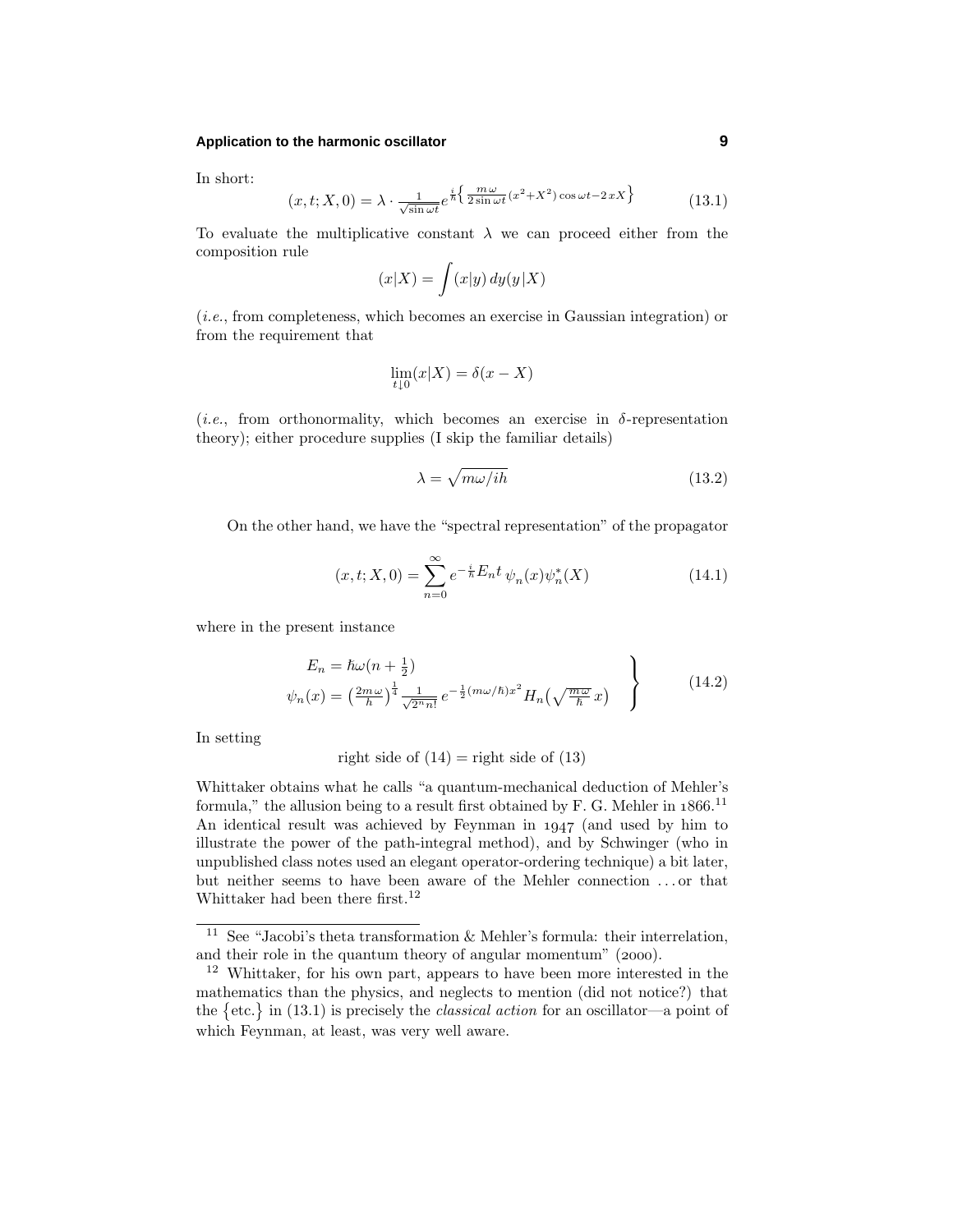Look now to the ramifications of  $(10)$ . We have

$$
\mathbf{L} \equiv \frac{d\mathbf{S}}{dt} = \frac{\partial \mathbf{S}}{\partial t} + \frac{m\,\omega}{2\sin\omega t} \Big\{ \cos\omega t \cdot \frac{d\mathbf{x}^2}{dt} - 2\frac{d\mathbf{x}}{dt} \mathbf{X} \Big\}
$$

which by

$$
\begin{aligned}\n\frac{d\mathbf{x}}{dt} &= -\frac{1}{i\hbar} \left[ \mathbf{H}, \mathbf{x} \right] = -\frac{1}{i\hbar} \left[ \frac{1}{2m} \mathbf{p}^2, \mathbf{x} \right] = \frac{1}{m} \mathbf{p} \\
\frac{d\mathbf{x}^2}{dt} &= \mathbf{x} \frac{d\mathbf{x}}{dt} + \frac{d\mathbf{x}}{dt} \mathbf{x} = \frac{1}{m} (\mathbf{x} \mathbf{p} + \mathbf{p} \mathbf{x}) = \frac{1}{m} (2 \mathbf{p} \mathbf{x} + i\hbar \mathbf{I}) \\
\frac{\partial \mathbf{S}}{\partial t} &= -\mathbf{H}\n\end{aligned}
$$

leads, after a little straightforward algebra, to

$$
\mathbf{L} = \frac{1}{2m} \mathbf{p}^2 - \frac{1}{2} m \omega^2 \mathbf{x}^2 + \underbrace{i \hbar \frac{\omega \cot \omega t}{2} \mathbf{I}}_{\mathbf{E} = \frac{d}{dt} (i \hbar \log \sqrt{\sin \omega t}) : \text{ a gauge term}}
$$
\n
$$
= \frac{1}{2} m \dot{\mathbf{x}}^2 - \frac{1}{2} m \omega^2 \mathbf{x}^2 + \text{(gauge term)}
$$
\n(15)

The L of  $(15)$  was obtained by Whittaker himself in his §7. Other descriptions of **L** are developed on page 80 of the old notes cited in the Introduction.

Notice that the imaginary gauge term contributes an imaginary additive term to  $S(x, X)$ , which accounts for the *t*-dependent amplitude factor (Feynman's "normalization factor," the dwelling place of the "Van Vleck determinant") in

$$
(x, t; x_0, 0) = (amplitude) \cdot e^{i(\text{phase})}
$$

and that its abandonment or adjustment would therefore do mischief.

**A far less trivial example.** Whittaker, broadly informed classical analyst that he was, was aware that Mehler's formula—fundamental to the theory of Hermite polynomials—is representative of a class of such formulae.And that within that class falls "Lebedeff's formula, fundamental to the theory of generalized Laguerre polynomials."<sup>13</sup> Intent upon constructing a "quantum-mechanical deduction of the Lebedeff formula," Whittaker plucks from unmotivated thin air the (dimensionally nonsensical) "Hamiltonian"

$$
\mathbf{H} = \mathbf{p} \times \mathbf{p} + \frac{A}{\mathbf{x}} + B \times
$$
\n
$$
= \left[ \mathcal{H}(x, p) \right]_{\mathbf{p}} \quad \text{with} \quad \mathcal{H}(x, p) = \underbrace{xp^2 + \frac{A}{x} + Bx - i\hbar p}_{H(x, p)}
$$
\n
$$
(16)
$$

 $13$  Wera Lebedeff, who worked with Hilbert, took a PhD from Göttingen in .Lebedeff's formula appears for the first time in Mathematische Annalen **64**, 388 (1907).Whittaker remarks that the formula was rediscovered by Hille (Proc. Nat. Acad. Sci. 12, 261, 265 & 348 (1926)), Hardy (Journ. Lond. Math.Soc. **7**, 138 & 192 (1932)) and many others.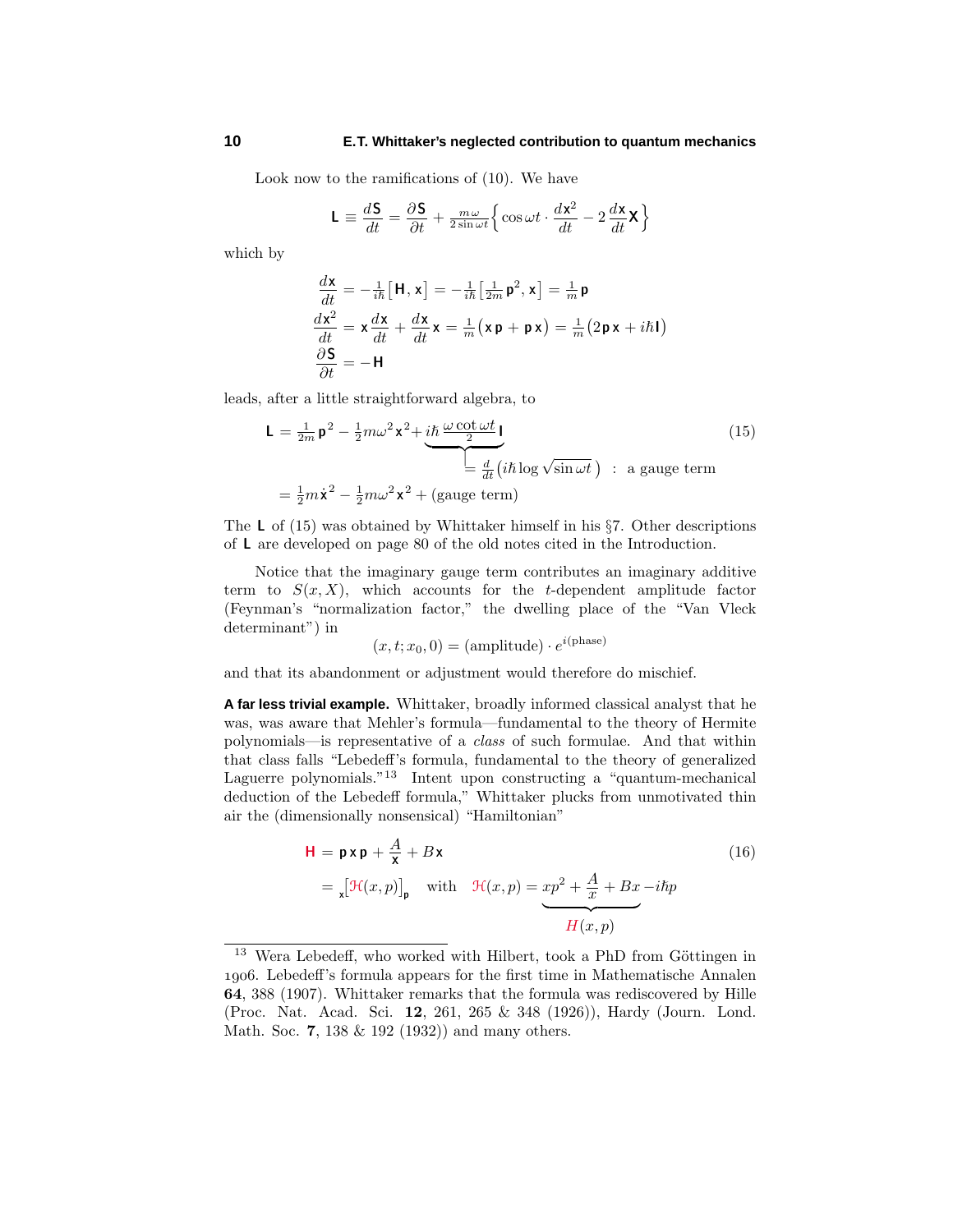## **Whittaker's second example: Lebedeff's formula 11**

The example acquires special interest from the circumstances that  $H(x, p)$ does not depend (at most) quadratically upon its arguments and, moreover, the distinction between  $\mathcal{H}(x, p)$  and  $H(x, p)$  has become non-trivial (though it vanishes in the limit  $\hbar \downarrow 0$ .

Whittaker's motivation is entirely mathematical, and has only formally to do with quantum mechanics.<sup>14</sup> It is rooted in properties of the generalized Laguerre polynomials, which I now summarize.<sup>15</sup> We have this definition

$$
L_n^a(z) \equiv \frac{1}{n!} [e^{-z} z^a]^{-1} \left(\frac{d}{dz}\right)^n \left\{ [e^{-z} z^a] z^n \right\}
$$

and an integral representation

$$
= \frac{1}{n!} e^{z} z^{-\frac{1}{2}a} \int_0^{\infty} e^{-t} t^{n+\frac{1}{2}a} J_a(2\sqrt{zt}) dt
$$

that establishes contact with the theory of Bessel functions.The functions are orthogonal in this sense

$$
\int_0^\infty L_m^a(z)L_n^a(z)e^{-z}z^a dz = \frac{\Gamma(n+a+1)}{n!} \delta_{mn}
$$

so if we introduce  $16$ 

$$
\varphi_n(z) \equiv \left[\frac{n!}{\Gamma(n+a+1)} e^{-z} z^a\right]^{\frac{1}{2}} L_n^a(z) \tag{17}
$$

we have

$$
\int_0^\infty \varphi_m(z)\varphi_n(z)\,dz = \delta_{mn}
$$

The functions  $\Phi_n(z) \equiv e^{-\frac{1}{2}z}\varphi_n(z)$  are reported by Abramowitz & Stegun to satisfy  $z\Phi_{n}'' + (z+1)\Phi_{n}' + (n+\frac{a}{2}+1-\frac{a^{2}}{4z})\Phi_{n} = 0$ , so

$$
z\varphi_{n}^{''}+\varphi_{n}^{'}+\left\{-\tfrac{a^{2}}{4z}-\tfrac{1}{4}z+n+\tfrac{a+1}{2}\right\}\varphi_{n}=0
$$

which can be written

$$
\left\{ \left( \frac{\hbar}{i} \frac{d}{dz} \right) z \left( \frac{\hbar}{i} \frac{d}{dz} \right) + \frac{\hbar^2 a^2}{4z} + \frac{\hbar^2}{4} z \right\} \varphi_n = \hbar^2 \left( n + \frac{a+1}{2} \right) \varphi_n
$$

The variable *z* is necessarily dimensionless.To achieve more immediate contact with the latent physics, write

$$
z \equiv x/\ell \quad \text{and} \quad \psi_n(x) \equiv \frac{1}{\sqrt{\ell}} \varphi_n(x/\ell) \tag{18}
$$

where  $x$  has the usual meaning, and  $\ell$  is a "characteristic length." Multiplication

<sup>&</sup>lt;sup>14</sup> He remarks that he has written " $\mathbf{p} \times \mathbf{p}$  rather than  $\mathbf{x} \mathbf{p}^2$  or  $\mathbf{p}^2 \times \mathbf{p}$  because [the former is hermitian while the latter two are not]" but that is a consideration rooted not so much in quantum mechanics as in classic Sturm-Lioville theory. <sup>15</sup> I take as my source Chapter 22 in Abramowitz & Stegun.

<sup>&</sup>lt;sup>16</sup> Here  $n = 0, 1, 2, \ldots$  while the notationally surpressed index can assume any value  $a > -1$ .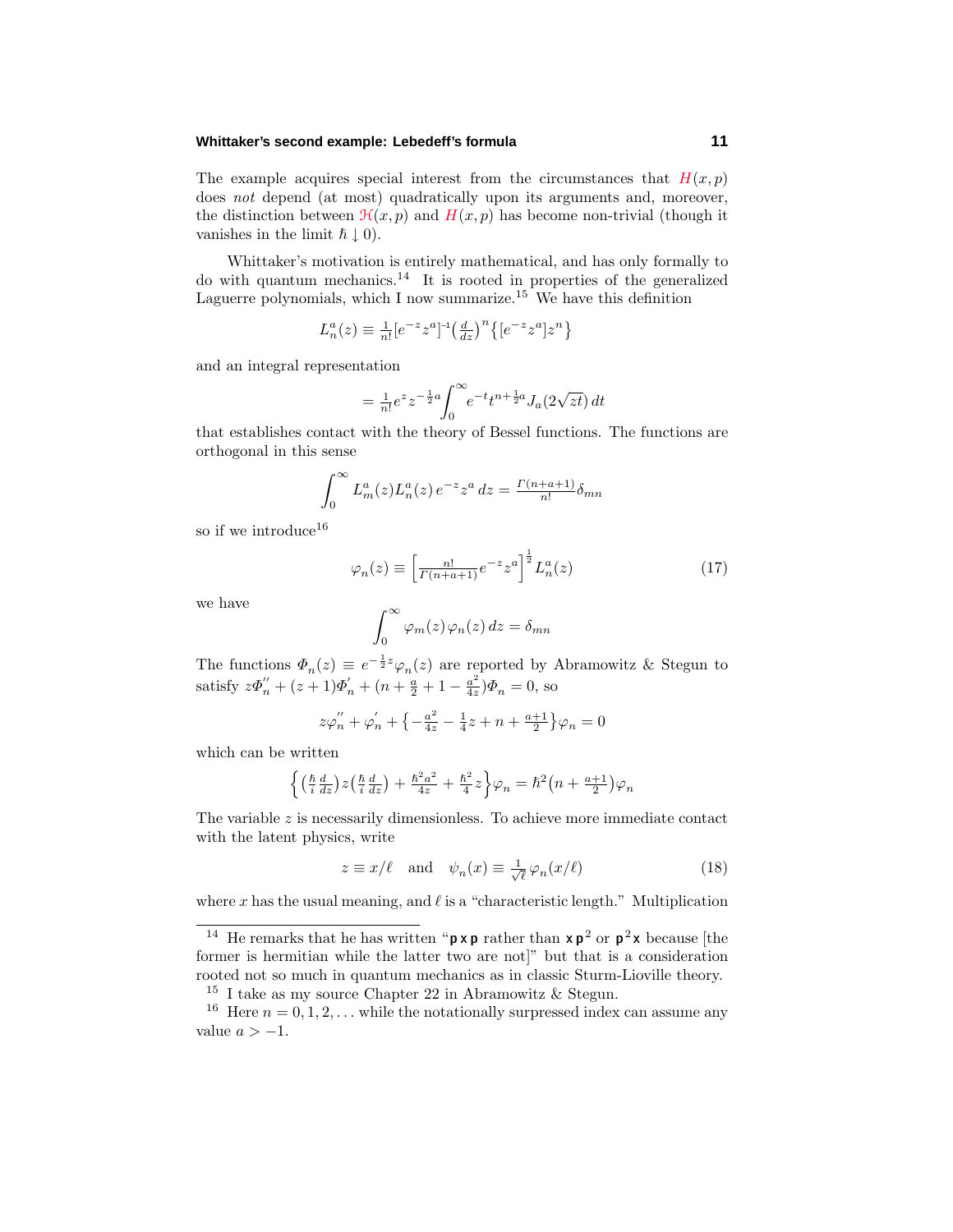of the preceding differential equation by  $\frac{1}{2m\ell^2}$  then gives

$$
\frac{1}{2m}\left\{\frac{1}{\ell}\left(\frac{\hbar}{i}\frac{d}{dx}\right)x\left(\frac{\hbar}{i}\frac{d}{dx}\right)+\frac{\hbar^2a^2}{4\ell x}+\frac{\hbar^2}{4\ell^3}x\right\}\psi_n=\frac{\hbar^2}{2m\ell^2}\left(n+\frac{a+1}{2}\right)\psi_n
$$

which can be written

$$
\mathsf{H}\psi_n = E_n \psi_n
$$

where

$$
\mathbf{H} \equiv \frac{1}{2m} \left\{ \frac{1}{\ell} \mathbf{p} \mathbf{x} \mathbf{p} + \frac{A}{\mathbf{x}} + B \mathbf{x} \right\} \quad \text{with} \quad A = \frac{\hbar^2 a^2}{4\ell} \text{ and } B = \frac{\hbar^2}{4\ell^3}
$$
\n
$$
E_n = \frac{\hbar^2}{2m\ell^2} \left( n + \frac{a+1}{2} \right) \tag{19}
$$

Whittaker has been content to set  $2m = \ell = 1$  and to make it appear that A and *B* are independently adjustable, though for his purposes they are in fact not: only the value of  $a > -1$  is adjustable. Notice also that

$$
=
$$
  $\hbar(\omega n + \omega_0)$  with  $\omega \equiv \frac{\hbar}{2m\ell^2}$  and  $\omega_0 = \frac{\hbar}{2m\ell^2} \frac{a+1}{2}$ 

The spectrum is, in other words, "oscillator-like," but shifted.Writing

$$
\mathbf{H} = \frac{1}{2m\ell} \left\{ \mathbf{p} \mathbf{x} \mathbf{p} + \frac{\hbar^2 a^2}{4\mathbf{X}} + \frac{\hbar^2}{4\ell^2} \mathbf{x} \right\}
$$
(20)  

$$
= \mathbf{x} \left[ \mathcal{H}(x, p) \right]_{\mathbf{p}} \quad \text{with} \quad \mathcal{H}(x, p) = \underbrace{\frac{1}{2m\ell} \left\{ xp^2 + \frac{\hbar^2 a^2}{4x} + \frac{\hbar^2}{4\ell^2} x - i\hbar p \right\}}_{H(x, p)}
$$

we are at first surprised to see the intrusion of  $\hbar$ 's into a "classical" Hamiltonian, but this is in fact a common feature of the "effective Hamiltonians" that arise when higher-dimensional systems are subjected to analysis by separation of variables.<sup>17</sup>

<sup>17</sup> For example: the 2-dimensional central force problem, in polar coordinates, reads

$$
\left\{-\frac{\hbar^2}{2m}\left[\frac{1}{r}\frac{\partial}{\partial r}r\frac{\partial}{\partial r} + \frac{1}{r^2}\frac{\partial^2}{\partial \theta^2}\right] + V(r)\right\}\Psi = E\Psi
$$

Set  $\Psi(r, \theta) = \psi(r)e^{i\theta}$  and obtain

$$
\left\{-\frac{\hbar^2}{2m}\left[\frac{1}{r}\frac{\partial}{\partial r}r\frac{\partial}{\partial r}\right] + V_{\text{eff}}(r)\right\}\psi = E\psi
$$

$$
V_{\text{eff}}(r) \equiv V(r) + \frac{\hbar^2 \ell^2}{2mr^2}
$$

See page 12 in "Classical/quantum theory of 2-dimensional hydrogen"  $(1999)$ for the finer details.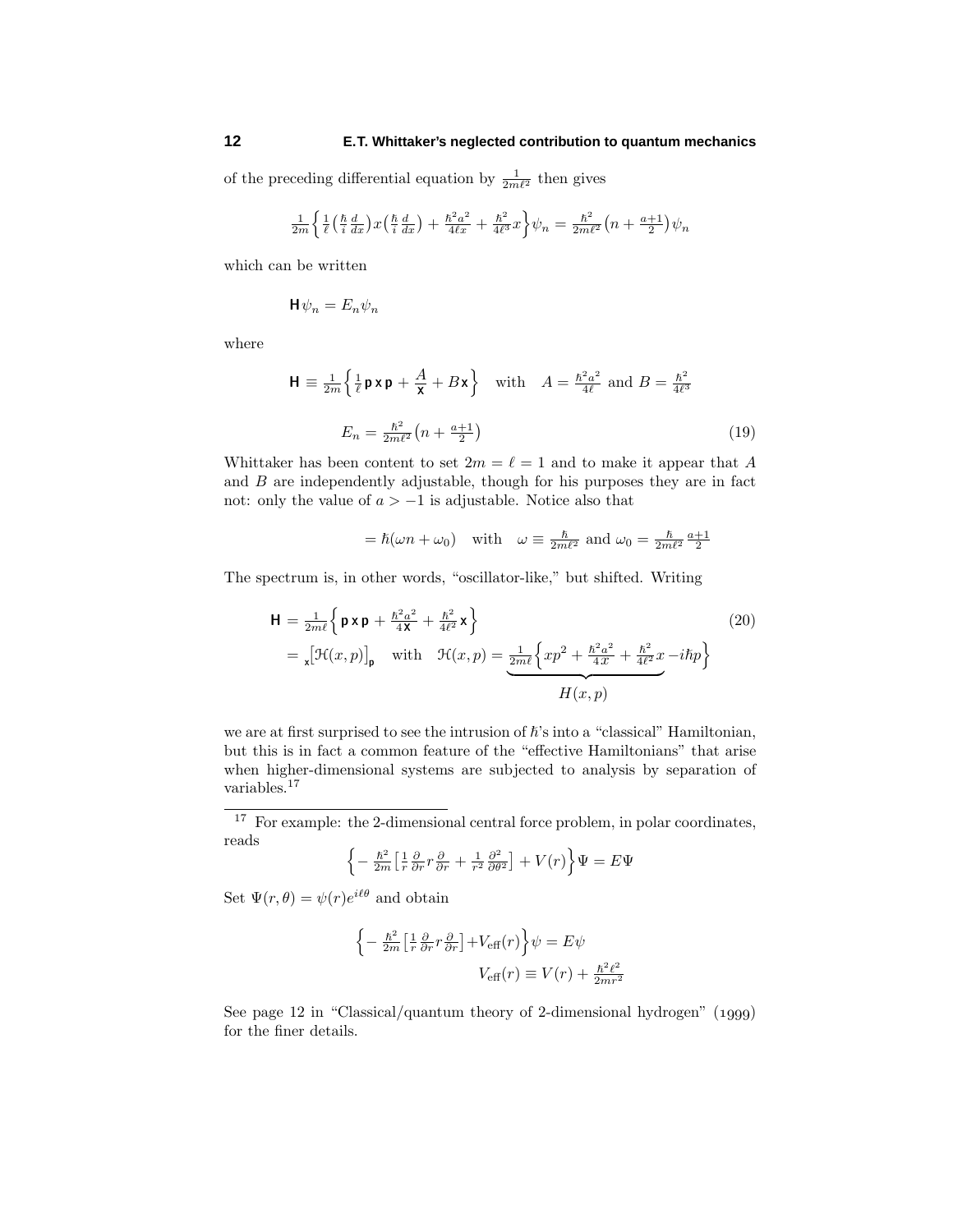#### **Whittaker's second example: Lebedeff's formula 13**

We now have

$$
(x, t; X, 0) = \sum_{n=0}^{\infty} e^{-i(\omega n + \omega_0)t} \psi_n(x) \psi_n(X)
$$

$$
= \frac{1}{\ell} e^{-\theta_0} \sum_{n=0}^{\infty} e^{-i\theta n} \varphi_n(z) \varphi_n(Z) \text{ in dimensionless variables}
$$

(here  $\theta \equiv \omega t$  is a "dimensionless time" variable, and  $\theta_0 \equiv \omega_0 t$ ). "Lebedeff's formula" provides—in the tradition of Mehler—an alternative description of the spectral sum on the right.

I turn now to a renotated account of Whittaker's "quantum-mechanical deduction" of Lebedeff's formula, which he evidently considers to be the main contribution of his paper. His argument shows a high degree resourcefulness, and a willingness to undertake tediously detailed computational labor—qualities that are perhaps unexpected in a man at  $67$  (my own age, until last week).<sup>18</sup>

The Heisenberg equations of motion read

$$
\begin{array}{l}\dot{\mathbf{x}} = \frac{1}{m\ell}\frac{\mathbf{x}\,\mathbf{p} + \mathbf{p}\,\mathbf{x}}{2} \\ \dot{\mathbf{p}} = -\frac{1}{2m\ell}\mathbf{p}^2 - \frac{1}{2m}A\mathbf{x}^{-2} - \frac{1}{2m}B\mathbf{I}\end{array}
$$

and (since nonlinear) appear to be relatively intractable.Whittaker skirts this problem by drawing upon what is already known about the eigenstates/values of **H** to construct matrix representations of **x** and (not of **p** but of) **x p**.From the known recurrence relation

$$
(n+1)L_{n+1}^a(z) = (2n+1+a-z)L_n^a(z) - (n+a)L_{n-1}^a(z)
$$

Whittaker extracts

$$
z\varphi_n = -\sqrt{n(n+a)}\,\varphi_{n-1} + (2n+1+a)\varphi_n - \sqrt{(n+1)(n+1+a)}\,\varphi_{n+1}
$$

which he uses (together with orthonormality) in

$$
\mathbf{x} = ||x_{mn}||
$$
  
\n
$$
x_{mn} = e^{+i(m\theta + \theta_0)} (\psi_m, x\psi_n) e^{-i(n\theta + \theta_0)}
$$
  
\n
$$
= \ell(\varphi_m, z\varphi_n) e^{i(m-n)\theta}
$$

<sup>18</sup> We cannot know how substantial were the contributions of E.T.Copson, his colleague (and son-in-law) at St. Andrews, to whom he acknowledges his "indebtedness*...* for many helpful discussions while this investigation has been in progress." Of course, Whittaker benefited from knowing in advance the result he sought to establish.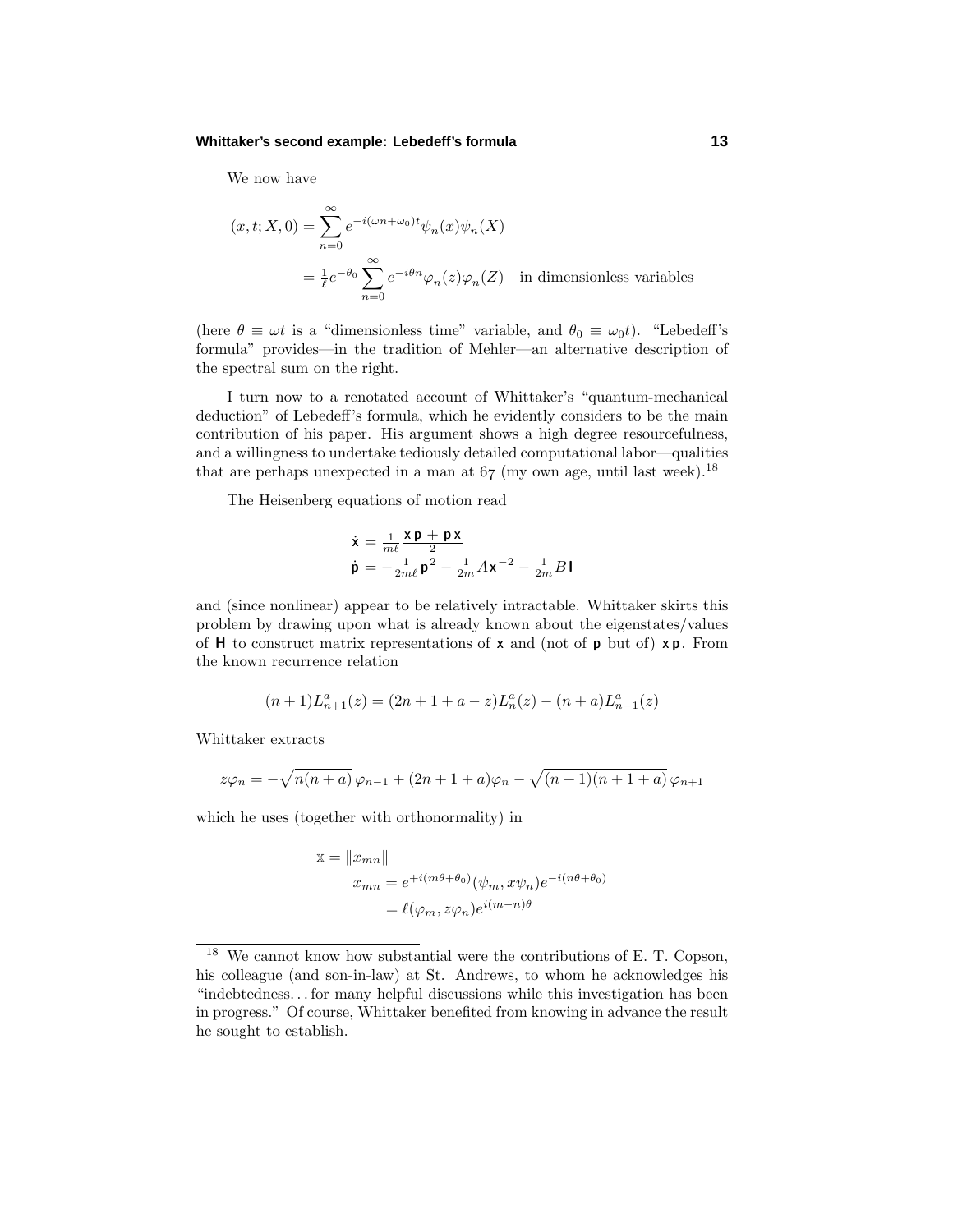to obtain

$$
\mathbf{x} = \ell \begin{pmatrix} a+1 & -\xi_1 e^{-i\theta} & 0 & 0 & \cdots \\ -\xi_1 e^{+i\theta} & a+3 & -\xi_2 e^{-i\theta} & 0 & \cdots \\ 0 & -\xi_2 e^{+i\theta} & a+5 & -\xi_3 e^{-i\theta} & \cdots \\ 0 & 0 & -\xi_3 e^{+i\theta} & a+7 & \cdots \\ \vdots & \vdots & \vdots & \vdots & \ddots \end{pmatrix}
$$

with  $\xi_k \equiv \sqrt{k(k+a)}$ . Similarly, from the known differential relation

$$
z\frac{d}{dz}L_n^a(z) = nL_n^a(z) - (n+a)L_{n-1}^a(z)
$$

he extracts

$$
z\frac{d}{dz}\varphi_n = -\frac{1}{2}\sqrt{n(n+a)}\varphi_{n-1} - \frac{1}{2}\varphi_n + \frac{1}{2}\sqrt{(n+1)(n+1+a)}\varphi_{n+1}
$$

giving  $\exp = ||e^{im\theta}(\varphi_m, z\frac{\hbar}{i}\frac{d}{dz}\varphi_n)e^{-in\theta}||$  whence

$$
\mathbb{X} \mathbb{P} = \frac{1}{2} \frac{\hbar}{i} \begin{pmatrix} -1 & -\xi_1 e^{-i\theta} & 0 & 0 & \cdots \\ +\xi_1 e^{+i\theta} & -1 & -\xi_2 e^{-i\theta} & 0 & \cdots \\ 0 & +\xi_2 e^{+i\theta} & -1 & -\xi_3 e^{-i\theta} & \cdots \\ 0 & 0 & +\xi_3 e^{+i\theta} & -1 & \cdots \\ \vdots & \vdots & \vdots & \vdots & \ddots \end{pmatrix}
$$

Notice that we have only to set  $\theta = 0$  to obtain descriptions of the "initial" matrices X and  $X\mathbb{P} = \mathbb{P}X + i\hbar\mathbb{I}$ . Whittaker at this point makes the clever observation that (because  $e^{\pm i\theta} - 1 = \pm 2i e^{\pm \frac{1}{2}i\theta} \sin \frac{1}{2}\theta$ )

$$
\mathbf{x} - \mathbf{X} = 2i\ell \sin \frac{1}{2}\theta \cdot \begin{pmatrix} 0 & +\xi_1 e^{-i\frac{1}{2}\theta} & 0 & 0 & \cdots \\ -\xi_1 e^{+i\frac{1}{2}\theta} & 0 & +\xi_2 e^{-i\frac{1}{2}\theta} & 0 & \cdots \\ 0 & -\xi_2 e^{+i\frac{1}{2}\theta} & 0 & +\xi_3 e^{-i\frac{1}{2}\theta} & \cdots \\ 0 & 0 & -\xi_3 e^{+i\frac{1}{2}\theta} & 0 & \cdots \\ \vdots & \vdots & \vdots & \vdots & \ddots \end{pmatrix}
$$

while  $\mathbb{X}^p + \mathbb{P} \mathbb{X}$  is a scalar multiple of that *same matrix*:

$$
\mathbb{XP} + \mathbb{PX} = -\frac{\hbar}{i}\cos\frac{1}{2}\theta \cdot (\text{same matrix})
$$

$$
= \frac{\hbar}{2\ell}\cot\frac{1}{2}\theta \cdot (\mathbb{X} - \mathbb{X})
$$

Whittaker arrives thus at this representation-independent implication of the equations of motion:

$$
x\,p + X\,P = \tfrac{\hbar}{2\ell}\cot\tfrac{1}{2}\theta\cdot(x-X)
$$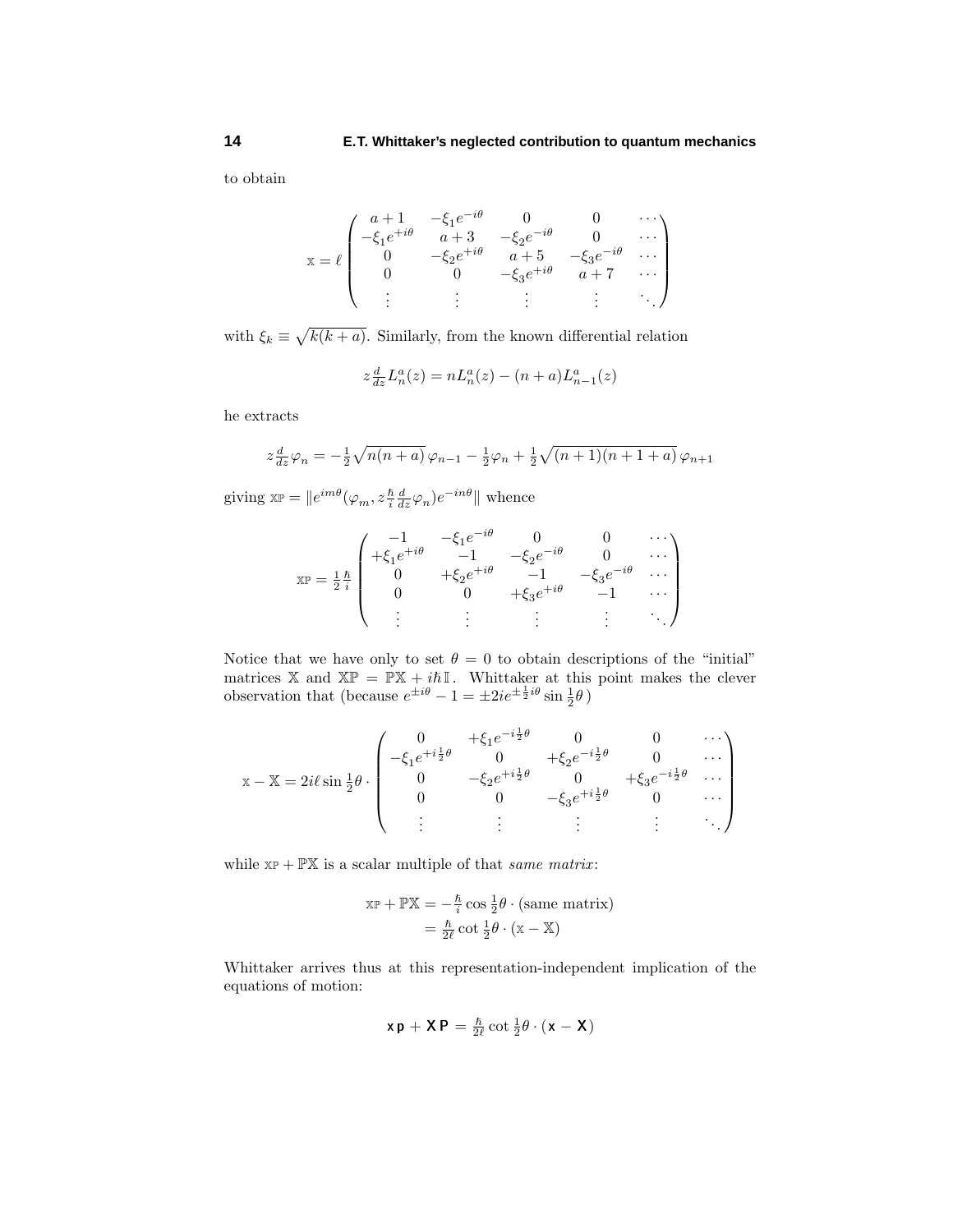## **Whittaker's second example: Lebedeff's formula 15**

Now another bit of cleverness: write

$$
\mathbf{x}\left(\mathbf{p}-\frac{\hbar}{2\ell}\cot\frac{1}{2}\theta\mathbf{I}\right)=\big(-\mathbf{P}-\frac{\hbar}{2\ell}\cot\frac{1}{2}\theta\mathbf{I}\big)\mathbf{X}=\mathbf{W}
$$

(**W** is a presently unknown operator, with the dimensions of action) and —drawing again upon (5)—conclude that

$$
\mathbf{p} = \frac{\hbar}{2\ell} \cot \frac{1}{2}\theta \mathbf{I} + \mathbf{x}^{-1} \mathbf{W} = \frac{\partial \mathbf{S}}{\partial \mathbf{x}}
$$

$$
-\mathbf{P} = \frac{\hbar}{2\ell} \cot \frac{1}{2}\theta \mathbf{I} + \mathbf{W} \mathbf{X}^{-1} = \frac{\partial \mathbf{S}}{\partial \mathbf{X}}
$$

Evidently

$$
\mathbf{S} = \tfrac{\hbar}{2\ell}\cot\tfrac{1}{2}\theta\cdot(\mathbf{x}+\mathbf{X}) + \mathrm{I}_{\mathbf{x}}[F(x,X)]_{\mathbf{X}}
$$

and from  $\mathbf{W} = \mathbf{x} \left[ \frac{\partial F}{\partial x} \right]_{\mathbf{x}} = \mathbf{x} \left[ \frac{\partial F}{\partial X} \right]_{\mathbf{x}} \mathbf{X}$  (*i.e.*, from  $x \frac{\partial F}{\partial x} = X \frac{\partial F}{\partial X}$ ) we can conclude that  $F(x, X)$  depends upon its arguments only through their product:

$$
F(x, X) = f(xX)
$$

To summarize our progress thus far: we have

$$
K \equiv (x, t; X, 0) = \sum_{n=0}^{\infty} e^{-i(\omega n + \omega_0)t} \psi_n(x) \psi_n(X)
$$
  
=  $\frac{1}{\ell} e^{-\theta_0} \sum_{n=0}^{\infty} e^{-i\theta n} \varphi_n(z) \varphi_n(Z)$  in dimensionless variables  
=  $e^{\frac{i}{\hbar}S}$ 

where *S* arises from (3) and has been discovered to have the form

$$
S = \frac{\hbar}{2\ell} \cot \frac{1}{2}\theta \cdot (x + X) + f(xX)
$$
  
=  $\frac{\hbar}{2} \cot \frac{1}{2}\theta \cdot (z + Z) + g(zZ)$  in dimensionless variables

At this point Whittaker is motivated by the distinctive design of Lebedeff's formula to depart from the advertised main line of his own theory: by-passing reference to the "quantum mechanical Hamilton-Jacobi equation," he works from the Schrödinger equation. Specifically, he observes that (because **H** and  $e^{\frac{i}{\hbar}Ht}$  commute)

$$
\left\{ z \frac{\partial^2}{\partial z^2} + \frac{\partial}{\partial z} - \frac{\alpha^2}{4z} - \frac{1}{4}z \right\} \text{ and } \left\{ Z \frac{\partial^2}{\partial Z^2} + \frac{\partial}{\partial Z} - \frac{\alpha^2}{4Z} - \frac{1}{4}Z \right\}
$$

achieve the same effect when applied to  $K$ . In other words,

$$
\left\{ \left( z \frac{\partial^2}{\partial z^2} - Z \frac{\partial^2}{\partial Z^2} \right) + \left( \frac{\partial}{\partial z} - \frac{\partial}{\partial Z} \right) - \frac{\alpha^2}{4} \left( \frac{1}{z} - \frac{1}{Z} \right) + \frac{1}{4} \left( Z - z \right) \right\} K = 0
$$

But it has been found that *z* and *Z* enter into *K* only upon these combinations:

$$
u \equiv z + Z
$$

$$
v = zZ
$$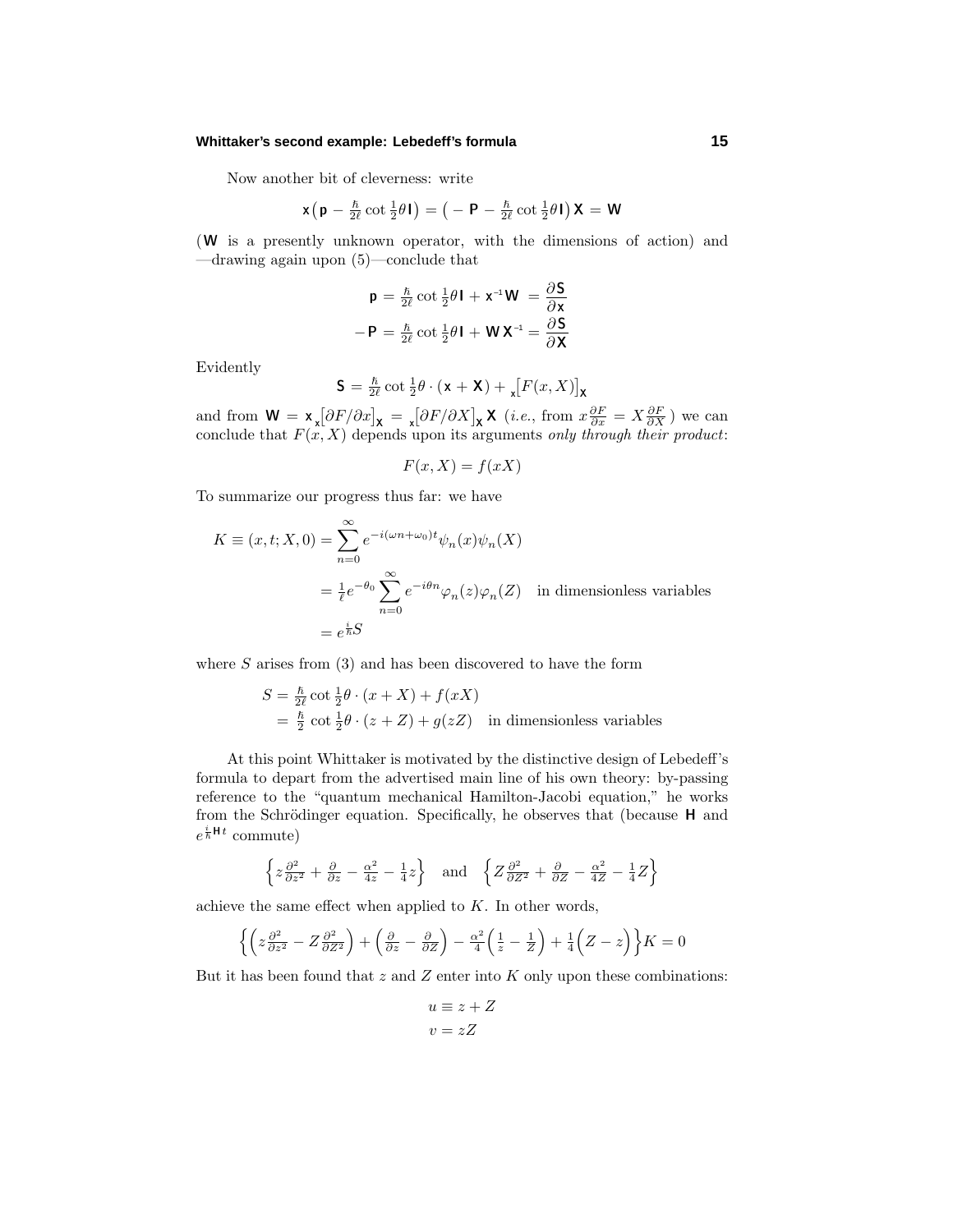Moreover,

$$
\left(\frac{1}{z} - \frac{1}{Z}\right) = (Z - z) \cdot \frac{1}{v}
$$
\n
$$
\left(\frac{\partial}{\partial z} - \frac{\partial}{\partial Z}\right) = \left[\frac{\partial}{\partial u} + Z\frac{\partial}{\partial v}\right] - \left[\frac{\partial}{\partial u} + z\frac{\partial}{\partial v}\right]
$$
\n
$$
= (Z - z) \cdot \frac{\partial}{\partial v}
$$
\n
$$
\left(z\frac{\partial^2}{\partial z^2} - Z\frac{\partial^2}{\partial Z^2}\right) = z\left[\frac{\partial}{\partial u} + Z\frac{\partial}{\partial v}\right]^2 - Z\left[\frac{\partial}{\partial u} + z\frac{\partial}{\partial v}\right]^2
$$
\n
$$
= z\left\{\frac{\partial^2}{\partial u^2} + 2Z\frac{\partial^2}{\partial u \partial v} + \frac{\partial Z}{\partial u}\frac{\partial}{\partial v} + Z^2\frac{\partial^2}{\partial v^2} + Z\frac{\partial Z}{\partial v}\frac{\partial}{\partial v}\right\}
$$
\n
$$
- Z\left\{\frac{\partial^2}{\partial u^2} + 2z\frac{\partial^2}{\partial u \partial v} + \frac{\partial z}{\partial u}\frac{\partial}{\partial v} + z^2\frac{\partial^2}{\partial v^2} + z\frac{\partial z}{\partial v}\frac{\partial}{\partial v}\right\}
$$
\n
$$
= (Z - z)\left\{-\frac{\partial^2}{\partial u^2} + v\frac{\partial^2}{\partial v^2}\right\}
$$
\n
$$
+ \left\{z\frac{\partial Z}{\partial u} + v\frac{\partial Z}{\partial v} - Z\frac{\partial z}{\partial u} - v\frac{\partial z}{\partial v}\right\}\frac{\partial}{\partial v}
$$

and from

$$
\begin{pmatrix}\n\frac{\partial z}{\partial u} & \frac{\partial z}{\partial v} \\
\frac{\partial z}{\partial u} & \frac{\partial z}{\partial v}\n\end{pmatrix} = \begin{pmatrix}\n\frac{\partial u}{\partial z} & \frac{\partial u}{\partial z} \\
\frac{\partial v}{\partial z} & \frac{\partial v}{\partial z}\n\end{pmatrix}^{-1} = \begin{pmatrix}\n1 & 1 \\
Z & z\n\end{pmatrix}^{-1} = \frac{1}{z - Z} \begin{pmatrix}\nz & -1 \\
-Z & 1\n\end{pmatrix}
$$

we learn that  $\{etc.\}$  vanishes. The implication is that

$$
(Z-z)\cdot \left\{-\frac{\partial^2}{\partial u^2} + v\frac{\partial^2}{\partial v^2} + \frac{\partial}{\partial v} - \frac{\alpha^2}{4v} + \frac{1}{4}\right\}K = 0
$$

But

$$
K = e^{i\frac{u}{2}\cot\frac{1}{2}\theta} \cdot G(v) \quad \text{with} \quad G(v) \equiv e^{\frac{i}{\hbar}g(v)}
$$

so

$$
\left\{v\frac{\partial^2}{\partial v^2}+\frac{\partial}{\partial v}-\frac{\alpha^2}{4v}+\frac{1}{4}(1+\cot^2 \frac{1}{2}\theta)\right\}G=0
$$

Put  $v = w^2$  and obtain

$$
\frac{1}{4w^2} \left\{ w^2 \frac{\partial^2}{\partial w^2} + w \frac{\partial}{\partial w} + w^2 \csc^2 \frac{1}{2} \theta - \alpha^2 \right\} G = 0
$$

Finally put  $y = w \csc \frac{1}{2}\theta$  and obtain a standard form of Bessel's equation

$$
\left\{y^2 \tfrac{d^2}{dy^2} + y \tfrac{d}{dy} + (y^2 - \alpha^2)\right\} G = 0
$$

The normalizable solutions are

$$
G = \lambda \cdot J_{\alpha}(y) = \lambda \cdot J_{\alpha}\left(\frac{\sqrt{zZ}}{\sin \frac{1}{2}\theta}\right)
$$

Whittaker is brought thus to the conclusion that

$$
K = \lambda \cdot \exp\left\{ i^{\frac{z+Z}{2}} \cot \frac{1}{2} \theta \right\} \cdot J_{\alpha}\left(\frac{\sqrt{zZ}}{\sin \frac{1}{2} \theta}\right)
$$
 (21)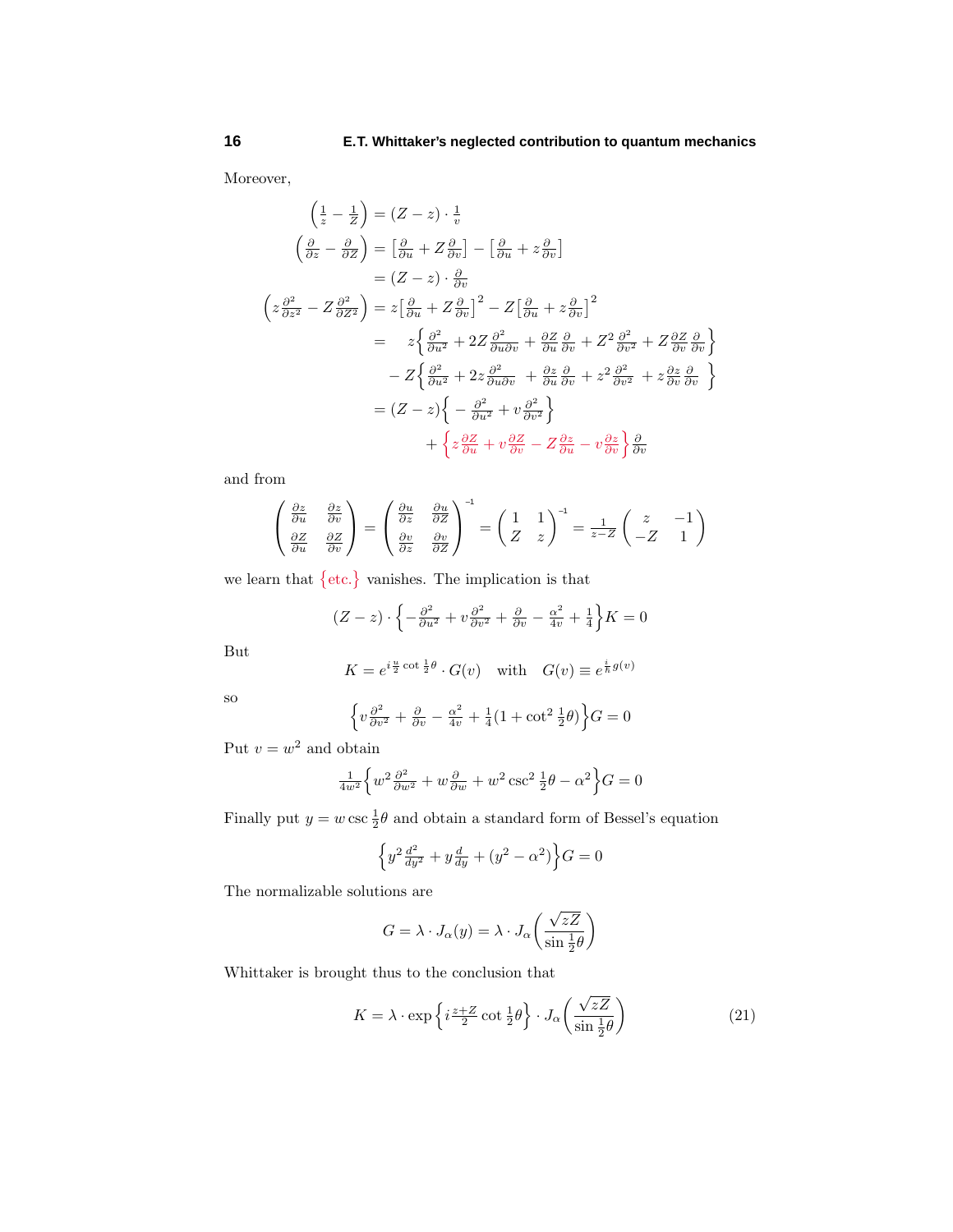## **Whittaker's second example: Lebedeff's formula 17**

To fix the value of  $\lambda$  Whittaker appeals as before to the composition law  $(i.e., to completeness)$ , but the detailed argument is now more intricate. Write

$$
(x, t; X, 0) = \lambda \cdot \exp\left\{i\frac{x+X}{2\ell} \cot\frac{1}{2}\theta\right\} \cdot J_{\alpha}\left(\frac{\sqrt{xX}}{\ell \sin\frac{1}{2}\theta}\right)
$$
(21.1)

Then

$$
\int (x, t_2; y, 0) dy(y, t_1; X, 0)
$$
  
=  $\lambda_2 \lambda_1 \exp \left\{ i \frac{x}{2\ell} \cot \frac{1}{2} \theta_2 \right\} \exp \left\{ i \frac{X}{2\ell} \cot \frac{1}{2} \theta_1 \right\} \cdot \int_0^\infty e^{-p^2 y} J_\alpha(\sqrt{y} a) J_\alpha(\sqrt{y} b) dy$ 

where

$$
p^2 \equiv -i\frac{1}{2\ell} \Big\{ \cot \frac{1}{2}\theta_1 + \cot \frac{1}{2}\theta_2 \Big\}, \quad a \equiv \frac{\sqrt{x}}{\ell \sin \frac{1}{2}\theta_2}, \quad b \equiv \frac{\sqrt{X}}{\ell \sin \frac{1}{2}\theta_1}
$$

Write  $y = t^2$  and obtain

$$
\int_0^{\infty} e^{-p^2 y} J_{\alpha}(\sqrt{y} a) J_{\alpha}(\sqrt{y} b) dy = 2 \int_0^{\infty} e^{-p^2 t^2} J_{\alpha}(t a) J_{\alpha}(t b) t dt
$$

which by "Weber's second exponential integral"<sup>19</sup> becomes

$$
= \frac{1}{p^2} \exp \left\{-\frac{a^2 + b^2}{4p^2}\right\} I_\alpha\left(\frac{ab}{2p^2}\right)
$$

But  $\frac{ab}{2p^2} = i \frac{\sqrt{xX}}{\ell \sin \frac{1}{2}(\theta_1)}$  $\frac{\sqrt{xX}}{\ell \sin \frac{1}{2}(\theta_1 + \theta_2)}$  and <sup>20</sup>  $I_\alpha(iy) = i^\alpha J_\alpha(y)$ . Moreover  $\frac{1}{p^2} = i2\ell \frac{\sin \frac{1}{2}\theta_1 \sin \frac{1}{2}\theta_2}{\sin \frac{1}{2}(\theta_1 + \theta_2)}$  $\frac{\sin \frac{1}{2} \theta_1 \sin \frac{1}{2} \theta_2}{\sin \frac{1}{2} (\theta_1 + \theta_2)}$ . So we have

$$
\int (x,t_2;y,0)\,dy(y,t_1;X,0)=\lambda_2\lambda_12i\ell\,\frac{\sin\frac12\theta_1\sin\frac12\theta_2}{\sin\frac12(\theta_1+\theta_2)}A_2A_1i^\alpha J_\alpha\Big(\frac{\sqrt{xX}}{\ell\sin\frac12(\theta_1+\theta_2)}\Big)
$$

with

$$
A_2 \equiv \exp\left\{i\frac{x}{2\ell} \left[\cot\frac{1}{2}\theta_2 - \frac{\sin\frac{1}{2}\theta_1}{\sin\frac{1}{2}\theta_2 \sin\frac{1}{2}(\theta_1 + \theta_2)}\right]\right\}
$$
  
= 
$$
\exp\left\{i\frac{x}{2\ell} \cot\frac{1}{2}(\theta_1 + \theta_2)\right\}
$$
  

$$
A_1 = \exp\left\{i\frac{x}{2\ell} \cot\frac{1}{2}(\theta_1 + \theta_2)\right\}
$$

<sup>&</sup>lt;sup>19</sup> See I. S. Gradshteyn & I. M. Ryzhik, *Table of Integrals, Series & Products*  $(1965)$ , where the identity in question—first obtained by H. Weber in  $1868$  appears as item **6.615**.G.N.Watson devotes §**13.31** in Treatise on the Theory of Bessel Functions (1966) to discussion of Weber's result, and reproduces a proof due to L. Gegenbauer  $(1876)$ .

<sup>20</sup> See, for example, **50:11:3** in Spanier & Oldham's Atlas of Functions.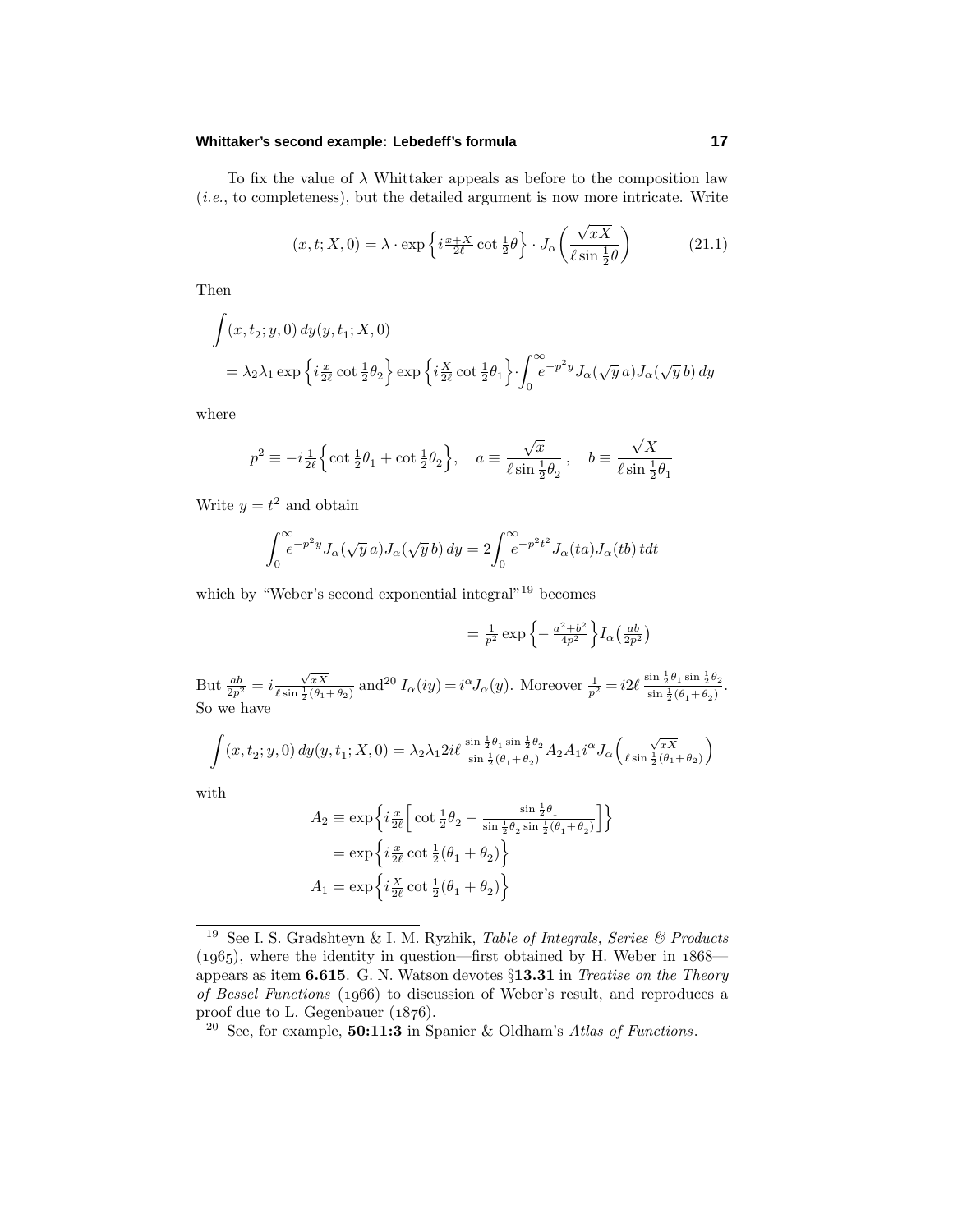giving

$$
\int (x, t_2; y, 0) dy(y, t_1; X, 0)
$$
  
=  $\lambda_{12} \cdot \exp \left\{ i \frac{x + X}{2\ell} \cot \frac{1}{2} (\theta_1 + \theta_2) \right\} \cdot J_\alpha \left( \frac{\sqrt{xX}}{\ell \sin \frac{1}{2} (\theta_1 + \theta_2)} \right)$ 

with

$$
\lambda_{12}=i^{\alpha}2i\ell\,\tfrac{[\lambda_1\sin{\frac{1}{2}\theta_1}][\lambda_2\sin{\frac{1}{2}\theta_2}]}{\sin{\frac{1}{2}(\theta_1+\theta_2)}}
$$

and are led by the evident pattern of this result to set

$$
\lambda = \frac{i^{-\alpha}}{2i\ell \sin \frac{1}{2}\theta} \quad \text{with} \quad i^{-\alpha} = e^{-\frac{1}{2}i\pi\alpha} \tag{21.2}
$$

where again  $\theta$  is the "dimensionless time" parameter introduced several pages ago:  $\theta \equiv \omega t = \frac{\hbar}{2m\ell^2}t$ .

At (21) Whittaker has achieved his mathematical objective—"Lebedeff's formula"<sup>20</sup> —and with this accomplishment is content to abandon the subject. Though he exploited a quantum mechanically motivated train of thought he reveals no evident interest in the physical ramifications of his work.

**Completeness of the Laguerre functions.** We have now in hand the statement

$$
\sum_{n=0}^{\infty} e^{-i(\omega n + \omega_0)t} \psi_n(x) \psi_n(X)
$$
\n
$$
= \frac{e^{-\frac{1}{2}i\pi\alpha}}{2i\ell \sin\frac{1}{2}\theta} \exp\left\{i\frac{x+X}{2\ell} \cot\frac{1}{2}\theta\right\} \cdot J_\alpha\left(\frac{\sqrt{xX}}{\ell \sin\frac{1}{2}\theta}\right)
$$
\n(22)

where

$$
\psi_n(x) \equiv \frac{1}{\sqrt{\ell}} \varphi_n(x/\ell)
$$
 with  $\varphi_n(z) \equiv \left[ \frac{n!}{\Gamma(n+a+1)} e^{-z} z^a \right]^{\frac{1}{2}} L_n^a(z)$ 

We look to the asymptotics (*i.e.*, to the limit  $\theta \downarrow 0$ ) of the expression that stands on the right side of (22). The handbooks supply

$$
J_{\alpha}(\xi) \sim \sqrt{\frac{2}{\pi \xi}} \cos \left(\xi - \frac{1}{2}\alpha \pi - \frac{1}{4}\pi\right)
$$
 as  $\xi \to \infty$ 

<sup>20</sup> In A. Erdélyi et al, *Higher Transcendental Functions II* (1953) the identity in question is presented in this more symmetric form

$$
\sum_{n=0}^{\infty} \frac{n!}{\Gamma(n+\alpha+1)} L_n^{\alpha}(x) L_n^{\alpha}(y) z^n
$$
  
=  $(1-z)^{-1} \exp\left\{-z \frac{x+y}{1-z}\right\} (xyz)^{-\frac{1}{2}\alpha} I_{\alpha}\left(\frac{2\sqrt{xyz}}{1-z}\right)$ 

which the editors attribute to Hille-Hardy; they call the expression on the right a "bilinear generating function."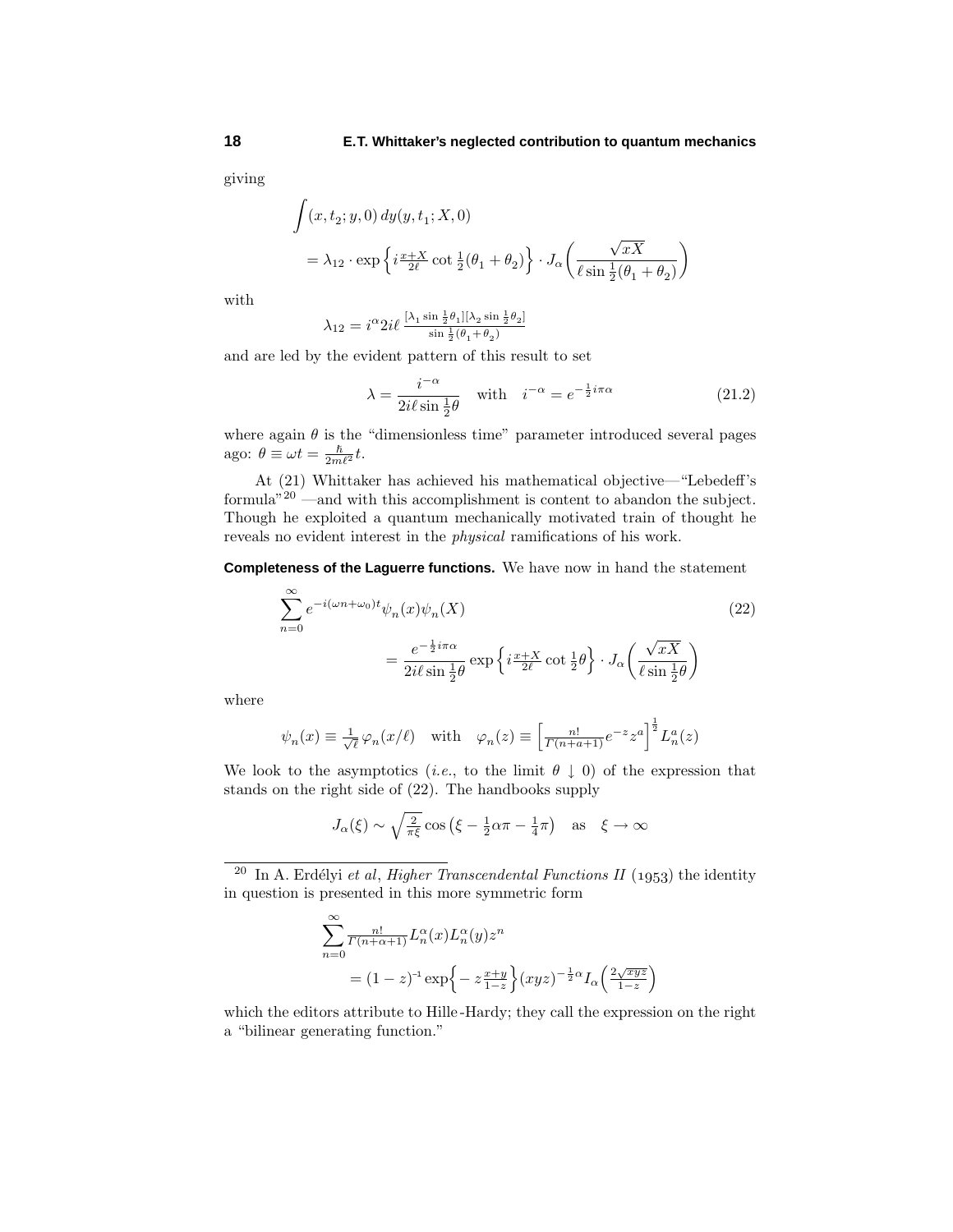## **Completeness of the Laguerre functions 19**

Therefore

$$
\frac{e^{-\frac{1}{2}i\pi\alpha}}{2i\ell\sin\frac{1}{2}\theta} \exp\left\{i\frac{x+X}{2\ell}\cot\frac{1}{2}\theta\right\} \cdot J_{\alpha}\left(\frac{\sqrt{xX}}{\ell\sin\frac{1}{2}\theta}\right)
$$
\n
$$
\sim \frac{e^{-\frac{1}{2}i\pi\alpha}}{i\ell\theta} \exp\left\{i\frac{x+X}{\ell\theta}\right\} \cdot \frac{1}{2}\sqrt{\frac{\ell\theta}{\pi\sqrt{xX}}}\left[\exp\left\{+i\left(\frac{2\sqrt{xX}}{\ell\theta}-\frac{1}{2}\alpha\pi-\frac{1}{4}\pi\right)\right\}
$$
\n
$$
+\exp\left\{-i\left(\frac{2\sqrt{xX}}{\ell\theta}-\frac{1}{2}\alpha\pi-\frac{1}{4}\pi\right)\right\}\right]
$$
\n
$$
=\frac{1}{2}\sqrt{\frac{1}{\ell\theta\pi\sqrt{xX}}}\exp\left\{-\frac{(\sqrt{x}+\sqrt{X})^2}{i\ell\theta}\right\}e^{i(-\frac{1}{2}\pi-\frac{1}{2}\pi\alpha-\frac{1}{2}\pi\alpha-\frac{1}{4}\pi)}
$$
\n
$$
+\frac{1}{2}\sqrt{\frac{1}{\ell\theta\pi\sqrt{xX}}}\exp\left\{-\frac{(\sqrt{x}-\sqrt{X})^2}{i\ell\theta}\right\}e^{i(-\frac{1}{2}\pi-\frac{1}{2}\pi\alpha+\frac{1}{2}\pi\alpha+\frac{1}{4}\pi)}
$$
\n
$$
=\frac{1}{2}\left(\frac{1}{xX}\right)^{\frac{1}{4}}\sqrt{\frac{1}{i\ell\theta\pi}}\exp\left\{-\frac{(\sqrt{x}+\sqrt{X})^2}{i\ell\theta}\right\} \cdot e^{i(-\frac{1}{2}\pi-\pi\alpha)}\tag{23}
$$
\n
$$
+\frac{1}{2}\left(\frac{1}{xX}\right)^{\frac{1}{4}}\sqrt{\frac{1}{i\ell\theta\pi}}\exp\left\{-\frac{(\sqrt{x}-\sqrt{X})^2}{i\ell\theta}\right\}
$$

It is a familiar fact that

$$
\delta(x-a) = \lim_{\varepsilon \downarrow 0} \frac{1}{\sqrt{\varepsilon \pi}} \exp \left\{-\frac{(x-a)^2}{\varepsilon}\right\}
$$

so we appear to have

$$
\frac{1}{2} \left(\frac{1}{xX}\right)^{\frac{1}{4}} \sqrt{\frac{1}{i\ell\theta\pi}} \exp\left\{-\frac{(\sqrt{x}-\sqrt{X})^2}{i\ell\theta}\right\} = \frac{1}{2} \left(\frac{1}{xX}\right)^{\frac{1}{4}} \delta(\sqrt{x}-\sqrt{X})
$$

$$
= \frac{1}{2\sqrt{X}} \delta(\sqrt{x}-\sqrt{X})
$$

It is familiar also<sup>21</sup> that if  $g(x)$  possesses a solitary zero at *X* then

$$
\delta\big(g(x)\big) = \frac{1}{|g'(X)|} \,\delta(x - X)
$$

from which in the case  $g(x) = \sqrt{x} - \sqrt{X}$  supplies

$$
= \delta(x - X) \tag{24}
$$

The Laguerre functions (17) live on the open interval  $[0, \infty]$ . Since The Laguerre functions (17) live on the open interval  $[0, \infty]$ . Since  $\sqrt{x} + \sqrt{X}$  does not vanish there, the leading term on the right side of (23) can be abandoned. We are left with

$$
\sum_{n=0}^{\infty} \psi_n(x)\psi_n(X) = \delta(x - X)
$$

which asserts the completeness of the function set  $\{\psi_n(x)\}\$ . Mehler's formula can be used similarly (but much more easily) to establish the completeness of the Hermite functions (oscillator eigenfunctions), and—in the limit  $\omega \downarrow 0$ —to establish the completeness of the free particle eigenfunctions.

<sup>&</sup>lt;sup>21</sup> See (13) in "Simplified production of Dirac  $\delta$ -function identities" (1997).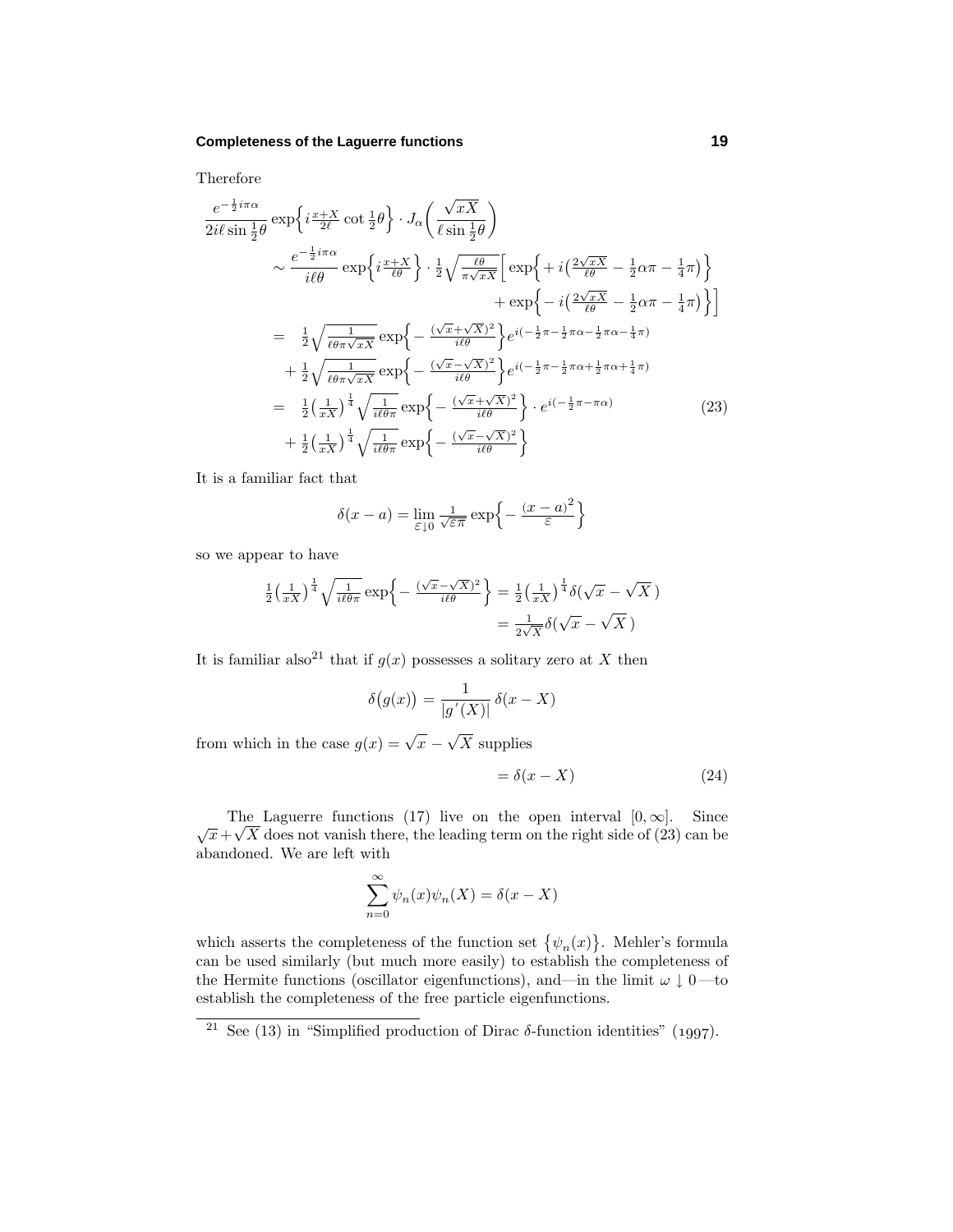The formulæ of Mehler and Lebedeff (also of Jacobi: $^{11}$  are there others?) owe their utility in this connection to the circumstance that each is of the form

spectral sum, with  $t$  "upstairs" =  $\begin{cases}$  relatively complicated expression with  $t$  "downstairs" ↓  $= \delta(x - X)$  in the limit  $t \downarrow 0$ 

They acquire their physical interest from that same circumstance: they provide alternative descriptions of the quantummechanical propagator. In Max Born's terminology, we encounter the

- "wave representation" on the left
- "particle representation" on the right

And has been emphasized successively by Dirac, Whittaker and Feynman, it is the latter that speaks most directly to the quantum-classical connection.

**Classical physics of Whittaker's second example.** The classical precursor of the class of quantum systems

$$
\mathbf{H} = \tfrac{1}{2m\ell}\mathbf{p}\,\mathbf{x}\,\mathbf{p} + V(\mathbf{x})
$$

is most naturally taken to be

$$
H(x,p) = \frac{1}{2m\ell} x p^2 + V(x)
$$
 (25)

Elimination of *p* between

$$
L = \dot{x}p - H(x, p)
$$

and

$$
\dot{x} = \frac{\partial}{\partial p}H(x, p) = \frac{1}{m\ell}xp
$$

gives

$$
L(x, \dot{x}) = \frac{1}{2}m\ell x^{-1}\dot{x}^2 - V(x)
$$
\n(26)

The momentum conjugate to *x* is

$$
p \equiv \frac{\partial}{\partial \dot{x}} L = m \ell x^{-1} \dot{x} = m \ell \frac{d}{dt} \log(x/\ell) \quad : \quad \text{necessarily } x > 0 \tag{27}
$$

The equations of motion read

$$
\frac{d}{dt}\left(m\ell x^{-1}\dot{x}\right) + \frac{1}{2}m\ell(x^{-1}\dot{x})^2 + V'(x) = 0\tag{28.1}
$$

which becomes

$$
m\ell[\ddot{y} + \frac{1}{2}\dot{y}^2] + F(y) = 0
$$
\n(28.2)

with  $y \equiv \log(x/\ell)$  and  $F(y) \equiv V'(\ell e^y)$ .

Fromthe equation of motion it follows that we have "energy conservation" in the sense that the numerical value of the Hamiltonian is preserved:

$$
E \equiv \frac{1}{2}m\ell x^{-1}\dot{x}^2 + V(x)
$$
 is a constant of the motion

Therefore

$$
\dot{x} = \sqrt{\frac{2}{m\ell}x\left[E - V(x)\right]}
$$
\n(29)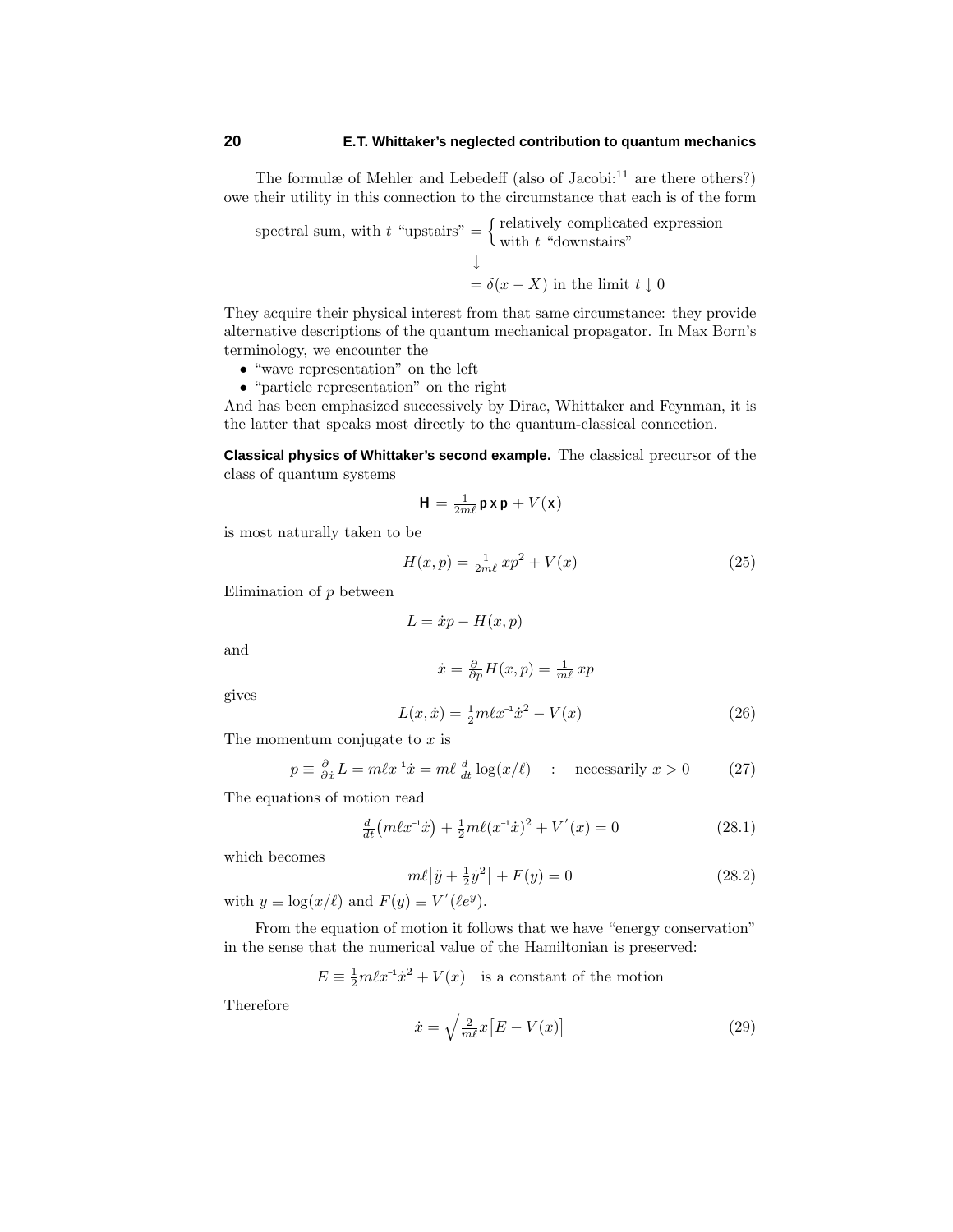## **Classical physics of Whittaker's second example 21**

so the transit time  $(X \to x$  with energy  $E$ ) is given by

$$
t(x, X; E) = \int_{X}^{x} \frac{1}{\sqrt{\frac{2}{m\ell}y\left[E - V(y)\right]}} dy
$$

Whittaker's declared interest is in the cases  $V(x) = \frac{1}{2m}(Ax^{-1} + Bx)$ , and it is "to save some unnecessary writing" that (see again (19)) he sets  $A = \frac{\hbar^2 a^2}{4\ell}$ and  $B = \frac{\hbar^2}{4\ell^3}$ . For such systems one has

$$
\frac{2}{m\ell}x\left[E - V(x)\right] = \frac{2}{m}\left[-\frac{\hbar^2 a^2}{8m\ell^2} + E \cdot (x/\ell) - \frac{\hbar^2}{8m\ell^2} \cdot (x/\ell)^2\right]
$$

Now Gradshteyn & Ryzhik, at **2.261** page 81, assign distinct values to the integral  $\int (a + by + cy^2)^{-\frac{1}{2}} dy$ , values determined by the signs of *c* and of  $\Delta \equiv 4ac - b^2$ . In the present application "*c*" is negative and

$$
\Delta = \left(\frac{\hbar^2}{4m\ell^2}\right)^2 a^2 - E^2
$$

which by (19) becomes

$$
= \left(\frac{\hbar^2}{4m\ell^2}\right)^2 \left[a^2 - (2n + a + 1)^2\right] < 0
$$

We infer on this quantum mechanical evidence that the classically relevant statement is

$$
\int^x \frac{1}{\sqrt{a + by + cy^2}} dy = -\frac{1}{\sqrt{-c}} \arcsin \frac{b + 2cx}{\sqrt{-\Delta}}
$$

and on that basis obtain

$$
\text{transit time } t = -\sqrt{\frac{m\ell^2}{2}} \sqrt{\frac{8m\ell^2}{\hbar^2}} \arcsin\left(\frac{E - 2\frac{\hbar^2}{8m\ell^2}\xi}{\sqrt{E^2 - \left(\frac{\hbar^2}{4m\ell^2}\right)^2 a^2}}\right) \Big|_{\xi_0 = X/\ell}^{\xi = x/\ell}
$$
\n
$$
= -\frac{2m\ell^2}{\hbar} \arcsin\left(\frac{\mathcal{E} - \xi}{\sqrt{\mathcal{E}^2 - a^2}}\right) \Big|_{\xi_0}^{\xi}
$$

where  $\mathcal{E} \equiv \frac{4m\ell^2}{\hbar^2}E > a$  is a "dimensionless energy" parameter:  $\xi \equiv x/\ell$  is "dimensionless length" and if we draw upon the notation  $\omega \equiv \frac{\hbar}{2m\ell^2}$  introduced at (20) we have

"dimensionless transit time" 
$$
\theta = \arcsin\left(\frac{\mathcal{E} - \xi}{\sqrt{\mathcal{E}^2 - a^2}}\right)\Big|_{\xi}^{\xi_0}
$$
 (30)

from which we learn that the motion of  $\xi$  is periodic. In dimensionless variables (29) reads

$$
\frac{d\xi}{d\theta} = \sqrt{-a^2 + 2\mathcal{E}\xi - \xi^2} \tag{31}
$$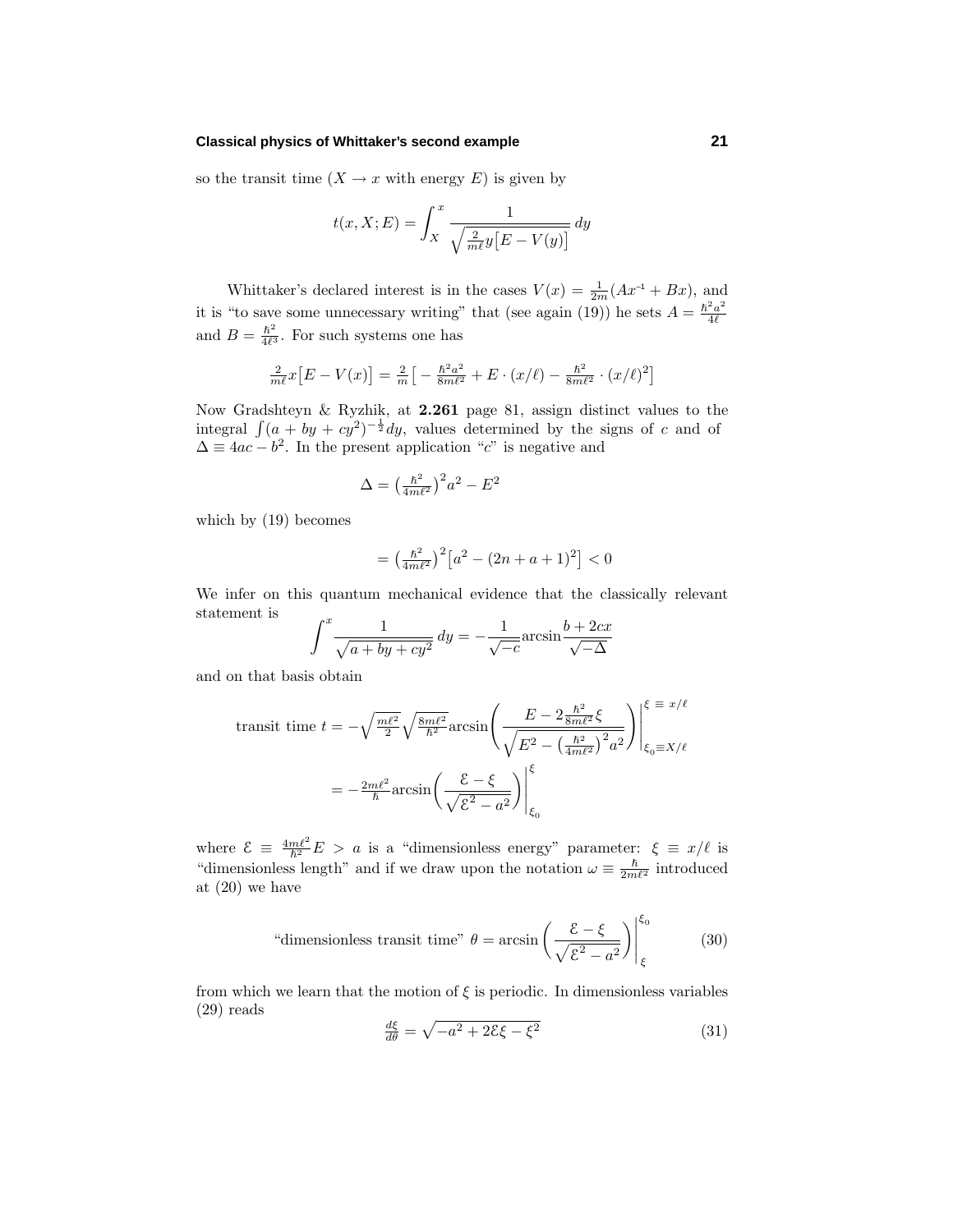which places turning points at

$$
\xi_{\pm} = \mathcal{E} \pm \sqrt{\mathcal{E}^2 - a^2} \tag{32}
$$

so we have

"dimensionless period" 
$$
\mathcal{T} = 2 \arcsin \left( \frac{\mathcal{E} - \xi}{\sqrt{\mathcal{E}^2 - a^2}} \right) \Big|_{\xi_+}^{\xi_-}
$$
  
=  $2 \left\{ \arcsin(+1) - \arcsin(-1) \right\} = \pi$   
literal period  $\tau = \pi/\omega = \frac{4\pi m \ell^2}{\hbar}$  (33)

and from the energy-independence of the period conclude that we are talking in a disguised way about a harmonic oscillator: Whittaker's second example is a disguised variant of his first example; Lebedeff's formula and Mehler's must be intimately related *...* as first became semi-evident when at (19) we obtained a spectrum that was "'oscillator-like,' but shifted."

In a first effort to penetrate the disguise we bring (see Abramowitz  $\&$ Stegun: **4.4.32**)

$$
\arcsin z_1 - \arcsin z_2 = \arcsin \left[ z_1 \sqrt{1 - z_2^2} - z_2 \sqrt{1 - z_1^2} \right]
$$

to the right side of (30), take the sine of both sides and (to avoid notational distractions) associate  $\xi_0$  with the bisector  $\frac{1}{2}(\xi_+ + \xi_-) = \mathcal{E}$  of the interval bounded by the turning points *...*to obtain

$$
\xi(\theta) = \mathcal{E} + \sqrt{\mathcal{E}^2 - a^2} \sin \theta
$$
\n
$$
= (\text{mean value}) + (\text{amplitude}) \sin \theta
$$
\n(34.1)

Isoenergetic relaxation of the initial condition  $\xi_0 = \mathcal{E}$  is accomplished by a simple phase adjustment:  $\theta \mapsto \theta + \delta$ . Figure 1 provides a direct geometrical interpretation of (34).

Working from(27) we are led to the

"dimensionless momentum" 
$$
\varphi \equiv \frac{\ell}{\hbar} p
$$

$$
= \frac{m\ell^2}{\hbar} \xi^{-1} \dot{\xi}
$$

$$
= \frac{1}{2} \xi^{-1} (d\xi/d\theta)
$$

which by (34.1) entails

$$
\wp(\theta) = \frac{1}{2} \frac{\sqrt{\mathcal{E}^2 - a^2} \cos \theta}{\mathcal{E} + \sqrt{\mathcal{E}^2 - a^2} \sin \theta}
$$
(34.2)

Equations (34) give rise to the periodic phase flow contours shown in Figure 2.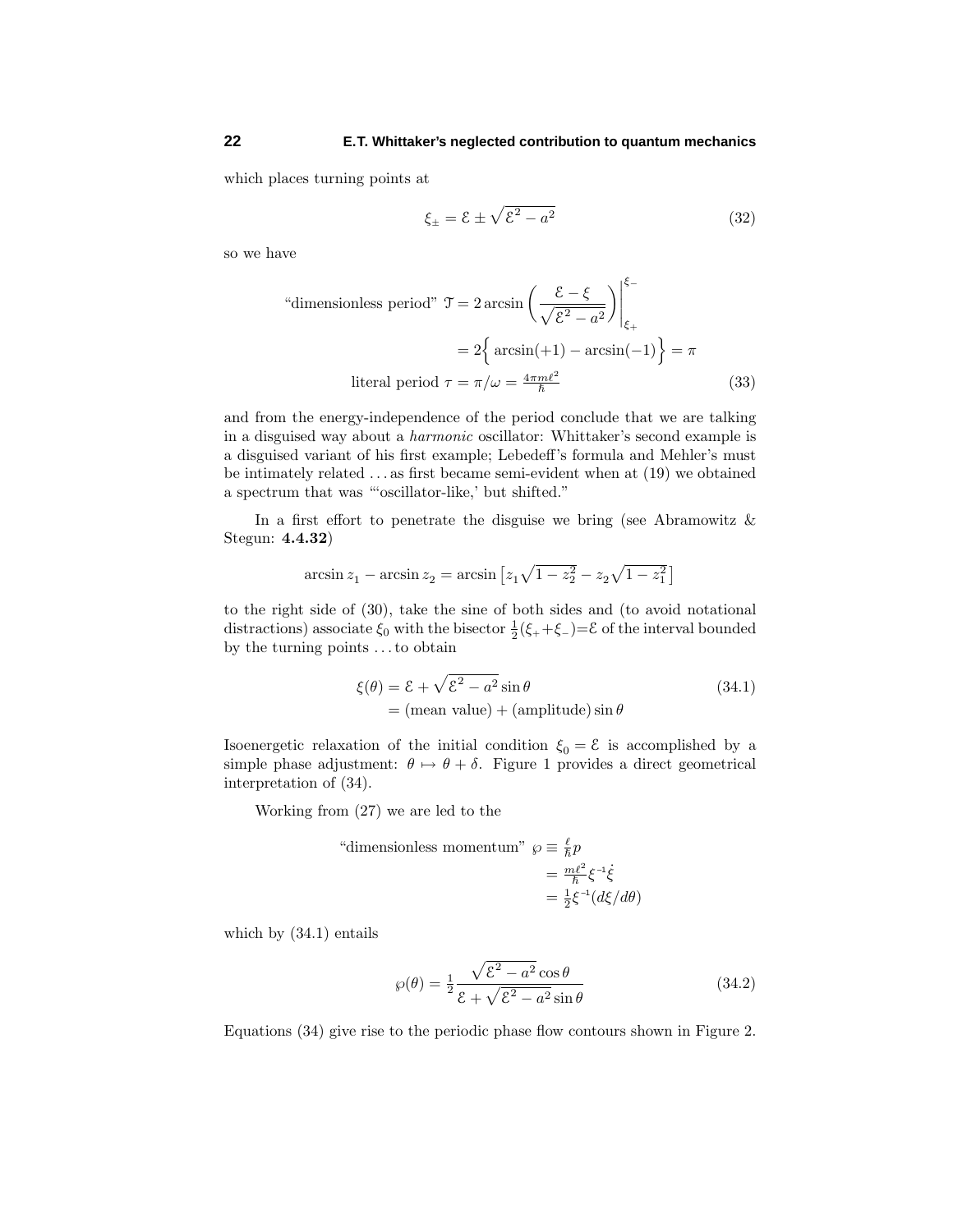## **Classical physics of Whittaker's second example 23**



FIGURE 1: "Displaced reference circle" that provides an elementary interpretation of (34). The circle

- *is centered at*  $\underline{\mathcal{E}} = \frac{1}{2}(\xi_+ + \xi_-)$  *and*
- has radius  $\sqrt{\mathcal{E}^2 a^2} = \frac{1}{2}(\xi_+ \xi_-)$ , so
- the tangent has length *a*.

 $\oint$ 

The representation point  $\circ$  proceeds uniformly around the circle, and completes a circuit in the  $\epsilon$ -independent time  $\tau$ . The parameter *a* is for Whittaker a system-parameterizing constant, while  $\mathcal{E} \geq a$ is a dynamical constant of the motion.

The phase area enclosed by such a contour is

$$
p dx = \hbar \oint \wp d\xi
$$
  
=  $2\hbar \int_{-\frac{1}{2}\pi}^{+\frac{1}{2}\pi} \wp(\theta) \xi'(\theta) d\theta$   
=  $\hbar \int_{-\frac{1}{2}\pi}^{+\frac{1}{2}\pi} \frac{(\mathcal{E}^2 - a^2) \cos^2 \theta}{\mathcal{E} + \sqrt{\mathcal{E}^2 - a^2} \sin \theta} d\theta$ 

Amazingly, the integral admits of elementary evaluation:

= 
$$
\hbar(\mathcal{E} - a)\pi
$$
  
= nh according to Planck/Bohr/Sommerfeld

Therefore  $\mathcal{E} = 2n + a$ , which in dimensioned physical variables becomes

$$
E_n = \frac{\hbar^2}{2m\ell^2} \left(n + \frac{1}{2}a\right)
$$

Semi-classical analysis has in this instance supplied an energy spectrum that agrees precisely with the exact spectrum(19) *...* except in one anticipated detail: the zero-point termis absent.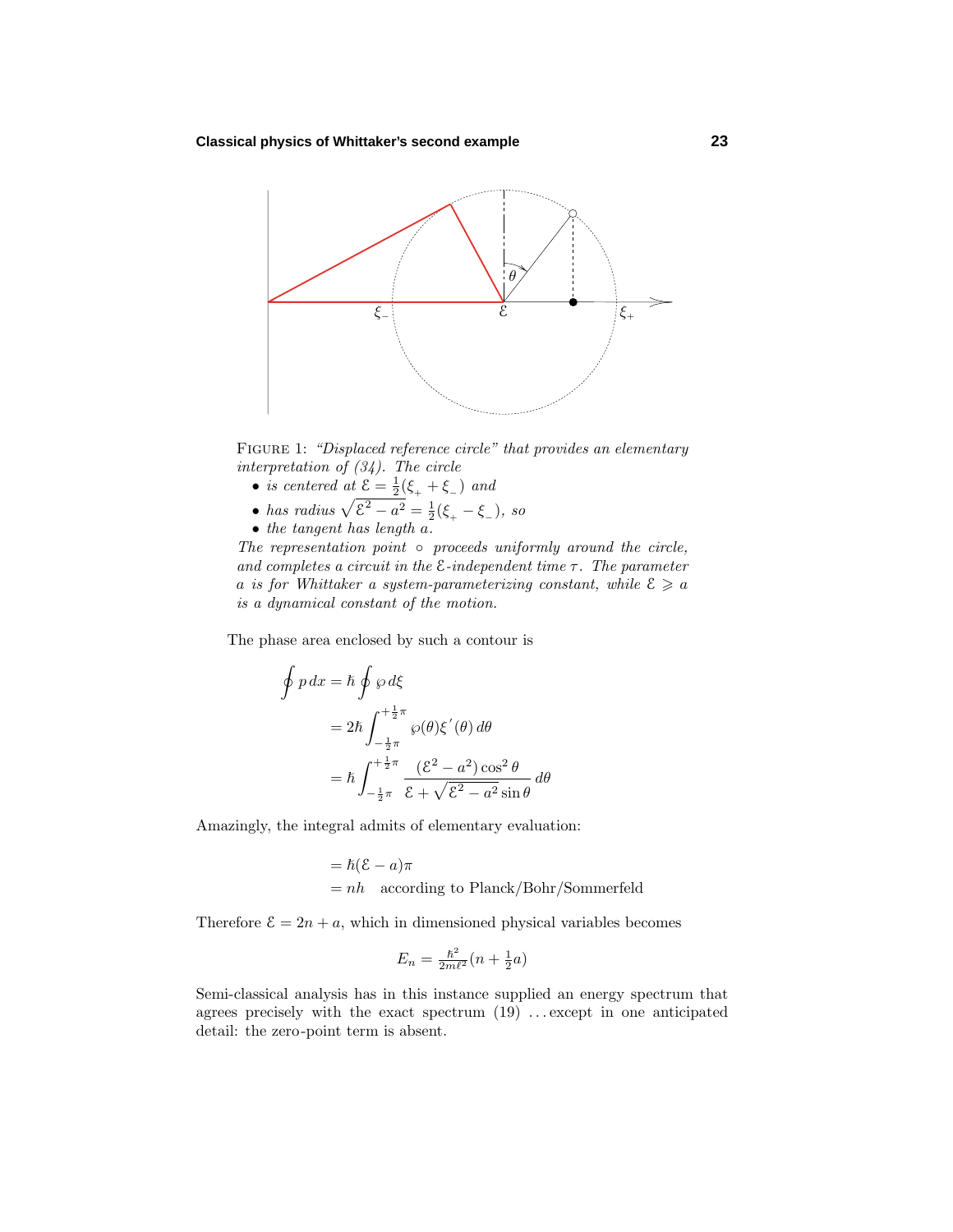

FIGURE 2: Phase flow contours derived from  $(34)$ . In preparing the figure I have set  $a = 1$  and  $\mathcal{E} = 2$  else 3 else 4. The  $\xi$ -axis runs  $\rightarrow$ , the *℘*-axis runs ↑. The area enclosed by such contours was found on the preceding page to be remarkably easy to describe.

To obtain a description of the dynamical trajectory that links  $(\xi_0, \theta_0)$  to  $(\xi_1, \theta_1)$  one might proceed this way: write

$$
\xi_0 = \mathcal{E} + \sqrt{\mathcal{E}^2 - a^2} \{ \sin \theta_0 \cos \delta + \cos \theta_0 \sin \delta \}
$$
  

$$
\xi_1 = \mathcal{E} + \sqrt{\mathcal{E}^2 - a^2} \{ \sin \theta_1 \cos \delta + \cos \theta_1 \sin \delta \}
$$

Solve for sin  $\delta$  and cos  $\delta$ , to obtain equations of the form

$$
\sin \delta = f(\xi_1, \theta_1; \xi_0, \theta_0; \mathcal{E})
$$

$$
\cos \delta = g(\xi_1, \theta_1; \xi_0, \theta_0; \mathcal{E})
$$

From  $f^2 + g^2 = 1$  obtain whence

$$
\mathcal{E} = \mathcal{E}(\xi_1, \theta_1; \xi_0, \theta_0)
$$

whence

$$
\sin \delta = F(\xi_1, \theta_1; \xi_0, \theta_0)
$$

$$
\cos \delta = G(\xi_1, \theta_1; \xi_0, \theta_0)
$$

Insert that data into  $\xi = \mathcal{E} + \sqrt{\mathcal{E}^2 - a^2} \sin \theta \cos \theta + \cos \theta \sin \theta$  to obtain

$$
\xi(\theta; \xi_1, \theta_1, \xi_0, \theta_0),
$$
 which gives back 
$$
\begin{cases} \xi_0 & \text{when } \theta = \theta_0 \\ \xi_1 & \text{when } \theta = \theta_1 \end{cases}
$$

*Mathematica* encounters difficulty at none of those steps, but yields a final result which is too complicated to be informative. We can, however, hold those complications in suspension if (as is presently the case) our main objective is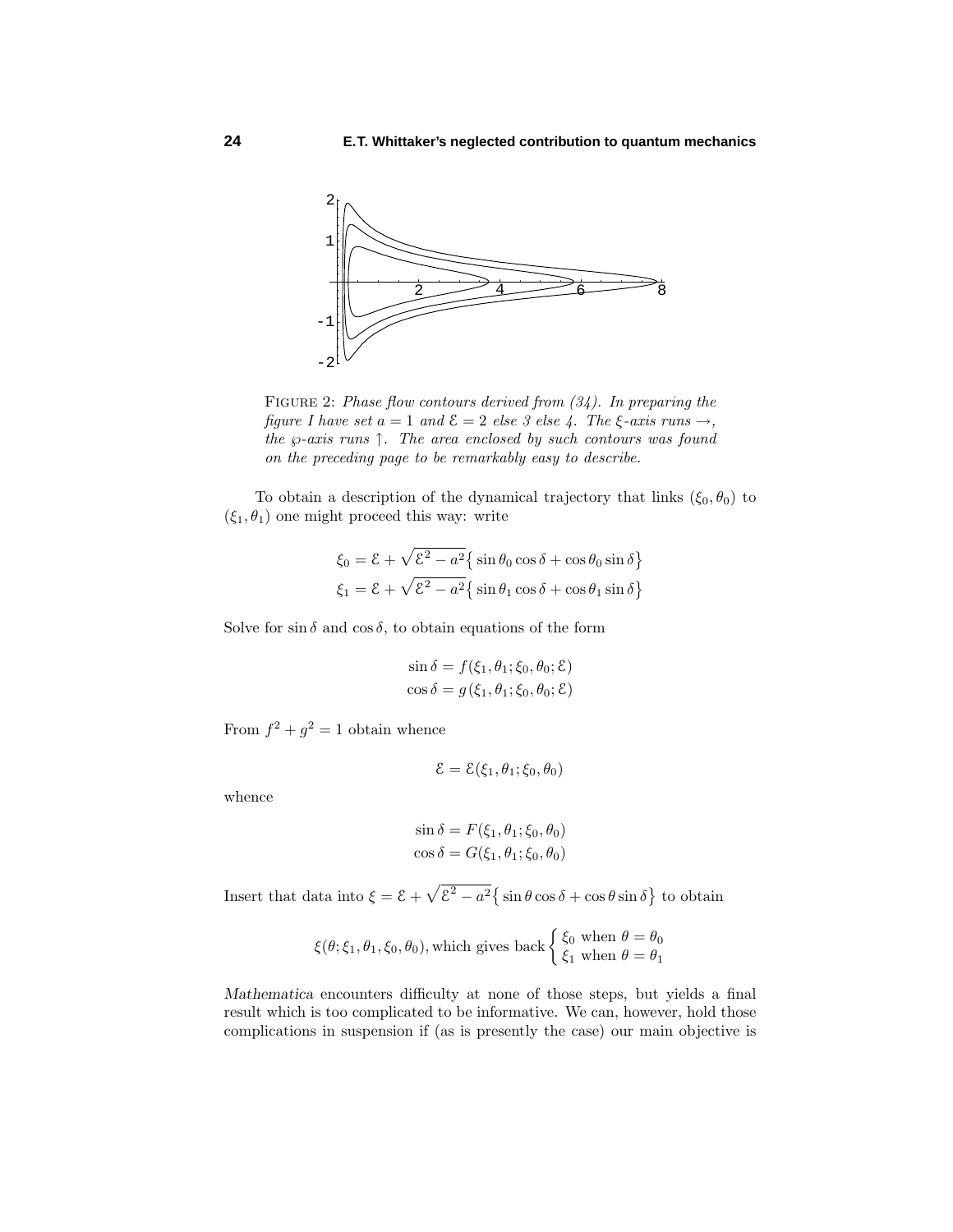## **Classical physics of Whittaker's second example 25**

to describe the 2-point action function, which (see again (26)) by

$$
L = \frac{1}{2}m\ell^2(x/\ell)^{-1}(\dot{x}/\ell)^2 - \frac{1}{2m}\frac{\hbar^2}{4\ell^2}\left\{a^2(x/\ell)^{-1} + (x/\ell)\right\}
$$
  
= 
$$
\frac{\hbar^2}{8m\ell^2}\left[\xi^{-1}\left(\frac{d\xi}{d\theta}\right)^2 - \left(a^2\xi^{-1} + \xi\right)\right]
$$

can be described

$$
S[\text{dynamical path}] = \int L \, dt = \frac{2m\ell^2}{\hbar} \int L \, d\theta
$$

$$
= \hbar \int \frac{1}{4} \left[ \xi^{-1} \left( \frac{d\xi}{d\theta} \right)^2 - \left( a^2 \xi^{-1} + \xi \right) \right] d\theta \qquad (35)
$$

It is in an effort to avoid bewildering complications, and to get a preliminary sense of the landscape *...*that I look now to the

CASE 
$$
a^2 = 0
$$

From

$$
\xi_0 = \mathcal{E}\left\{1 + \sin\theta_0 \cos\delta + \cos\theta_0 \sin\delta\right\}
$$

$$
\xi_1 = \mathcal{E}\left\{1 + \sin\theta_1 \cos\delta + \cos\theta_1 \sin\delta\right\}
$$

we obtain

$$
\sin \delta \equiv f(\xi_1, \theta_1; \xi_0, \theta_0; \mathcal{E}) = \frac{(\mathcal{E} - \xi_1) \sin \theta_0 - (\mathcal{E} - \xi_0) \sin \theta_1}{\mathcal{E} \sin(\theta_1 - \theta_0)}
$$

$$
\cos \delta \equiv g(\xi_1, \theta_1; \xi_0, \theta_0; \mathcal{E}) = \frac{(\mathcal{E} - \xi_0) \sin \theta_1 - (\mathcal{E} - \xi_1) \sin \theta_0}{\mathcal{E} \sin(\theta_1 - \theta_0)}
$$

whence

$$
\mathcal{E}(\xi_1, \theta_1; \xi_0, \theta_0) = \frac{\xi_0 + \xi_1 \pm \sqrt{\xi_0 \xi_1} (1 + \cos[\theta_1 - \theta_0]) \sec \frac{1}{2} [\theta_1 - \theta_0]}{2 \sin^2 \frac{1}{2} [\theta_1 - \theta_0]}
$$

The functions

$$
F(\xi_1, \theta_1; \xi_0, \theta_0) \equiv f(\xi_1, \theta_1; \xi_0, \theta_0; \mathcal{E}(\xi_1, \theta_1; \xi_0, \theta_0))
$$
  

$$
G(\xi_1, \theta_1; \xi_0, \theta_0) \equiv g(\xi_1, \theta_1; \xi_0, \theta_0; \mathcal{E}(\xi_1, \theta_1; \xi_0, \theta_0))
$$

are a mess, and I must be content to let them reside in the mind of *Mathematica*, who supplies a result that can be written

$$
\xi(\theta) = \mathcal{E}(1 + G\sin\theta + F\cos\theta)
$$
  
= 
$$
\frac{\xi_0 \sin^2 \frac{\theta - \theta_1}{2} - 2\sqrt{\xi_0 \xi_1} \sin \frac{\theta - \theta_1}{2} \sin \frac{\theta - \theta_0}{2} + \xi_1 \sin^2 \frac{\theta - \theta_0}{2}}{\sin^2 \frac{\theta_1 - \theta_0}{2}}
$$
  
= 
$$
\left(\frac{\sqrt{\xi_1} \sin \frac{\theta - \theta_0}{2} - \sqrt{\xi_0} \sin \frac{\theta - \theta_1}{2}}{\sin \frac{\theta_1 - \theta_0}{2}}\right)^2
$$
(36)

after much simplification. Note the elegant mechanism by which it comes about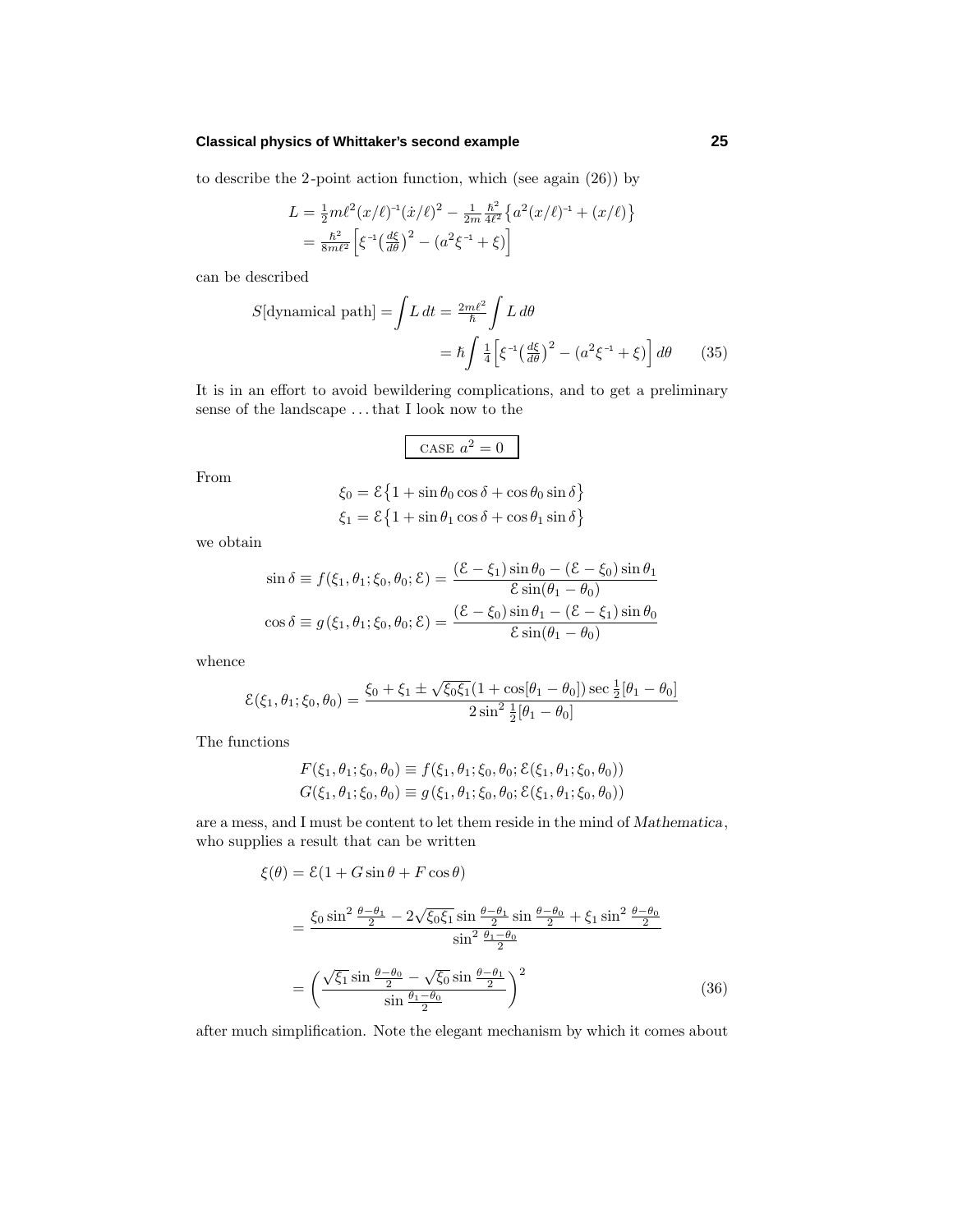that  $\xi(\theta_0) = \xi_0$ ,  $\xi(\theta_1) = \xi_1$ .

Working from (35:  $a = 0$ ) and (36) we compute

$$
S = \hbar \underbrace{\left\{ \frac{1}{2} (\xi + \xi_0) \cot \frac{\theta - \theta_0}{2} - \sqrt{\xi_0 \xi} \csc \frac{\theta - \theta_0}{2} \right\}}_{\text{"dimensionless action" } \delta(\xi, \theta; \xi_0, \theta_0)}
$$
(37)

where I have now dropped the subscripts from  $\xi_1$  and  $\theta_1$ . Expansion in powers of  $\theta - \theta_0$  yields a result

$$
S = \hbar \left\{ \frac{\left(\sqrt{\xi} - \sqrt{\xi_0}\right)^2}{\theta - \theta_0} + \underbrace{\left[\frac{1}{24}\left(\sqrt{\xi} - \sqrt{\xi_0}\right)^2 - \frac{1}{8}(\xi + \xi_0)\right]}_{=-\frac{1}{12}(x + \sqrt{xy} + y)}\right\} \tag{38}
$$

of latent relevance to the Feynman formalism.

From (25) we have (in the case  $a = 0$ )

$$
H = \frac{1}{2m} (x/\ell)p^2 + \frac{1}{2m} \frac{\hbar^2}{4\ell^2} (x/\ell)
$$
  
=  $\frac{\hbar^2}{2m\ell^2} \left\{ \xi \wp^2 + \frac{1}{4}\xi \right\}$   
"dimensionless Hamiltonian"  $\mathcal{H}(\xi, \wp)$  (39)

The Hamilton-Jacobi equation, in the present instance, reads

$$
\frac{1}{2m}(x/\ell)\left(\frac{\partial S}{\partial x}\right)^2 + \frac{1}{2m}\frac{\hbar^2}{4\ell^2}(x/\ell) + \frac{\partial S}{\partial t} = \frac{\hbar^2}{2m\ell^2}\left\{\xi\left(\frac{\partial S}{\partial \xi}\right)^2 + \frac{1}{4}\xi + \frac{\partial S}{\partial \theta}\right\} = 0
$$

It is gratifying to be assured by *Mathematica* that if S is given by (37) then indeed

$$
\xi \left(\frac{\partial \mathcal{S}}{\partial \xi}\right)^2 + \frac{1}{4}\xi + \frac{\partial \mathcal{S}}{\partial \theta} = 0
$$
\n
$$
\xi_0 \left(\frac{\partial \mathcal{S}}{\partial \xi_0}\right)^2 + \frac{1}{4}\xi_0 - \frac{\partial \mathcal{S}}{\partial \theta_0} = 0
$$
\n(40)

Relatedly, it follows from (36) that the momentum at points along the path is given by

$$
\wp(\theta) = \frac{1}{2}\xi^{-1}(d\xi/d\theta) = \frac{1}{2}\frac{(\sqrt{\xi_1}\cos\frac{\theta-\theta_0}{2} - \sqrt{\xi_0}\cos\frac{\theta-\theta_1}{2})}{(\sqrt{\xi_1}\sin\frac{\theta-\theta_0}{2} - \sqrt{\xi_0}\sin\frac{\theta-\theta_1}{2})}
$$

The terminal momenta are given therefore by

$$
\wp_1 \equiv \wp(\theta_1) = +\frac{1}{2} \left\{ \cot \frac{\theta_1 - \theta_0}{2} - \sqrt{\xi_0/\xi_1} \csc \frac{\theta_1 - \theta_0}{2} \right\}
$$

$$
\wp_0 \equiv \wp(\theta_0) = -\frac{1}{2} \left\{ \cot \frac{\theta_1 - \theta_0}{2} - \sqrt{\xi_1/\xi_0} \csc \frac{\theta_1 - \theta_0}{2} \right\}
$$

which (as we verify) can be expressed

$$
\wp_1 = +\frac{\partial \mathcal{S}}{\partial \xi_1} \quad \text{and} \quad \wp_0 = -\frac{\partial \mathcal{S}}{\partial \xi_0} \tag{41}
$$

These results inspire confidence in the accuracy of (37).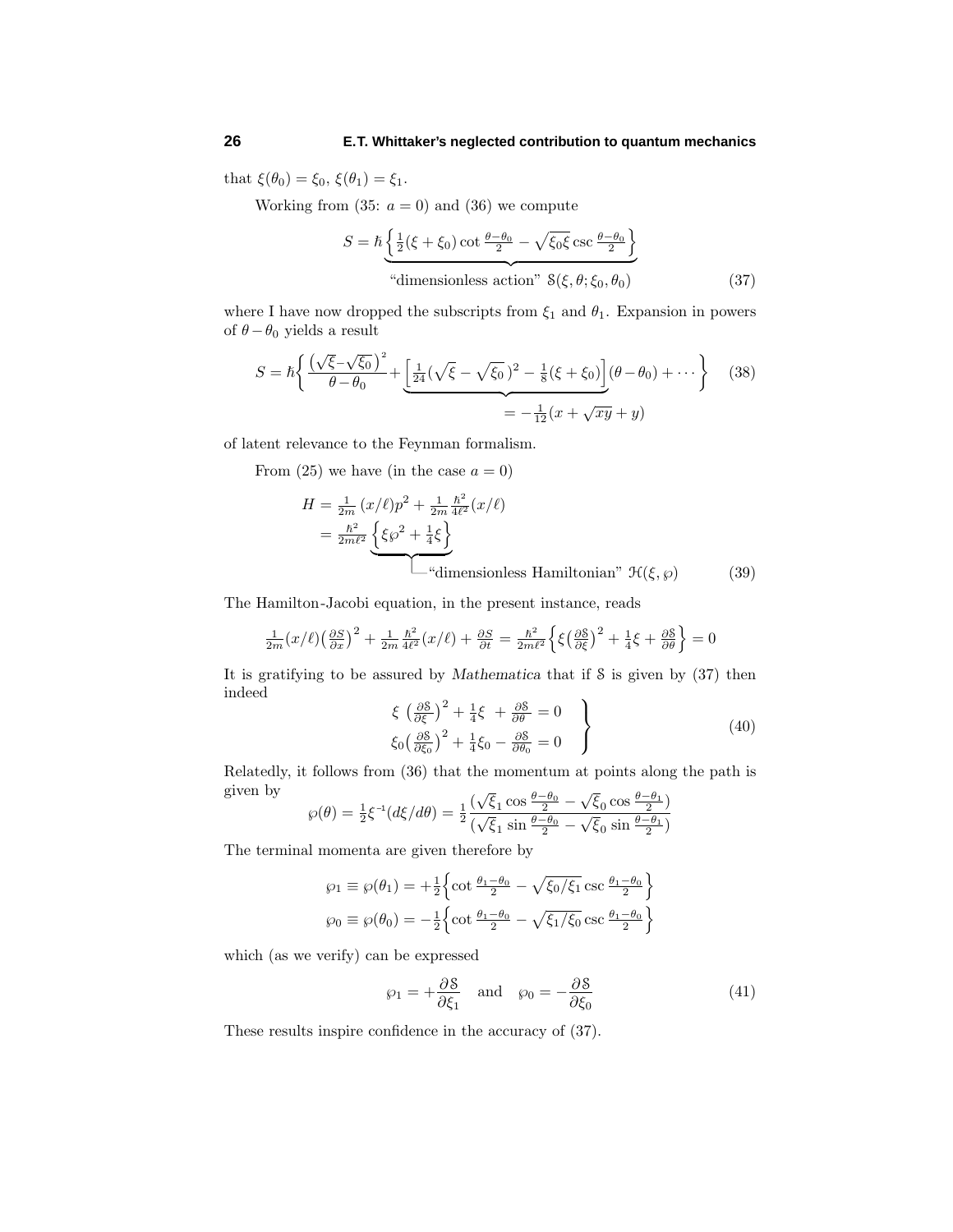## **Harmonic oscillator—regained 27**

The general pattern of the argument must persist in the

CASE 
$$
a^2 > 0
$$

but I must be content to reserve study of the daunting details for another occasion.

**Transformational recovery of the classical harmonic oscillator.** Let the equations

$$
\xi = \eta^2
$$
 and  $\frac{1}{2}\theta = \vartheta$ 

serve to introduce new dimensionless variables  $\eta$  and  $\vartheta$ . By (37) we then have

$$
\mathcal{S} = \frac{(\eta^2 + \eta_0^2)\cos(\vartheta - \vartheta_0) - 2\eta\eta_0}{2\sin(\vartheta - \vartheta_0)}
$$

Write  $y \equiv \ell \eta$  (physical dimensions of "length") and  $\vartheta = \Omega t = \frac{1}{2}\omega t$  to obtain

$$
S = \frac{\hbar}{m\ell^2\Omega} \cdot \left\{ \frac{m\Omega}{2} \frac{(y^2 + y_0^2)\cos\Omega(t - t_0) - 2yy_0}{\sin\Omega(t - t_0)} \right\}
$$

$$
\tfrac{\hbar}{m\ell^2\Omega}=2\tfrac{\hbar}{m\ell^2\omega}=4
$$

We recognize  $\{\text{etc.}\}$  to be precisely the dynamical action of the simple oscillator

$$
L = \frac{1}{2}m(\dot{y}^2 - \Omega^2 y^2)
$$

Nor is this development surprising: we started from

$$
L = \frac{1}{2}m\ell x^{-1}\dot{x}^2 - \frac{\hbar^2}{8m\ell^3}x
$$

which by  $x = y^2/\ell$  becomes

$$
= \frac{1}{2}my^{-2}(2y\dot{y})^2 - \frac{\hbar^2}{8m\ell^4}y^2
$$
  
=  $4 \cdot \frac{1}{2}my^2 - 4 \cdot \frac{1}{2}m\left(\frac{\hbar}{4m\ell^2}\right)^2 y^2$   
=  $(\frac{1}{2}\omega)^2 = \Omega^2$ 

The unsightly factors of 4 can be eliminated by  $y \mapsto y \equiv 2y$ .

The situation is, in fact, childishly simple: Suppose we wrote

$$
\eta(t) = A \cos \Omega t
$$

to describe the motion of an oscillator. We would then (by  $\xi = \eta^2$ ) have

$$
\xi(t) = A^2 \cos^2 \Omega t = \frac{1}{2}A^2(1 + \cos \omega t) \quad \text{with} \quad \omega = 2\Omega
$$

The adjustment  $\xi(t) \mapsto \eta(t)$  is illustrated in Figure 3.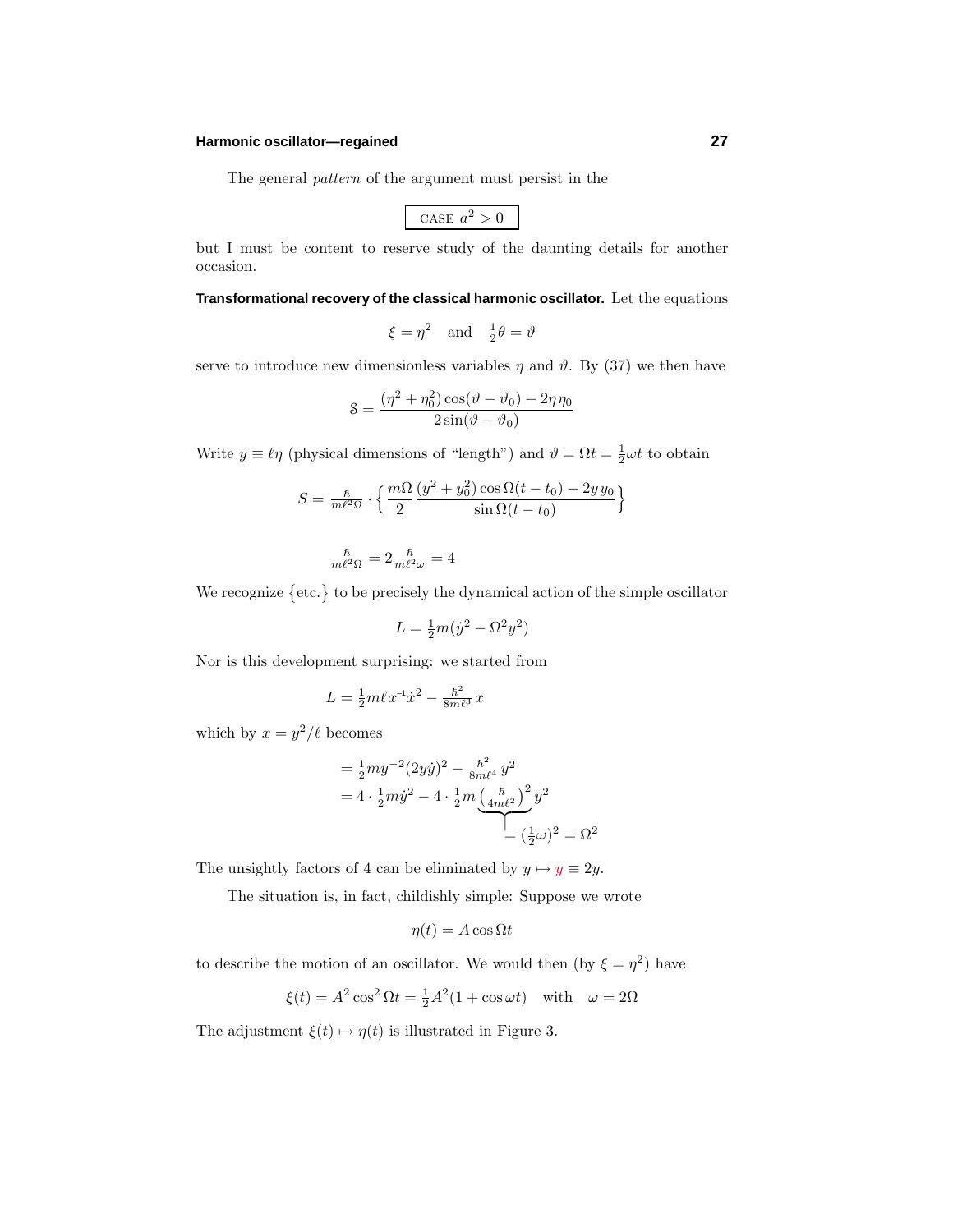

Figure 3: The reference circle on the left lives in *ξ*-space. The transformation  $\xi = \eta^2$  yields the figure on the right, which is the reference circle of a simple harmonic oscillator. Note that the rate of angular advance on the right is half that on the left *...* for the simple reason that the point on the right passes through the origin twice per cycle.

The preceding remarks are, I must emphasize, special to the classical *physics* and, within that context, *special to the case*  $a^2 = 0$ . Whittaker's two examples are—in at least that limited sense—coordinate transforms of one another. The question of immediate interest to me: Does that equivalence possess a quantum mechanical counterpart? To get a preliminary handle on the question we look to the canonical transformaspects of the classical theory.

The first of the following equations induces the second

$$
q \longmapsto Q = Q(q)
$$
  
\n
$$
p \longmapsto P = \frac{\partial q}{\partial Q}p
$$
\n(42)

The equations jointly entail Poisson bracket preservation

$$
[Q, P] = \frac{\partial Q}{\partial q} \frac{\partial P}{\partial p} - \frac{\partial P}{\partial q} \frac{\partial Q}{\partial p} = \frac{\partial Q}{\partial q} \frac{\partial q}{\partial Q} - 0 = 1 = [q, p]
$$

so describe a canonical transformation: canonical transformations of this specialized design are called "extended point transformations."<sup>22</sup> Look to the case  $Q(q) \equiv q^2/\ell$ : We have

$$
\begin{aligned}\nQ &= q^2/\ell \\
P &= \frac{\ell}{2q}p\n\end{aligned}\n\right\} \Longrightarrow\n\begin{cases}\nq = \sqrt{Q\ell} \\
p = 2\sqrt{Q/\ell}P\n\end{cases}
$$

Suppose  $H(q, p) = \frac{1}{2m}(p^2 + m^2\omega^2 q^2)$ . Then  $\dot{q} = p/m$  and  $\dot{p} = -m\omega^2 q$ . Look to the effect of the canonical transformation:

$$
H(q, p) \to K(Q, P) = 4 \cdot \frac{1}{2m\ell} Q \left\{ P^2 + m^2 \left( \frac{1}{2} \omega \right)^2 \ell^2 \right\} \tag{43}
$$

<sup>&</sup>lt;sup>22</sup> See E. T. Whittaker, *Analytical Dynamics* ( $4<sup>th</sup>$  edition 1937), page 293.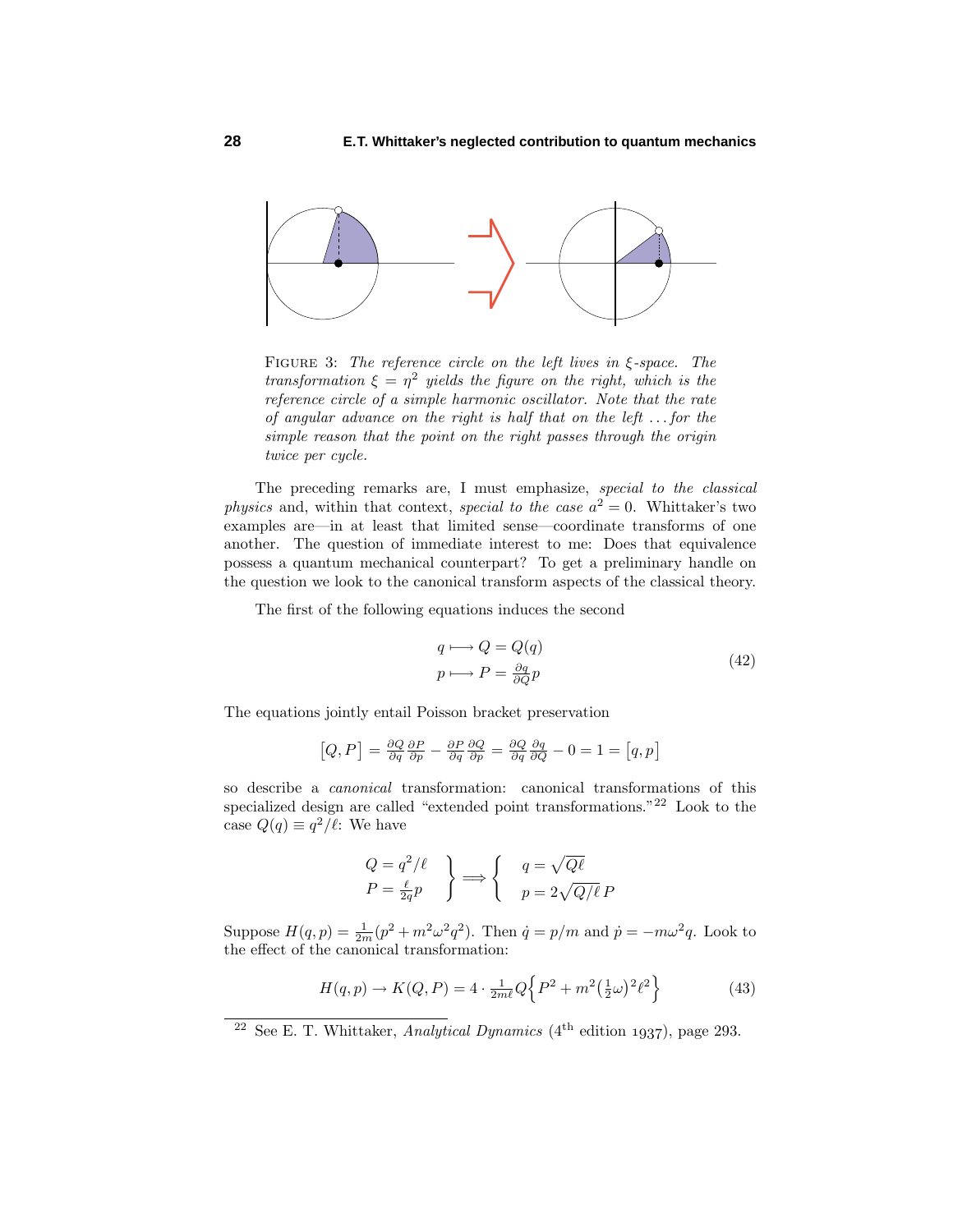## **Harmonic oscillator—regained 29**

The canonical equations of motion have assumed an unfamiliar appearance, but are readily seen to be equivalent to their  $(q, p)$ -counterparts. The point to notice is that the transformed Hamiltonian is (compare (20)) of the form

$$
4 \cdot \frac{1}{2m} \left\{ \frac{1}{\ell} QP^2 + AQ^{-1} + BQ \right\} \quad \text{with } A = 0
$$

Can that latter restriction be relaxed? To the coordinate transformation let us conjoin a gauge transformation

$$
L(q, \dot{q}) \quad \Longrightarrow \quad L\big(q(Q), \frac{\partial q(Q)}{\partial Q} \dot{Q}\big) + F(Q)\dot{Q}
$$

In place of (42) we then have

$$
q \longmapsto Q = Q(q)
$$
  
\n
$$
p \longmapsto P = \frac{\partial q}{\partial Q} p + f(q)
$$
  
\n
$$
f(q) \equiv F(Q(q))
$$

which is canonical by the same argument as before. Look to the case

$$
\begin{aligned}\nQ &= q^2/\ell \\
P &= \frac{\ell}{2q}p + f(q)\n\end{aligned}\n\right\} \Longrightarrow\n\begin{cases}\nq = \sqrt{Q\ell} \\
p = 2\sqrt{Q/\ell} (P - F(Q))\n\end{cases}
$$

The transform of  $H(q, p) = \frac{1}{2m}(p^2 + m^2\omega^2 q^2)$  has become

$$
K(Q, P) = 4 \cdot \frac{1}{2m\ell} Q \left\{ (P - F)^{2} + m^{2} (\frac{1}{2}\omega)^{2} \ell^{2} \right\}
$$

Let  $F(Q) = \frac{1}{2} \hbar a Q^{-1}$ . Then

$$
\downarrow
$$
  
=  $4 \cdot \frac{1}{2m\ell} \left\{ QP^2 + \frac{1}{4}\hbar^2 a^2 Q^{-1} + \frac{1}{4}m^2 \omega^2 \ell^2 Q - \hbar a P \right\}$ 

Recall that in oscillator theory one has a "natural length"  $\ell \equiv \sqrt{\hbar/m\omega}$ , and use  $\omega^2 = \hbar^2/m^2\ell^4$  to obtain

$$
=4 \cdot \frac{1}{2m\ell} \left\{ QP^2 + \frac{\hbar^2 a^2}{4} Q^{-1} + \frac{\hbar^2 a^2}{4\ell^2} Q - \hbar a P \right\} \tag{44}
$$

This is very strongly reminiscent of Whittaker's (20), but I have thus far found no means for accomplishing the adjustment of the final term which would be required to make the agreement precise. Pending resolution of that problem, we must conclude that only in the case  $a = 0$  is Whittaker's  $2<sup>nd</sup>$  transformationally equivalent to a harmonic oscillator.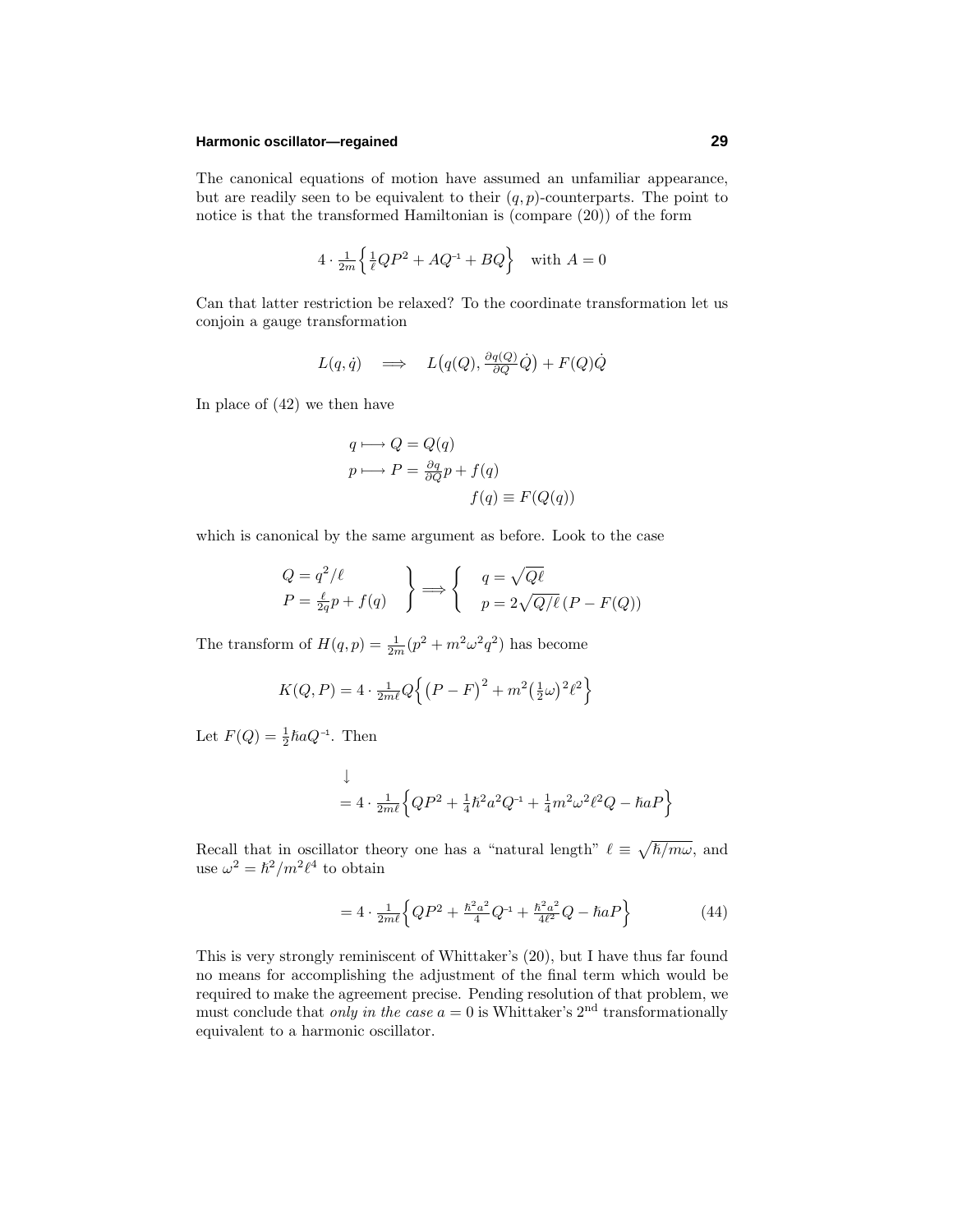**Recovery of Mehler's formula from Lebedeff's.** Laguerre gave us an *a*-indexed population of orthogonal polynomials  $L_n^a(x)$ ; Hermite a solitary set  $H_n(x)$ .<sup>23</sup> Reflecting this fact, there exists an  $a$ -indexed population of Lebedeff formul $x^{24}$ 

$$
\sum_{n=0}^{\infty} e^{-i(n+\frac{a+1}{2})\theta} \frac{n!}{\Gamma(n+a+1)} e^{-\frac{1}{2}(X+Y)} (XY)^{\frac{a}{2}} L_n^a(X) L_n^a(Y) \qquad (45)_a
$$

$$
= \frac{e^{-\frac{1}{2}i\pi a}}{2i\sin\frac{1}{2}\theta} \exp\left\{i\frac{X+Y}{2}\cot\frac{1}{2}\theta\right\} \cdot J_a\left(\frac{\sqrt{XY}}{\sin\frac{1}{2}\theta}\right)
$$

but only a solitary Mehler formula<sup>25</sup>

$$
\sum_{k=0}^{\infty} e^{-i(k+\frac{1}{2})\vartheta} \frac{1}{\sqrt{\pi} 2^k k!} e^{-\frac{1}{2}(x^2+y^2)} H_k(x) H_k(y)
$$
(45)  

$$
= \sqrt{\frac{1}{2\pi i \sin \vartheta}} \exp\left\{i \frac{(x^2+y^2)\cos \vartheta - 2xy}{2\sin \vartheta}\right\}
$$

In view of the central role played by Mehler's formula within the quantum theory of oscillators, and in the light of the discussion just concluded, it might appear natural to conjecture that  $(44)_{0} \Leftrightarrow (45)$ . But how to turn  $J_0$  into a complex exponential? The fact of the matter is such a conjecture is untenable, but that (45) can be obtained as a *linear combination* of  $(44)_{+\frac{1}{2}}$  and  $(44)_{-\frac{1}{2}}$ !

The demonstration hinges on identities of three types. First we have  $2^6$ 

$$
L_{n}^{-\frac{1}{2}}(x^{2}) = \left(-\frac{1}{4}\right)^{n} \frac{1}{n!} H_{2n}(x)
$$
  
\n
$$
L_{n}^{+\frac{1}{2}}(x^{2}) = \frac{1}{2x} \left(-\frac{1}{4}\right)^{n} \frac{1}{n!} H_{2n+1}(x)
$$
\n(46)

which describes the Hermite polynomials in terms of certain associated Laguerre polynomials. Secondly, we need to know that the Bessel functions of fractional

Table[LaguerreL[n,a,x]],{n,0,4}]//TableForm

and

## Table[HermiteH[n,x]],{n,0,4}]//TableForm

produce lists of examples.

 $^{24}$  For the purposes of this (purely mathematical) discussion I have abandoned all physical parameters. To obtain  $(40)<sub>a</sub>$  use  $(17)$ ,  $(18)$  and  $(19)$  in  $(22)$  and set  $\frac{\hbar^2}{2m\ell^2} = \ell = 1$ . The formula thus obtained appears as  $(2.4/5)$  in Whittaker. The arguments have been capitalized for reasons that will soon become apparent.

<sup>25</sup> In (13) and (14) set  $\frac{m\omega}{\hbar} = 1$  and write  $\omega t \equiv \vartheta$ . The formula thus obtained appears as  $(2.1/2)$  in Whittaker.

<sup>26</sup> See Spanier & Oldham, page 215. The identities given on page 84 of Magnus & Oberhettinger look different because phrased in terms of the so-called "alternative Hermite polynomials"  $He_{2n}(x)$  and  $He_{2n+1}(x)$ .

<sup>23</sup> The *Mathematica* commands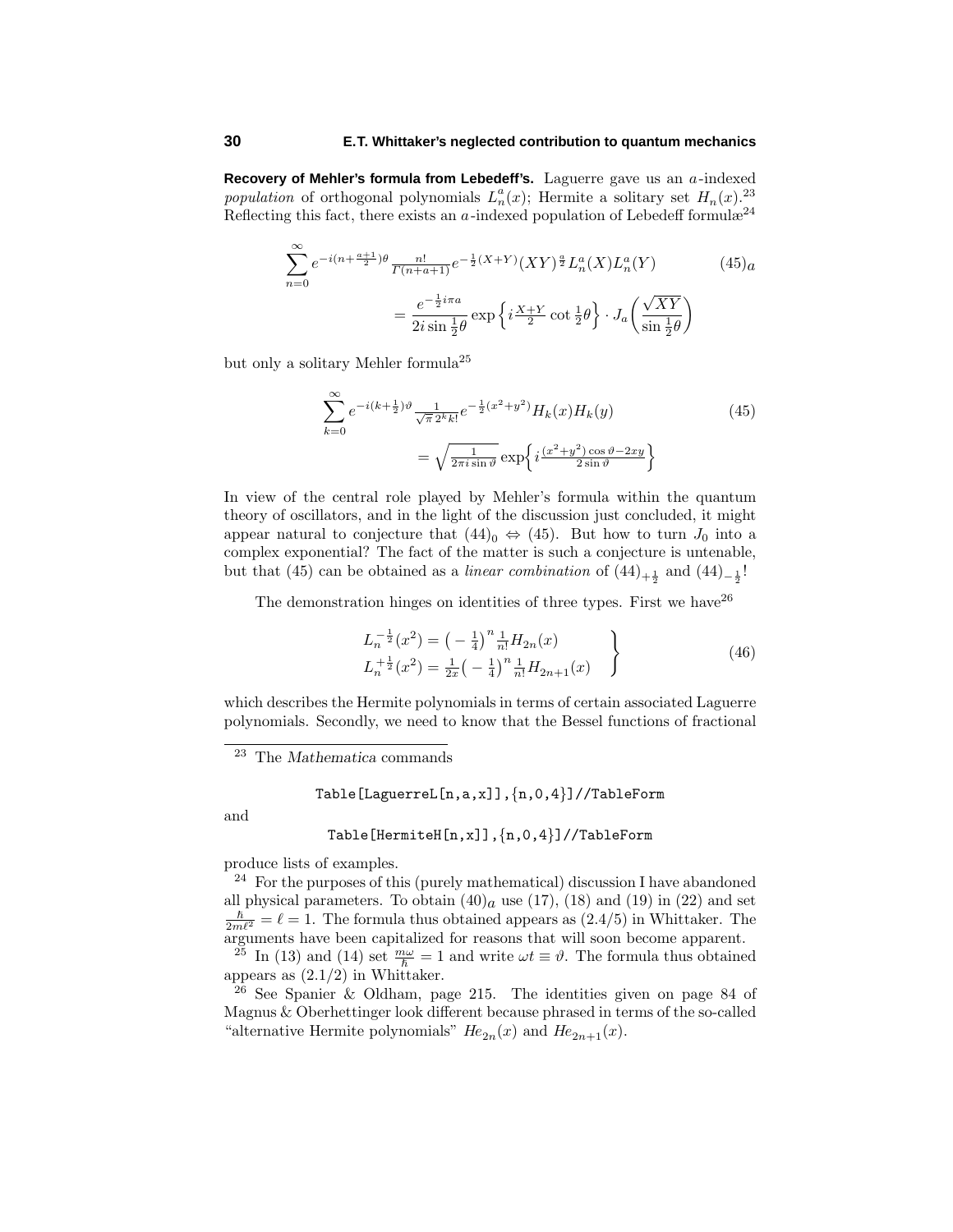## **Recovery of Mehler's formula from Lebedeff's 31**

 $\sigma$ order<sup>27</sup> are "elementary functions," and more specifically that

$$
J_{+\frac{1}{2}}(x) = \sqrt{\frac{2}{\pi x}} \sin x \quad \text{and} \quad J_{-\frac{1}{2}}(x) = \sqrt{\frac{2}{\pi x}} \cos x \tag{47}
$$

We will have need finally of these elemenary properties of the gamma function:<sup>28</sup>

$$
n! = \Gamma(n+1) \tag{48.1}
$$

$$
\Gamma(z)\Gamma(z+\frac{1}{2}) = 4^z 2\sqrt{\pi}\Gamma(2z)
$$
 (48.2)

The identities (46) and (47) serve in themselves to indicate the pattern of the argument; we have only to cultivate the details:

Drawing first upon (470), we have

right side of 
$$
(45)_{+\frac{1}{2}} = \frac{e^{-\frac{1}{4}i\pi}}{2i\sqrt{\sin{\frac{1}{2}}\theta}} \exp\left\{i\frac{X+Y}{2}\cot{\frac{1}{2}}\theta\right\} \cdot \sqrt{\frac{2}{\pi\sqrt{XY}}}\sin\left(\frac{\sqrt{XY}}{\sin{\frac{1}{2}}\theta}\right)
$$
  
right side of  $(45)_{-\frac{1}{2}} = \frac{e^{+\frac{1}{4}i\pi}}{2i\sqrt{\sin{\frac{1}{2}}\theta}} \exp\left\{i\frac{X+Y}{2}\cot{\frac{1}{2}}\theta\right\} \cdot \sqrt{\frac{2}{\pi\sqrt{XY}}}\cos\left(\frac{\sqrt{XY}}{\sin{\frac{1}{2}}\theta}\right)$ 

Notice that  $e^{-\frac{1}{4}i\pi} = -ie^{+\frac{1}{4}i\pi}$ . Addition therefore gives

$$
\frac{e^{+\frac{1}{4}i\pi}}{2i\sqrt{\sin\tfrac{1}{2}\theta}}\sqrt{\tfrac{2}{\pi\sqrt{XY}}}\exp\Big\{i\frac{(X+Y)\cos\frac{1}{2}\theta-2\sqrt{XY}}{2\sin\frac{1}{2}\theta}\Big\}
$$

which after some further simplification becomes

$$
\left(\frac{1}{XY}\right)^{\frac{1}{4}} \cdot \sqrt{\frac{1}{2\pi i \sin \frac{1}{2}\theta}} \exp\left\{i\frac{(X+Y)\cos \frac{1}{2}\theta - 2\sqrt{XY}}{2\sin \frac{1}{2}\theta}\right\} \tag{49}
$$

This expression, according to Lebedeff, can also be described

$$
\sum_{n=0}^{\infty} e^{-i(n+\frac{1}{2}+\frac{1}{4})\theta} \frac{n!}{\Gamma(n+\frac{1}{2}+1)} e^{-\frac{1}{2}(X+Y)} (XY)^{\frac{1}{4}} L_n^{\frac{1}{4}} (X) L_n^{\frac{1}{4}} (Y) + \sum_{n=0}^{\infty} e^{-i(n+\frac{1}{2}-\frac{1}{4})\theta} \frac{n!}{\Gamma(n-\frac{1}{2}+1)} e^{-\frac{1}{2}(X+Y)} (XY)^{\frac{1}{4}} L_n^{-\frac{1}{2}} (X) L_n^{-\frac{1}{2}} (Y)
$$

Change variables  $X = x^2$ ,  $Y = y^2$  and obtain

$$
\sum_{n=0}^{\infty} e^{-i(n+\frac{1}{2}+\frac{1}{4})\theta} \frac{n!}{\Gamma(n+\frac{1}{2}+1)} e^{-\frac{1}{2}(x^2+y^2)}(xy)^{\frac{1}{2}} L_n^{\frac{1}{2}}(x^2) L_n^{\frac{1}{2}}(y^2) +\sum_{n=0}^{\infty} e^{-i(n+\frac{1}{2}-\frac{1}{4})\theta} \frac{n!}{\Gamma(n-\frac{1}{2}+1)} e^{-\frac{1}{2}(x^2+y^2)}(xy)^{\frac{1}{2}} L_n^{-\frac{1}{2}}(x^2) L_n^{-\frac{1}{2}}(y^2)
$$

Drawing now upon (46), the preceding expression becomes

<sup>27</sup> See Magnus & Oberhettinger, page 18, or Spernier & Oldham, page 306. The functions  $j_n(z) \equiv J_{n+\frac{1}{2}}(z)$  are called "spherical Bessel functions," and described under that head in most handbooks.

<sup>28</sup> See Magnus & Oberhettinger, page 1; Spanier & Oldham, page 414.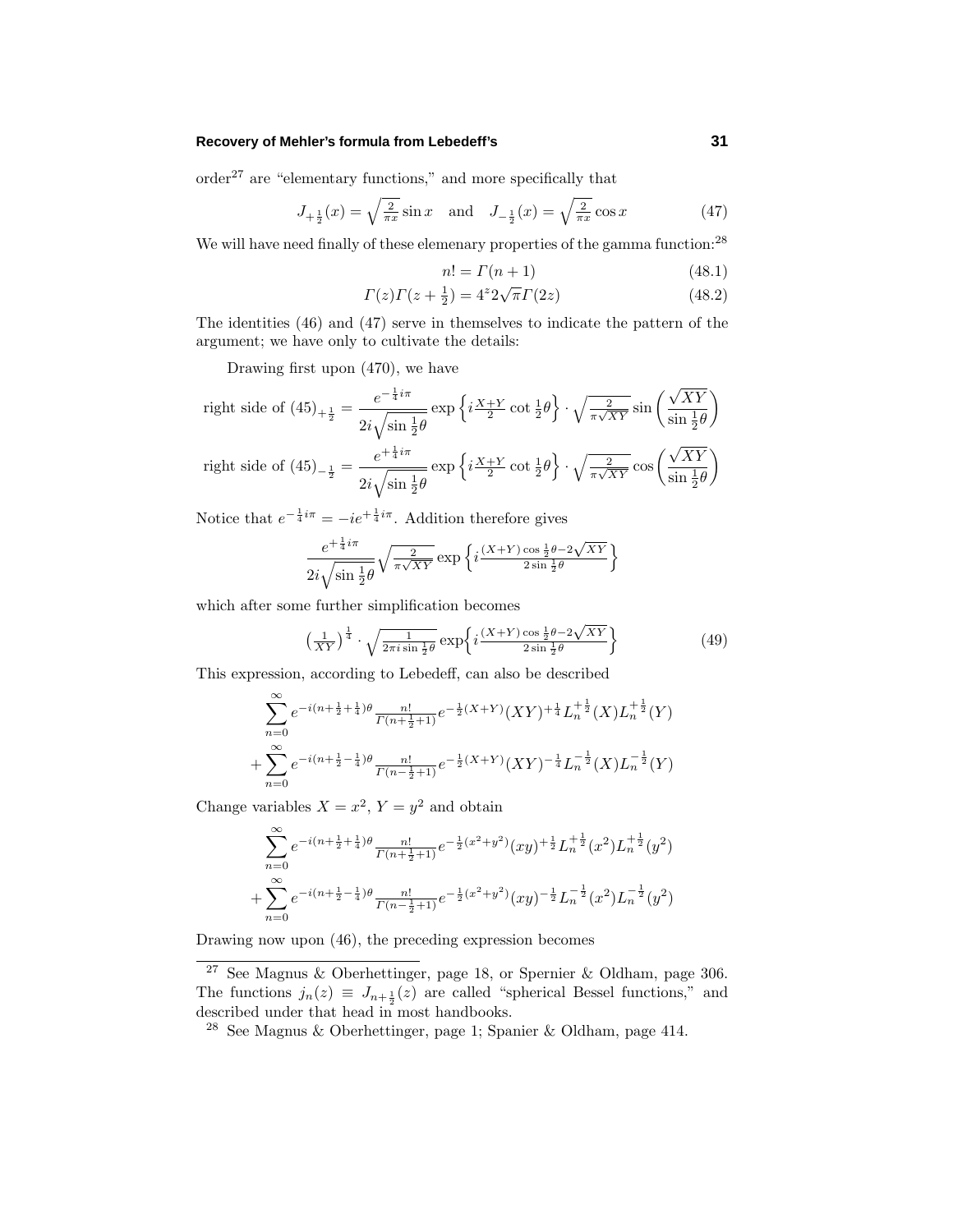$$
\begin{aligned} &\sum_{n=0}^{\infty}e^{-i(n+\frac{1}{2}+\frac{1}{4})\theta}\frac{1}{n!\Gamma(n+\frac{1}{2}+1)}e^{-\frac{1}{2}(x^2+y^2)}(xy)^{+\frac{1}{2}}\frac{1}{4xy}\left(\frac{1}{4}\right)^{2n}H_{2n+1}(x)H_{2n+1}(y)\\ &+\sum_{n=0}^{\infty}e^{-i(n+\frac{1}{2}-\frac{1}{4})\theta}\frac{1}{n!\Gamma(n-\frac{1}{2}+1)}e^{-\frac{1}{2}(x^2+y^2)}(xy)^{-\frac{1}{2}}\left(\frac{1}{4}\right)^{2n}H_{2n}(x)H_{2n}(y) \end{aligned}
$$

which after some simplifying rearrangement reads

$$
\begin{aligned} &\sum_{n=0}^{\infty}e^{-i(2n+1+\frac{1}{2})\frac{1}{2}\theta}\frac{1}{n!\Gamma(n+\frac{1}{2}+1)}e^{-\frac{1}{2}(x^2+y^2)}(xy)^{-\frac{1}{2}}\big(\frac{1}{4}\big)^{2n+1}H_{2n+1}(x)H_{2n+1}(y)\\ &+\sum_{n=0}^{\infty}e^{-i(2n+\frac{1}{2})\frac{1}{2}\theta}\frac{1}{n!\Gamma(n-\frac{1}{2}+1)}e^{-\frac{1}{2}(x^2+y^2)}(xy)^{-\frac{1}{2}}\big(\frac{1}{4}\big)^{2n}H_{2n}(x)H_{2n}(y) \end{aligned}
$$

The identities (48) supply

$$
n!\Gamma(n+\frac{1}{2}+1) = \Gamma(n+1)\Gamma(n+1+\frac{1}{2})
$$
  
=  $4^{-(n+1)}2\sqrt{\pi}\Gamma(2n+1+1)$   
=  $4^{-(n+1)}2\sqrt{\pi}(2n+1)!$   
 $n!\Gamma(n-\frac{1}{2}+1) = \Gamma(n+\frac{1}{2})\Gamma(n+\frac{1}{2}+\frac{1}{2})$   
=  $4^{-(n+\frac{1}{2})}2\sqrt{\pi}\Gamma(2n+1)$   
=  $4^{-(n+\frac{1}{2})}2\sqrt{\pi}(2n)!$ 

so the preceding expression becomes

$$
\sum_{n=0}^{\infty} e^{-i(2n+1+\frac{1}{2})\frac{1}{2}\theta} \frac{1}{\sqrt{\pi}(2n+1)!} \left(\frac{1}{2}\right)^{2n+1} e^{-\frac{1}{2}(x^2+y^2)} (xy)^{-\frac{1}{2}} H_{2n+1}(x) H_{2n+1}(y)
$$
  
+
$$
\sum_{n=0}^{\infty} e^{-i(2n+\frac{1}{2})\frac{1}{2}\theta} \frac{1}{\sqrt{\pi}(2n)!} \left(\frac{1}{2}\right)^{2n} e^{-\frac{1}{2}(x^2+y^2)} (xy)^{-\frac{1}{2}} H_{2n}(x) H_{2n}(y)
$$
  
=
$$
(xy)^{-\frac{1}{2}} \cdot \sum_{k=0}^{\infty} e^{-i(k+\frac{1}{2})\frac{1}{2}\theta} \frac{1}{\sqrt{\pi} 2^k k!} e^{-\frac{1}{2}(x^2+y^2)} H_k(x) H_k(y)
$$
(50.1)  
= sum of left sides of (45) $\pm \frac{1}{2}$ 

But at (49) we obtain a result which in present notation reads

sum of right sides of 
$$
(45)_{\pm \frac{1}{2}}
$$
  
=  $(xy)^{-\frac{1}{2}} \cdot \sqrt{\frac{1}{2\pi i \sin \frac{1}{2}\theta}} \exp\left\{i\frac{(x^2+y^2)\cos \frac{1}{2}\theta - 2xy}{2\sin \frac{1}{2}\theta}\right\}$  (50.2)

At (50) we have recovered Mehler's formula (45). The intrusion of the (discardable) factor  $(xy)^{-\frac{1}{2}}$  can be understood this way: If the coordinate transform properties of quantum theory are to contain the statement

$$
\int |\Psi(X)|^2 \, dX = \int |\psi(x)|^2 \, dx
$$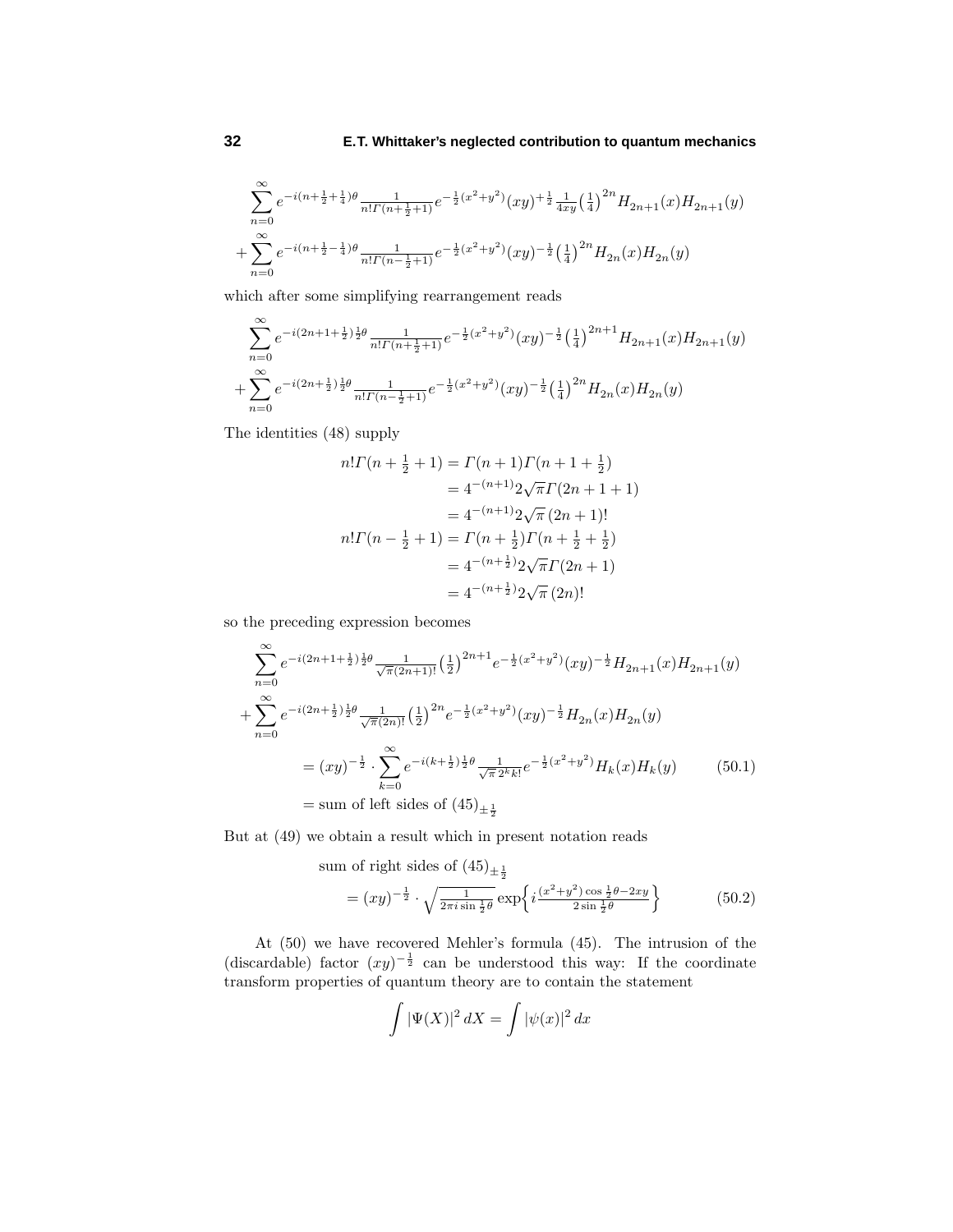## **Recovery of Mehler's formula from Lebedeff's 33**

then the wave function must<sup>29</sup> transform as a *scalar density of weight*  $\frac{1}{2}$ :

$$
X \to x
$$
 induces  $\Psi(X) \to \psi(x) = \left| \frac{\partial X}{\partial x} \right|^{\frac{1}{2}} \Psi(X(x))$ 

The transform of

$$
\Psi_t(X) = \int G(X, Y; t) \Psi_0(Y) dY
$$

then becomes

$$
\psi_t(x) = \int g(x, y; t) \psi_0(y) dy
$$

$$
g(x, y; t) = \left| \frac{\partial X}{\partial x} \right|^{\frac{1}{2}} G(X(x), Y(y); t) \left| \frac{\partial Y}{\partial y} \right|^{\frac{1}{2}}
$$

In the case of interest we have

$$
= 2(xy)^{\frac{1}{2}} \cdot G(x^2, y^2; t)
$$

When the factor is brought into play the former  $(xy)^{-\frac{1}{2}}$  is killed, and the dangling 2 reflects the fact that Lebedeff's formula involves functions that are orthonormal on half the range of those contemplated by Mehler. To bring (45) and (50) into *precise* agreement we must set  $\vartheta = \frac{1}{2}\theta$ .

What quantum mechanical lessons can be extracted from the preceding discussion? Look back again to page 12, where we wrote equations that in a more detailed notation read

$$
\frac{1}{2m} \left\{ \frac{1}{\ell} \left( \frac{\hbar}{i} \frac{d}{dx} \right) x \left( \frac{\hbar}{i} \frac{d}{dx} \right) + \frac{\hbar^2 a^2}{4\ell x} + \frac{\hbar^2}{4\ell^3} x \right\} \psi_{n,a} = E_{n,a} \psi_{n,a}
$$
\n
$$
E_{n,a} = \frac{\hbar^2}{2m\ell^2} \left( n + \frac{a+1}{2} \right)
$$

with  $\psi_{n,a}(x) = \frac{1}{\sqrt{2}}$  $\ell$  $\left[\frac{n!}{\Gamma(n+a+1)}e^{-x/\ell}(x/\ell)^a\right]^{\frac{1}{2}}L_n^a(x/\ell)$ . Notice that the parameter *a* enters squared into the design of the differential operator (Hamiltonian), but linearly into the description of its eigenvalues. We might be tempted to conclude that the spectrum has (except when  $a = 0$ ) two branches, but such a conclusion is untenable: the functions  $\{\psi_{n,+a}(x)\}\$  are orthonormal and complete; so are the functions  $\{\psi_{n,-a}(x)\}\dots$  but the same cannot be said of the *union* of the two sets. In this respect Whittaker has misled us: he/we should have written

$$
\frac{1}{2m} \left\{ \frac{1}{\ell} \left( \frac{\hbar}{i} \frac{d}{dx} \right) x \left( \frac{\hbar}{i} \frac{d}{dx} \right) + \frac{\hbar^2 a^2}{4\ell x} + \frac{\hbar^2}{4\ell^3} x - \frac{\hbar^2 a}{2\ell^2} \right\} \psi_{n,a} = E_{n,a} \psi_{n,a}
$$
(51)  

$$
H_a \qquad E_{n,a} = \frac{\hbar^2}{2m\ell^2} \left( n + \frac{1}{2} \right)
$$

$$
\Psi(X) \to \psi(x) = e^{i\alpha(x)} \cdot \left| \frac{\partial X}{\partial x} \right|^{\frac{1}{2}} \Psi(X(x))
$$

<sup>29</sup> I discard this more general possibility: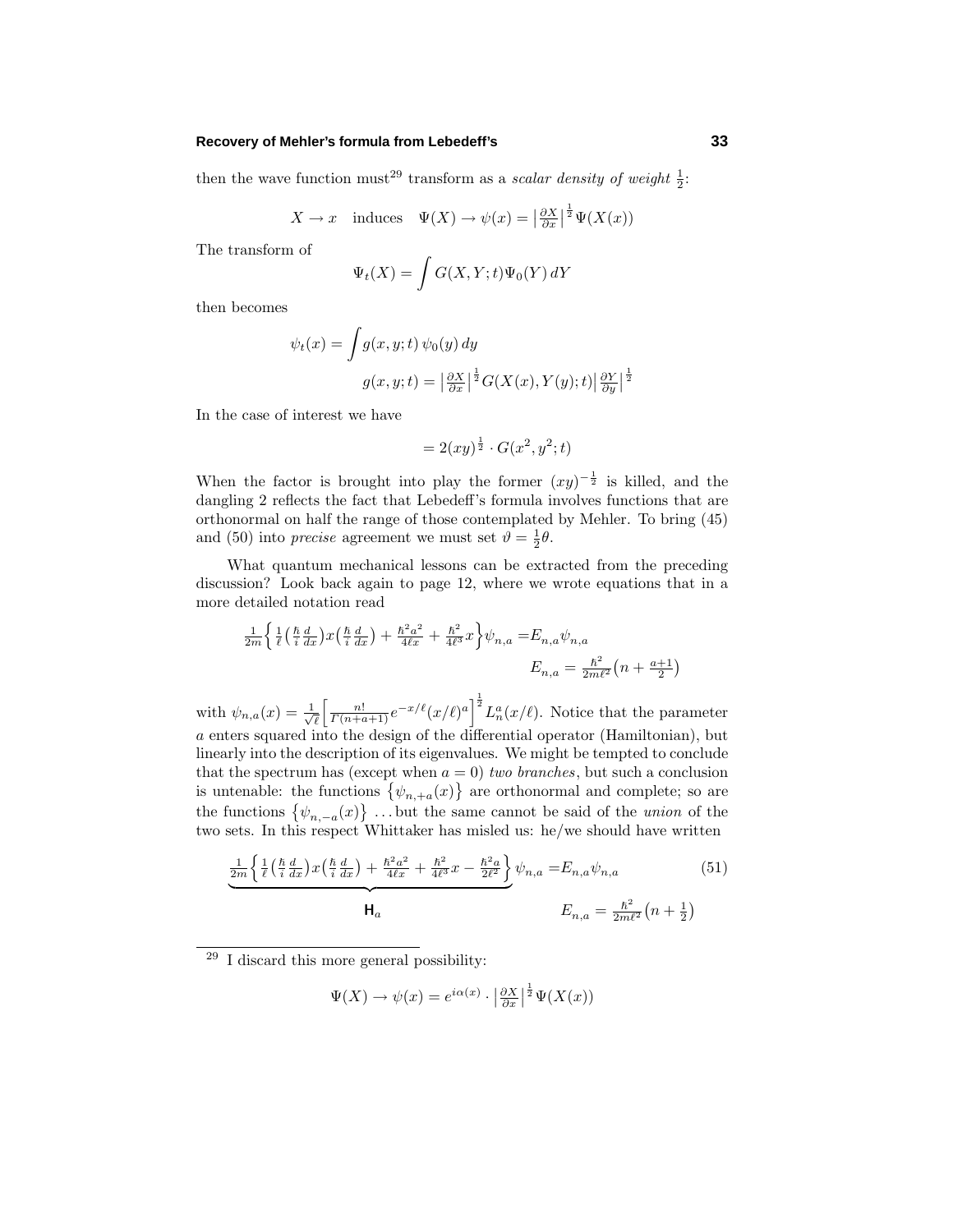The Hamiltonians  $H_{\pm a}$  then refer to distinct physical systems, and we are deprived of any reason to conflate their spectra. Moreover,

$$
E_{n,a} = \frac{\hbar^2}{2m\ell^2} \left( n + \frac{1}{2} \right) \quad \longrightarrow \quad \hbar \omega \left( n + \frac{1}{2} \right) \quad \text{if we set } \ell = \sqrt{\frac{2m\omega}{\hbar}}
$$

The eigenvalues have become *a*-independent: *each* of the distinct systems  $H_a$ is spectrally identical to a harmonic oscillator.<sup>30</sup>

Taking  $H_a$  to be defined by (51), we have

$$
\frac{\partial}{\partial t} |\psi|^2 = \frac{1}{i\hbar} \left\{ \psi^* \left[ \frac{1}{2m\ell} \left( \frac{\hbar}{i} \frac{\partial}{\partial x} \right) x \left( \frac{\hbar}{i} \frac{\partial}{\partial x} \right) \psi \right] - \psi \left[ \frac{1}{2m\ell} \left( \frac{\hbar}{i} \frac{\partial}{\partial x} \right) x \left( \frac{\hbar}{i} \frac{\partial}{\partial x} \right) \psi^* \right] \right\}
$$
\n
$$
= i \frac{\hbar}{2m\ell} \left\{ \psi^* \left( \frac{\partial}{\partial x} \right) x \left( \frac{\partial}{\partial x} \right) \psi - \psi \left( \frac{\partial}{\partial x} \right) x \left( \frac{\partial}{\partial x} \right) \psi^* \right\}
$$
\n
$$
= i \frac{\hbar}{2m\ell} \left\{ \left( \frac{\partial}{\partial x} \right) \psi^* x \left( \frac{\partial}{\partial x} \right) \psi - \psi_x^* x \psi_x - \left( \frac{\partial}{\partial x} \right) \psi x \left( \frac{\partial}{\partial x} \right) \psi^* + \psi_x x \psi_x^* \right\}
$$
\n
$$
= -\frac{\partial}{\partial x} \left\{ i \frac{\hbar}{2m\ell} \left[ \psi x \psi_x^* - \psi^* x \psi_x \right] \right\}
$$

according to which probability current should in this context be defined

$$
J(x,t) \equiv i\frac{\hbar}{2m\ell} \left[ \psi \, x \, \psi_x^* - \psi^* \, x \, \psi_x \right]
$$

If *x* is allowed to range on  $(0, \infty)$  then we must require it to be the case for all

$$
\psi_a(x) = \sum_{k=0}^{\infty} c_k \psi_{k,a}(x)
$$

that  $J(0,t) = J(\infty, t) = 0$  (all *t*). Which bring me to the point of this seeming digression: The normalized wave functions  $\psi_{n,a}(x)$  behave unexceptionably (see Figures 4 & 5) as  $x \to \infty$ , but near the origin display (at least in the cases  $a = -\frac{1}{2}$  and  $a = 0$ ) properties that we might naively dismiss as "unacceptable." We notice, however, that

$$
J(x,t) = \sum_{j,k} \text{(function of } t) \cdot \left[ \psi_{j,a} x \partial_x \psi_{k,a} - \psi_{k,a} x \partial_x \psi_{j,a} \right]
$$

*Mathematica* reports that as we approach the origin

 $^{30}\,$  Had Whittaker himself adopted such a viewpoint he would have been to this trivial *variant* of Lebedeff's  $(45)_a$ :

$$
\sum_{n=0}^{\infty} e^{-i(n+\frac{1}{2})\theta} \frac{n!}{\Gamma(n+a+1)} e^{-\frac{1}{2}(X+Y)} (XY)^{\frac{a}{2}} L_n^a(X) L_n^a(Y)
$$
\n
$$
= e^{i\frac{1}{2}a\theta} \cdot \frac{e^{-\frac{1}{2}i\pi a}}{2i\sin\frac{1}{2}\theta} \exp\left\{i\frac{X+Y}{2}\cot\frac{1}{2}\theta\right\} \cdot J_a\left(\frac{\sqrt{XY}}{\sin\frac{1}{2}\theta}\right)
$$
\n(45)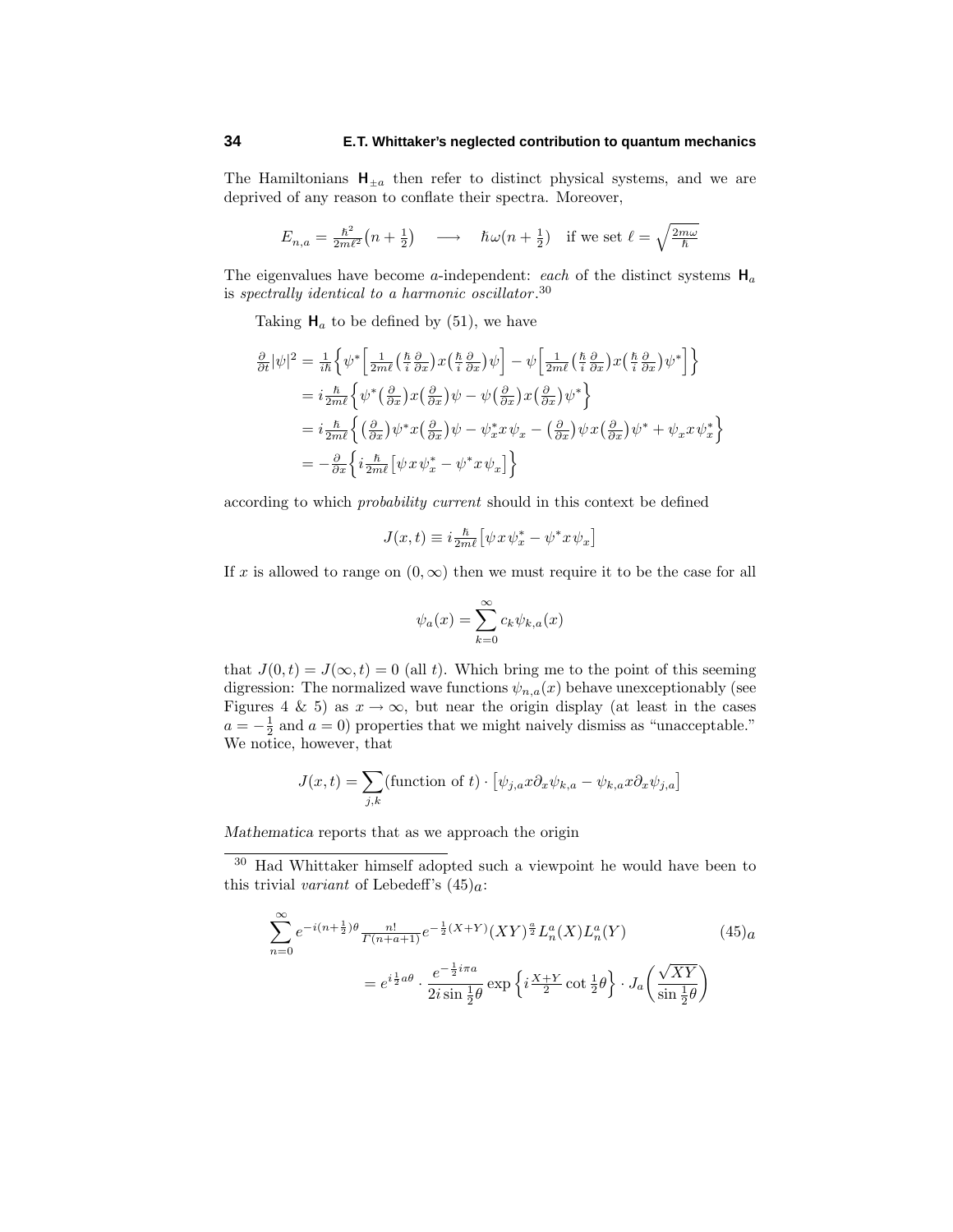

FIGURE 4: Normalized eigenfunctions  $\psi_{n,a}(x)$  with  $n = 0, 1, 2, 3, 4$ . At top  $a = -\frac{1}{2}$ ; in the middle  $a = 0$ ; at bottom  $a = +\frac{1}{2}$ . It is clear that in all cases  $\psi_{n,a}(\infty)=0$ , but behavior in the limit  $x \downarrow 0$ remains obscure: see Figure 5.

|  | [etc.] $\downarrow$ 0 as $x^{\frac{1}{2}}$ in the case $a = -\frac{1}{2}$ |
|--|---------------------------------------------------------------------------|
|  | [etc.] $\downarrow$ 0 as $x^{\frac{2}{2}}$ in the case $a = 0$            |
|  | [etc.] $\downarrow$ 0 as $x^{\frac{3}{2}}$ in the case $a = +\frac{1}{2}$ |

So the "surprising boundary conditions at the origin" do in fact appear to pose no physical problem. The situation is, however, more complicated than that *...* as will soon emerge.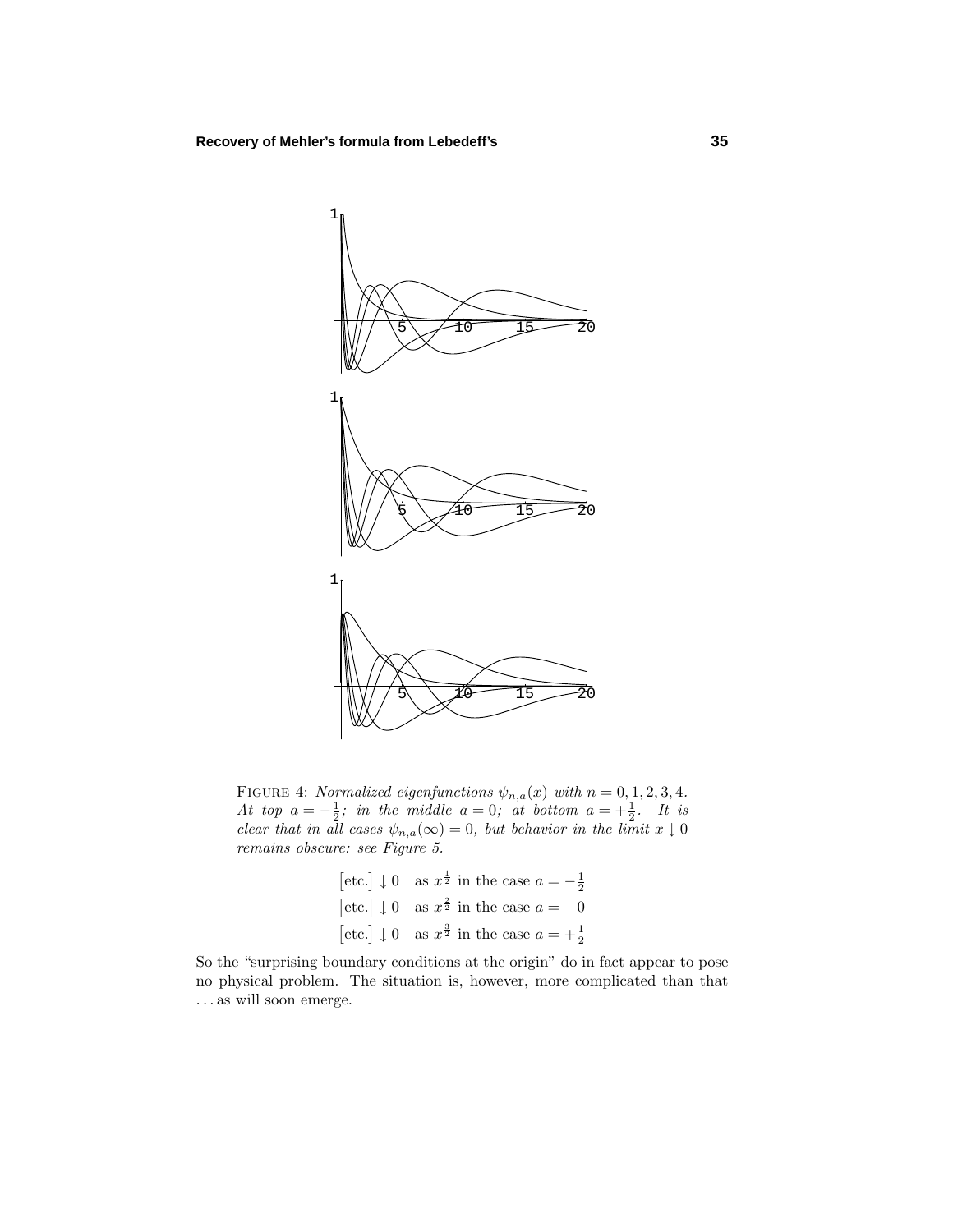

FIGURE 5: Expanded view of Figure 4. As  $x \downarrow 0$  the functions

$$
\psi_{n,-\frac{1}{2}}(x) \to \infty \quad as \ x^{-\frac{1}{4}}
$$
  

$$
\psi_{n,0}(x) \to 1
$$
  

$$
\psi_{n,+\frac{1}{2}}(x) \to 0 \quad as \ x^{+\frac{1}{4}}
$$

**Matrix representation of the results in hand.** Valuable insight can be gained from looking to the matrix representation of results achieved in preceding sections. We take as our point of departure the equation

$$
\left\{ \left( \frac{1}{i} \frac{d}{dz} \right) z \left( \frac{1}{i} \frac{d}{dz} \right) + \frac{a^2}{4z} + \frac{1}{4} z - \frac{a}{2} \right\} \psi_{n,a} = \left( n + \frac{1}{2} \right) \psi_{n,a} \tag{52}
$$

obtained from multiplying (51) by  $\frac{\hbar^2}{2m\ell^2}$  and writing  $z = x/\ell$ . All the labor is entrusted to *Mathematica*: we (see again (22)) define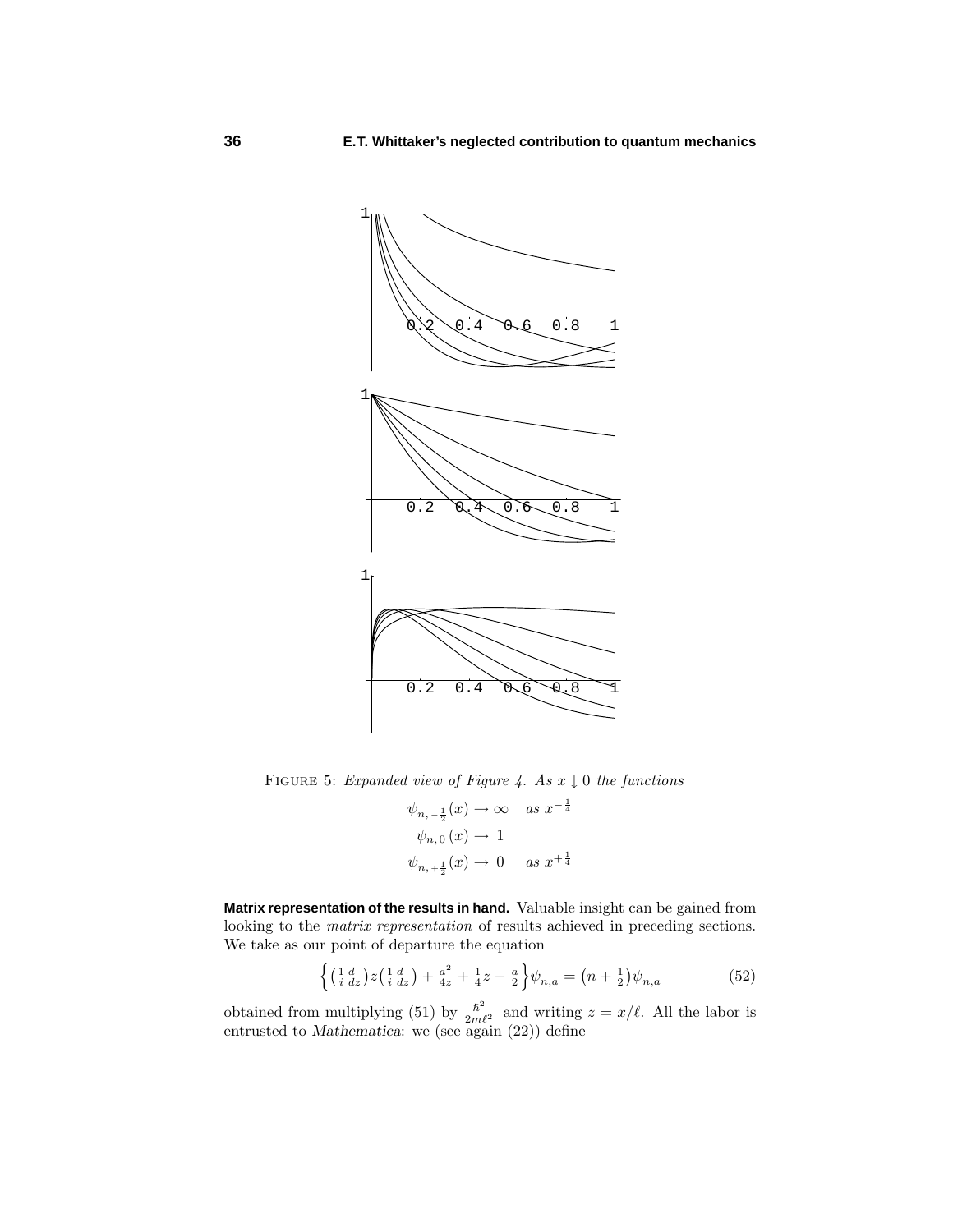## **Matrix representation 37**

$$
f[z_-,n_-,a_-] := \left[\frac{\texttt{Gamma}[n+1]}{\texttt{Gamma}[n+1+a]} \texttt{Exp}[-z] z^a\right]^{\frac{1}{2}} \texttt{Laguerrel}[n,a,z]
$$

and examine expressions of the design

$$
\mathbb{M}_a = \|M_{mn,a}\|
$$
  

$$
M_{mn,a} \equiv \int_0^\infty f[z,m,a] \mathbf{M} f[z,n,a] dz
$$

in the cases  $a = 0$ ,  $a = \pm \frac{1}{2}$ . The operators recommended to our attention by (52) are

| $\mathbf{Q} \equiv -\partial_z z \partial_z$ | QUADRATIC  |
|----------------------------------------------|------------|
| $R \equiv \frac{1}{4}z^{-1}$                 | RECIPROCAL |
| $L \equiv \frac{1}{4}z$                      | LINEAR     |
| $C \equiv -\frac{1}{2}$                      | CONSTANT   |
| $2$ n $\cdot$<br>$\sim$                      |            |

In this notation  $H_a = Q + a^2 R + L + aC$ .

CASE 
$$
a = 0
$$

Using commands of the form

$$
\int_0^\infty \text{Table[}
$$
\n
$$
\text{Table[Simplify}[-f[z,m,0]\partial_z(z\partial_z f[z,n,0])], \{n,0,4\}], \{m,0,4\}] dz
$$

we obtain

$$
\mathbb{Q} = \frac{1}{4} \begin{pmatrix} 1 & 1 & 0 & 0 & 0 & \cdots \\ 1 & 3 & 2 & 0 & 0 & \cdots \\ 0 & 2 & 5 & 3 & 0 & \cdots \\ 0 & 0 & 3 & 7 & 4 & \cdots \\ 0 & 0 & 0 & 4 & 9 & \cdots \\ \vdots & \vdots & \vdots & \vdots & \vdots & \ddots \end{pmatrix}
$$
  
\n
$$
\mathbb{R} = \text{undefined: matrix elements are non-convergent } \int s
$$
  
\n
$$
\mathbb{L} = \frac{1}{4} \begin{pmatrix} 1 & -1 & 0 & 0 & 0 \\ -1 & 3 & -2 & 0 & 0 \\ 0 & -2 & 5 & -3 & 0 \end{pmatrix} \quad \dots \text{ s and } \text{ is hence for}
$$

$$
\mathbb{L} = \frac{1}{4} \begin{bmatrix} -1 & 3 & -2 & 0 & 0 \\ 0 & -2 & 5 & -3 & 0 \\ 0 & 0 & -3 & 7 & -4 \\ 0 & 0 & 0 & -4 & 9 \end{bmatrix} : \dots \text{s and } \text{ is henceforth understood}
$$

$$
\mathbb{C} = -\frac{1}{2}\mathbb{I}
$$

The implication is that

$$
\mathbb{H}_0 = \mathbb{Q} + a^2 \mathbb{R} + \mathbb{L} + a\mathbb{C}\Big|_{a=0} = \begin{pmatrix} \frac{1}{2} & 0 & 0 & 0 & 0 \\ 0 & \frac{3}{2} & 0 & 0 & 0 \\ 0 & 0 & \frac{5}{2} & 0 & 0 \\ 0 & 0 & 0 & \frac{7}{2} & 0 \\ 0 & 0 & 0 & 0 & \frac{9}{2} \end{pmatrix}
$$

which presents the familiar oscillator spectrum.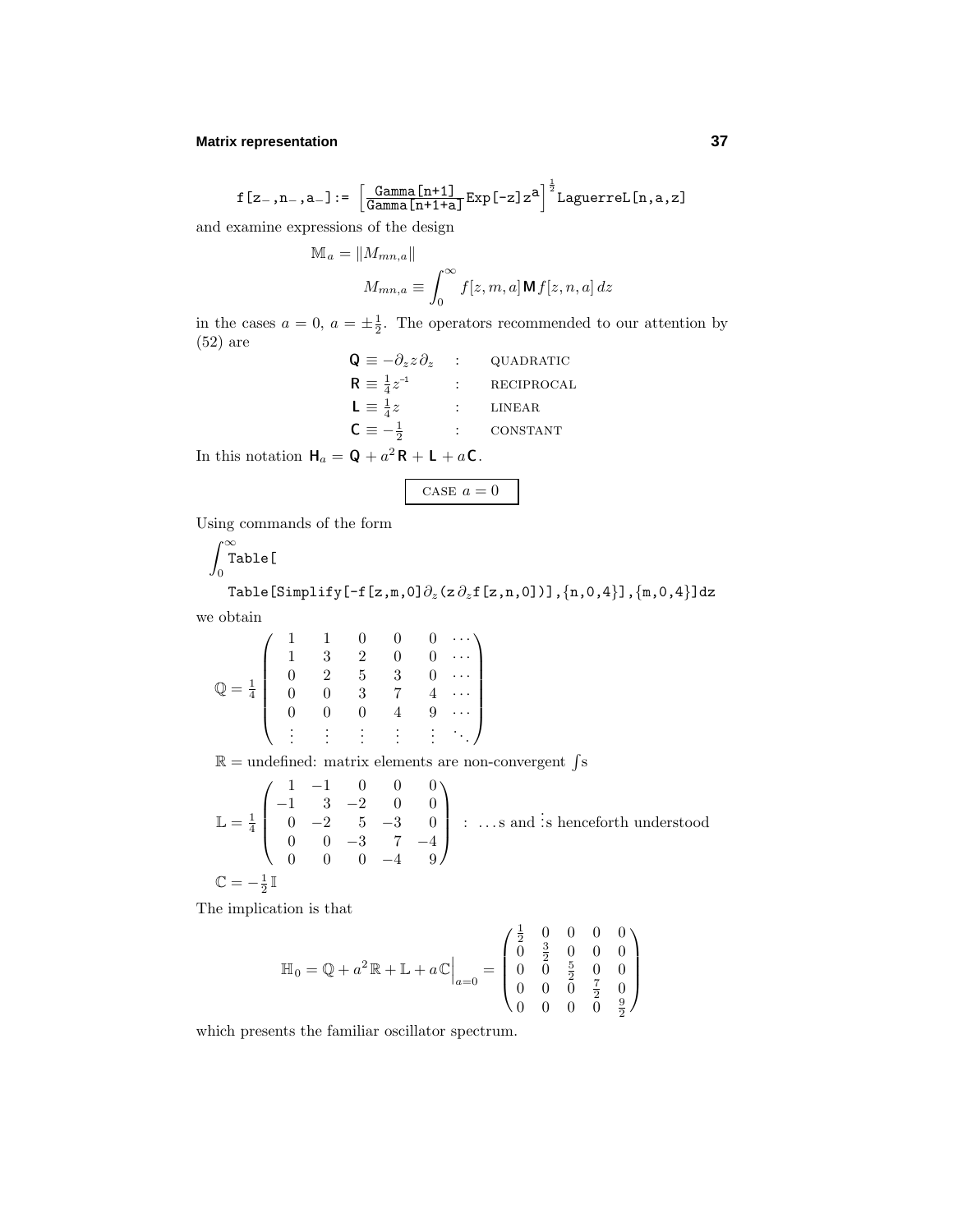$\text{CASE } a = +\frac{1}{2}$ 

Matrix elements turn out to be of the form  $\sqrt{\text{rational}}$ . It is more instructive to display their numerical values: we compute

|                | 0.250000    | 0.204124    | $-0.091287$  | $-0.084515$ | $-0.079682$  |
|----------------|-------------|-------------|--------------|-------------|--------------|
| $\mathbb{Q} =$ | 0.204124    | 0.750000    | 0.447214     | $-0.103510$ | $-0.097590$  |
|                | $-0.091287$ | 0.447214    | 1.250000     | 0.694365    | $-0.109109$  |
|                | $-0.084515$ | $-0.103510$ | 0.694365     | 1.750000    | 0.942809     |
|                | $-0.079682$ | $-0.097590$ | $-0.109109$  | 0.942809    | 2.250000     |
| $\mathbb{R} =$ | 0.500000    | 0.408248    | 0.365148     | 0.338062    | 0.318628     |
|                | 0.408248    | 0.500000    | 0.447214     | 0.414039    | 0.390360     |
|                | 0.365148    | 0.447214    | 0.500000     | 0.462910    | 0.436436     |
|                | 0.338062    | 0.414039    | 0.462910     | 0.500000    | 0.471405     |
|                | 0.318728    | 0.390360    | 0.436436     | 0.471405    | 0.500000/    |
|                |             |             |              |             |              |
|                | 0.375000    | $-0.306186$ | $\Omega$     | ∩           |              |
|                | $-0.306186$ | 0.875000    | $-0.559017$  | 0           | 0            |
| $\mathbb{L} =$ | $\Omega$    | $-0.559017$ | 1.375000     | $-0.810093$ | 0            |
|                | 0           | $\Omega$    | $-0.810093$  | 1.875000    | $-1.060660$  |
|                | 0           |             | $\Omega$     | $-1.060660$ | 2.375000     |
|                | 0.500000    | 0           | $\mathbf{0}$ | $\Omega$    | $\mathbf{0}$ |
|                | 0           | $-0.500000$ | 0            | 0           | 0            |
| $\mathbb{C} =$ | 0           | 0           | $-0.500000$  | 0           | 0            |
|                | 0           | 0           | $\Omega$     | $-0.500000$ | $\theta$     |

The computed implication now is that

$$
\mathbb{H}_{+\frac{1}{2}} = \mathbb{Q} + a^2 \mathbb{R} + \mathbb{L} + a\mathbb{C}\Big|_{a = +\frac{1}{2}} = \begin{pmatrix} \frac{1}{2} & 0 & 0 & 0 & 0 \\ 0 & \frac{3}{2} & 0 & 0 & 0 \\ 0 & 0 & \frac{5}{2} & 0 & 0 \\ 0 & 0 & 0 & \frac{7}{2} & 0 \\ 0 & 0 & 0 & 0 & \frac{9}{2} \end{pmatrix}
$$
  

$$
\text{CASE } a = -\frac{1}{2}
$$

The situation becomes now more interesting: both  $\mathbb Q$  and  $\mathbb R$  are undefined, because the matrix elements in both cases are of the non-convergent form

$$
\int_0^\infty e^{-z} \frac{\text{polynomial}}{z^{3/2}} dz
$$

But if we construct

$$
\mathbb{K} \equiv \mathbb{Q} + \left(-\frac{1}{2}\right)^2 \mathbb{R}
$$

we find that cancellations result in convergent integrals

$$
\int_0^\infty e^{-z} \frac{\text{polynomial}}{z^{1/2}} dz
$$

We obtain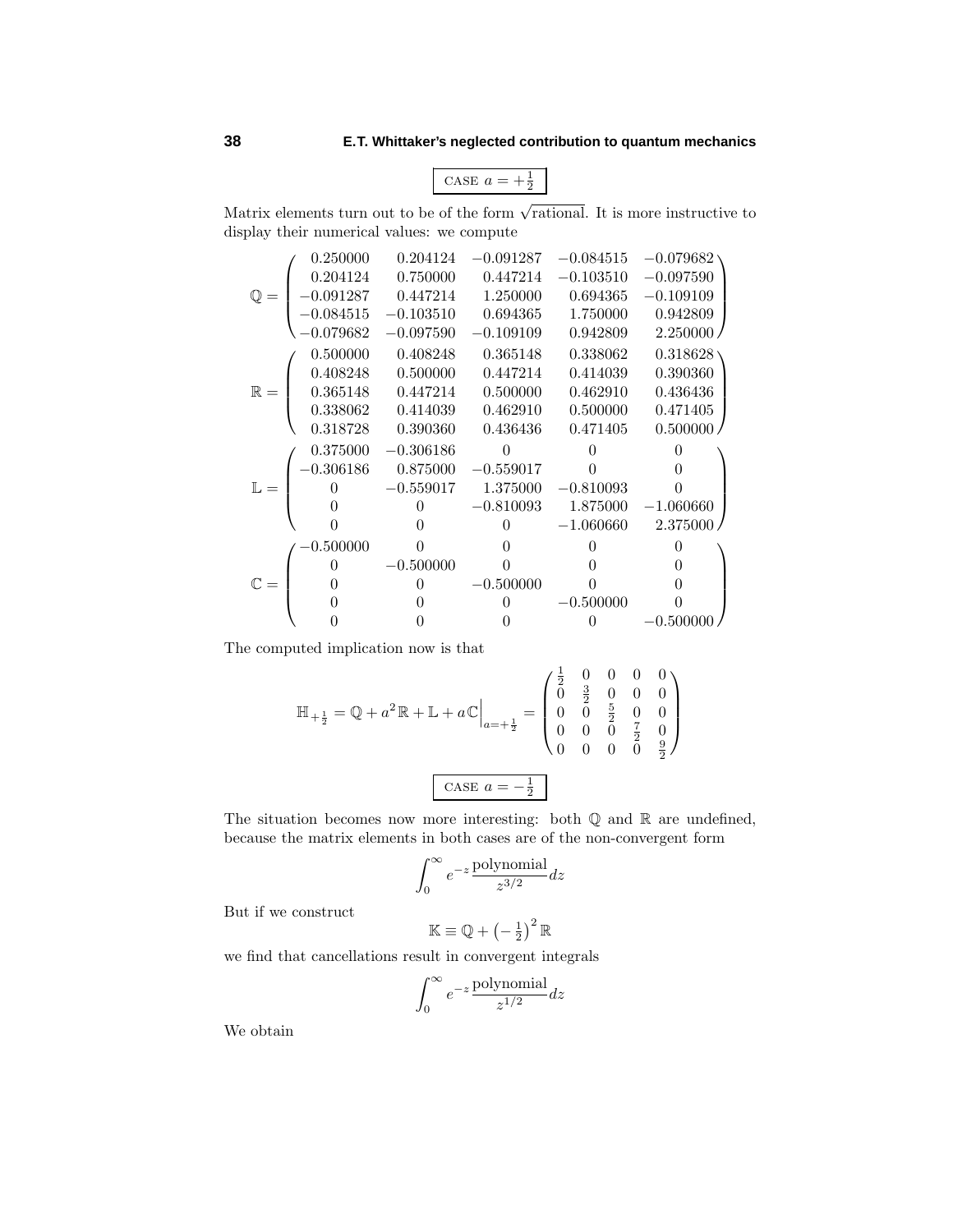## **Matrix representation 39**

$$
\mathbb{K} = \frac{1}{4} \begin{pmatrix} \frac{1}{2} & \frac{\sqrt{1}}{\sqrt{2}} & 0 & 0 & 0 \\ \frac{\sqrt{1}}{\sqrt{2}} & \frac{5}{2} & \frac{\sqrt{6}}{\sqrt{2}} & 0 & 0 \\ 0 & \frac{\sqrt{6}}{\sqrt{2}} & \frac{9}{2} & \frac{\sqrt{15}}{\sqrt{2}} & 0 \\ 0 & 0 & \frac{\sqrt{15}}{\sqrt{2}} & \frac{13}{2} & \frac{\sqrt{28}}{\sqrt{2}} \\ 0 & 0 & 0 & \frac{\sqrt{28}}{\sqrt{2}} & \frac{17}{2} \end{pmatrix}
$$

$$
\mathbb{L} = \frac{1}{4} \begin{pmatrix} \frac{1}{2} & -\frac{\sqrt{1}}{\sqrt{2}} & 0 & 0 & 0 \\ -\frac{\sqrt{1}}{\sqrt{2}} & \frac{5}{2} & -\frac{\sqrt{6}}{\sqrt{2}} & 0 & 0 \\ 0 & -\frac{\sqrt{6}}{\sqrt{2}} & \frac{9}{2} & -\frac{\sqrt{15}}{\sqrt{2}} & 0 \\ 0 & 0 & -\frac{\sqrt{15}}{\sqrt{2}} & \frac{13}{2} & -\frac{\sqrt{28}}{\sqrt{2}} \\ 0 & 0 & 0 & -\frac{\sqrt{28}}{\sqrt{2}} & \frac{17}{2} \end{pmatrix}
$$

$$
\mathbb{C} = -\frac{1}{2}\mathbb{I}
$$

The implication now is that

$$
\mathbb{H}_{-\frac{1}{2}} = \mathbb{K} + \mathbb{L} + a\mathbb{C}\Big|_{a=-\frac{1}{2}} = \begin{pmatrix} \frac{1}{2} & 0 & 0 & 0 & 0 \\ 0 & \frac{3}{2} & 0 & 0 & 0 \\ 0 & 0 & \frac{5}{2} & 0 & 0 \\ 0 & 0 & 0 & \frac{7}{2} & 0 \\ 0 & 0 & 0 & 0 & \frac{9}{2} \end{pmatrix}
$$

CASE 
$$
a = +\frac{1}{2}
$$
, REVIEW

Thus motivated, we compute

$$
\mathbb{K} = \frac{1}{4} \begin{pmatrix} \frac{3}{2} & \frac{\sqrt{3}}{\sqrt{2}} & 0 & 0 & 0 \\ \frac{\sqrt{3}}{\sqrt{2}} & \frac{7}{2} & \frac{\sqrt{10}}{\sqrt{2}} & 0 & 0 \\ 0 & \frac{\sqrt{10}}{\sqrt{2}} & \frac{11}{2} & \frac{\sqrt{21}}{\sqrt{2}} & 0 \\ 0 & 0 & \frac{\sqrt{21}}{\sqrt{2}} & \frac{15}{2} & \frac{\sqrt{36}}{\sqrt{2}} \\ 0 & 0 & 0 & \frac{\sqrt{36}}{\sqrt{2}} & \frac{19}{2} \end{pmatrix}
$$

$$
\mathbb{L} = \frac{1}{4} \begin{pmatrix} \frac{3}{2} & -\frac{\sqrt{3}}{\sqrt{2}} & 0 & 0 & 0 \\ -\frac{\sqrt{3}}{\sqrt{2}} & \frac{7}{2} & -\frac{\sqrt{10}}{\sqrt{2}} & 0 & 0 \\ 0 & -\frac{\sqrt{10}}{\sqrt{2}} & \frac{11}{2} & -\frac{\sqrt{21}}{\sqrt{2}} & 0 \\ 0 & 0 & -\frac{\sqrt{21}}{\sqrt{2}} & \frac{15}{2} & -\frac{\sqrt{36}}{\sqrt{2}} \\ 0 & 0 & 0 & -\frac{\sqrt{36}}{\sqrt{2}} & \frac{19}{2} \end{pmatrix}
$$

$$
\mathbb{C} = -\frac{1}{2}\mathbb{I}
$$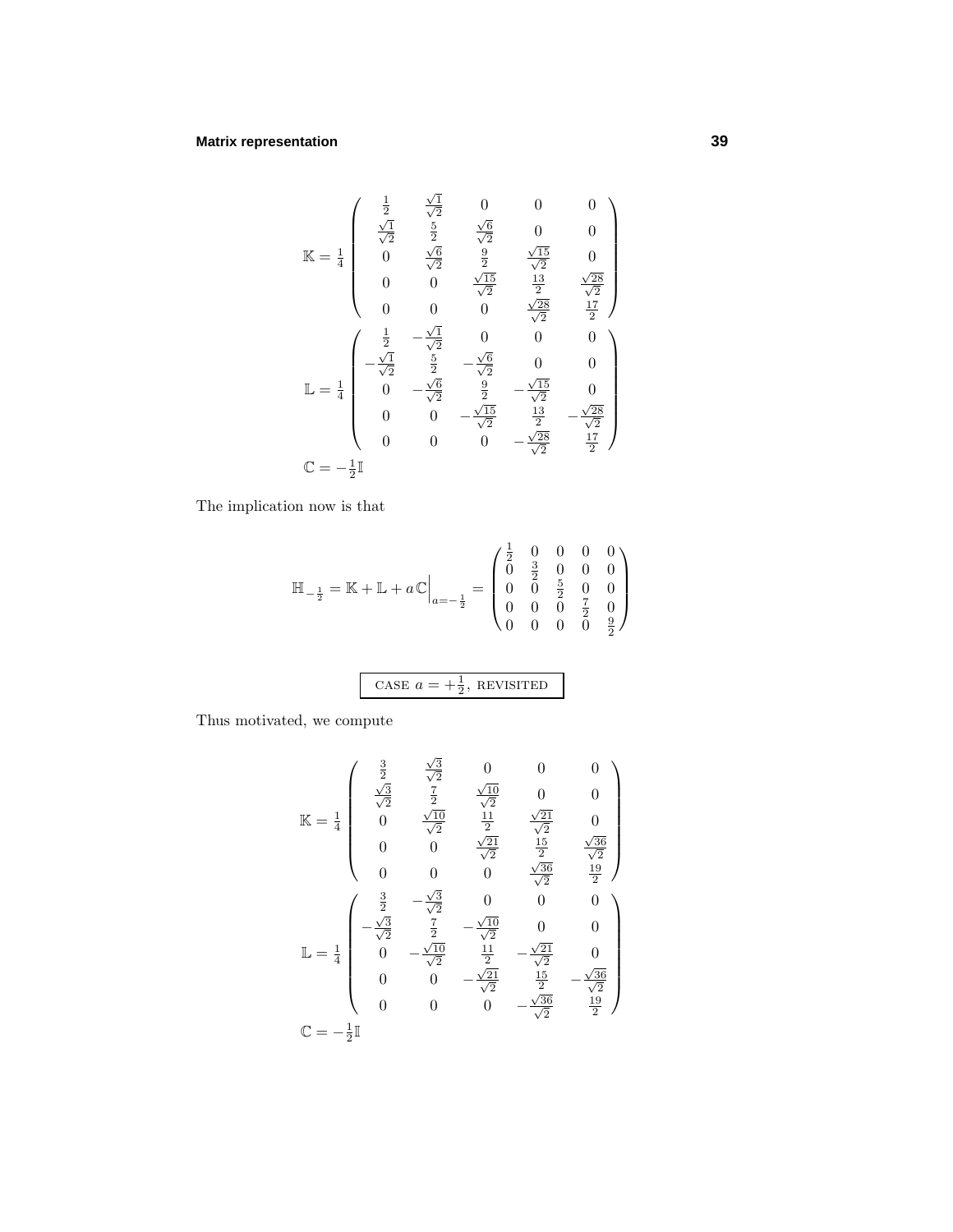which gives back the same result as before, but now more transparently:

$$
\mathbb{H}_{+\frac{1}{2}}=\mathbb{K}+\mathbb{L}+a\mathbb{C}\Big|_{a=+\frac{1}{2}}=\begin{pmatrix}\frac{1}{2} & 0 & 0 & 0 & 0\\ 0 & \frac{3}{2} & 0 & 0 & 0\\ 0 & 0 & \frac{5}{2} & 0 & 0\\ 0 & 0 & 0 & \frac{7}{2} & 0\\ 0 & 0 & 0 & 0 & \frac{9}{2}\end{pmatrix}
$$

The matrices displayed above are replete with patterns that I will not linger to describe explicitly. Each is manifestly hermitian (real symmetric).

The quantum theory of oscillators leads $30$  to matrices

$$
\mathbb{X} = \sqrt{\frac{1}{2}} \begin{pmatrix} 0 & +\sqrt{1} & 0 & 0 & 0 \\ \sqrt{1} & 0 & +\sqrt{2} & 0 & 0 \\ 0 & \sqrt{2} & 0 & +\sqrt{3} & 0 \\ 0 & 0 & \sqrt{3} & 0 & +\sqrt{4} \\ 0 & 0 & 0 & \sqrt{4} & 0 \end{pmatrix}
$$

$$
\mathbb{P} = i\sqrt{\frac{1}{2}} \begin{pmatrix} 0 & -\sqrt{1} & 0 & 0 & 0 \\ \sqrt{1} & 0 & -\sqrt{2} & 0 & 0 \\ 0 & \sqrt{2} & 0 & -\sqrt{3} & 0 \\ 0 & 0 & \sqrt{3} & 0 & -\sqrt{4} \\ 0 & 0 & 0 & \sqrt{4} & 0 \end{pmatrix}
$$

which supply

$$
\mathbb{X}^2 + \mathbb{P}^2 = \begin{pmatrix} 1 & 0 & 0 & 0 & 0 \\ 0 & 3 & 0 & 0 & 0 \\ 0 & 0 & 5 & 0 & 0 \\ 0 & 0 & 0 & 7 & 0 \\ 0 & 0 & 0 & 0 & 5 \end{pmatrix}
$$

$$
\mathbb{X}\mathbb{P} - \mathbb{P}\mathbb{X} = i \begin{pmatrix} 1 & 0 & 0 & 0 & 0 \\ 0 & 1 & 0 & 0 & 0 \\ 0 & 0 & 1 & 0 & 0 \\ 0 & 0 & 0 & 1 & 0 \\ 0 & 0 & 0 & 0 & -4 \end{pmatrix}
$$

The red elements are artifacts of the circumstance that we work here from finite fragments of  $\infty$ -dimensional matrices.

Whittaker draws essentially upon the Schrödinger representation<sup>31</sup>

 $\mathbf{p} = -i\partial_z$ 

of the "momentum operator"—passing over without comment the fact that the latter is specific to Cartesian coordinates. Computation in the present context

 $30$  See ADVANCED QUANTUM TOPICS (2000), Chapter 0, page 24.

<sup>&</sup>lt;sup>31</sup> I have here set  $\hbar/\ell = 1$ .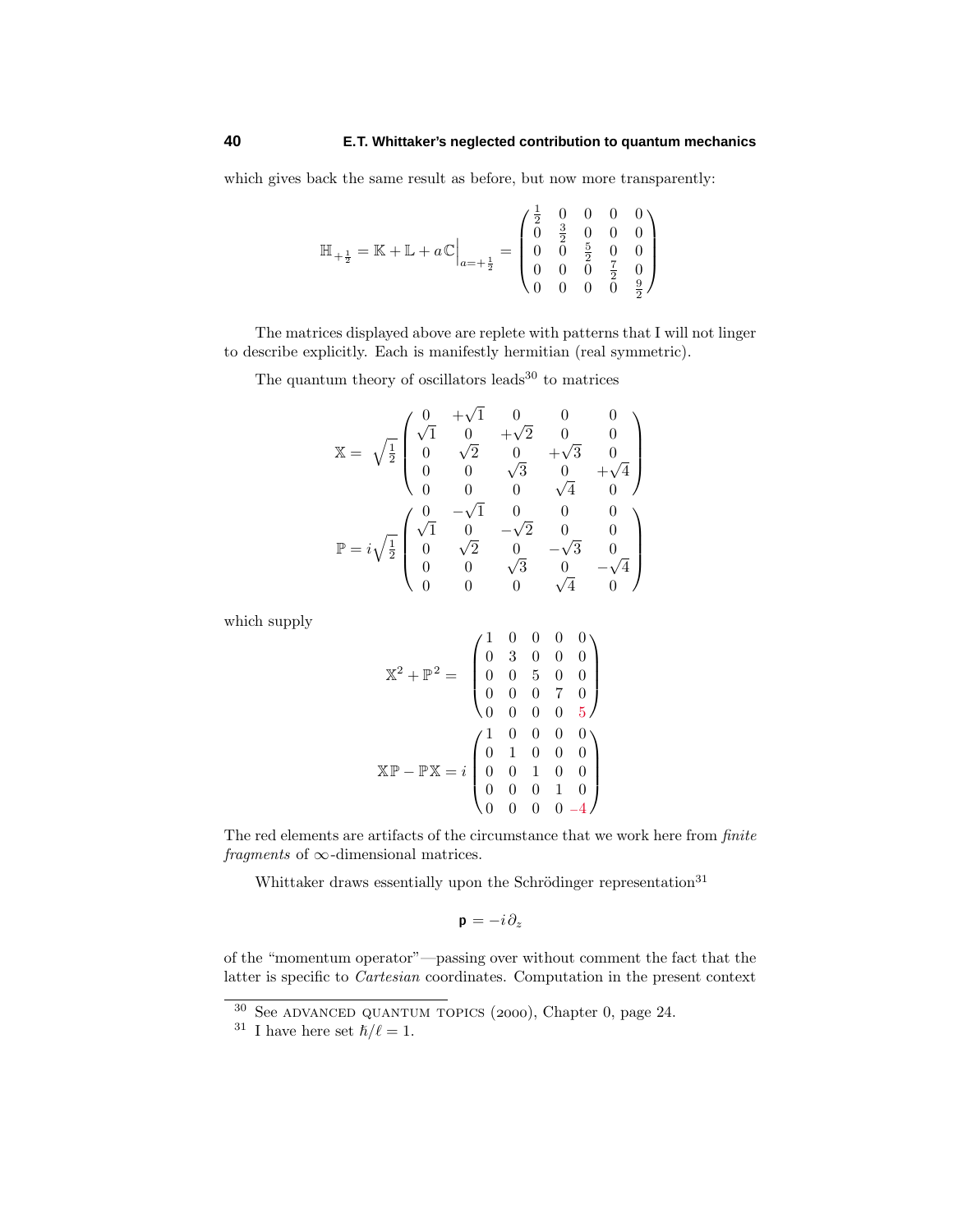## **Matrix representation 41**

supplies in 
$$
\begin{bmatrix} \csc a = 0 \\ \csc a = 0 \end{bmatrix}
$$
  
\n
$$
\mathbb{X} = \begin{pmatrix} 1 & -1 & 0 & 0 & 0 \\ -1 & 3 & -2 & 0 & 0 \\ 0 & -2 & 5 & -3 & 0 \\ 0 & 0 & -3 & 7 & -4 \\ 0 & 0 & 0 & -4 & 9 \end{pmatrix}
$$
\n
$$
\mathbb{P} = i \begin{pmatrix} \frac{1}{2} & 1 & 1 & 1 & 1 \\ 0 & \frac{1}{2} & 1 & 1 & 1 \\ 0 & 0 & \frac{1}{2} & 1 & 1 \\ 0 & 0 & 0 & \frac{1}{2} & 1 \\ 0 & 0 & 0 & 0 & \frac{1}{2} \end{pmatrix} : non-hermitian!
$$

Define

$$
\tilde{\mathbb{P}} \equiv \text{hermitian part of } \mathbb{P} = i\frac{1}{2} \begin{pmatrix} 0 & 1 & 1 & 1 & 1 \\ -1 & 0 & 1 & 1 & 1 \\ -1 & -1 & 0 & 1 & 1 \\ -1 & -1 & -1 & 0 & 1 \\ -1 & -1 & -1 & -1 & 0 \end{pmatrix}
$$

and obtain

$$
\mathbb{X}\tilde{\mathbb{P}} - \tilde{\mathbb{P}}\mathbb{X} = i \begin{pmatrix} 1 & 0 & 0 & 0 & -\frac{5}{2} \\ 0 & 1 & 0 & 0 & -\frac{5}{2} \\ 0 & 0 & 1 & 0 & -\frac{5}{2} \\ 0 & 0 & 0 & 1 & -\frac{5}{2} \\ -\frac{5}{2} & -\frac{5}{2} & -\frac{5}{2} & -\frac{5}{2} & -4 \end{pmatrix}
$$

In the CASE  $a = +\frac{1}{2}$  we obtain

$$
\mathbb{X} = \begin{pmatrix}\n1.50000 & -1.22474 & 0 & 0 & 0 \\
-1.22474 & 3.50000 & -2.23607 & 0 & 0 \\
0 & -2.23607 & 5.50000 & -3.24037 & 0 \\
0 & 0 & -3.24037 & 7.50000 & -4.24264 \\
0 & 0 & 0 & -4.24264 & 9.50000\n\end{pmatrix}
$$
\n
$$
\mathbb{P} = i \begin{pmatrix}\n0 & 0.40825 & 0.36515 & 0.33806 & 0.31873 \\
-0.40825 & 0 & 0.44721 & 0.41404 & 0.39036 \\
-0.36515 & -0.44721 & 0 & 0.46291 & 0.43644 \\
-0.33806 & -0.41404 & -0.46291 & 0 & 0.47141 \\
-0.31873 & -0.39036 & -0.43644 & -0.47141 & 0\n\end{pmatrix}
$$
\n
$$
\mathbb{X} \mathbb{P} - \mathbb{P} \mathbb{X} = i \begin{pmatrix}\n1 & \sim 10^{-16} & \sim 10^{-16} & \sim 10^{-16} & -1.59364 \\
\sim 10^{-16} & 1 & \sim 10^{-16} & \sim 10^{-16} & -1.95180 \\
\sim 10^{-16} & \sim 10^{-16} & 1 & \sim 10^{-16} & -2.18218 \\
\sim 10^{-16} & \sim 10^{-16} & \sim 10^{-16} & 1 & -2.35702\n\end{pmatrix}
$$

−1*.*59364 −1*.*95180 −2*.*18218 −2*.*35702 −4

 $\setminus$ 

 $\Bigg\}$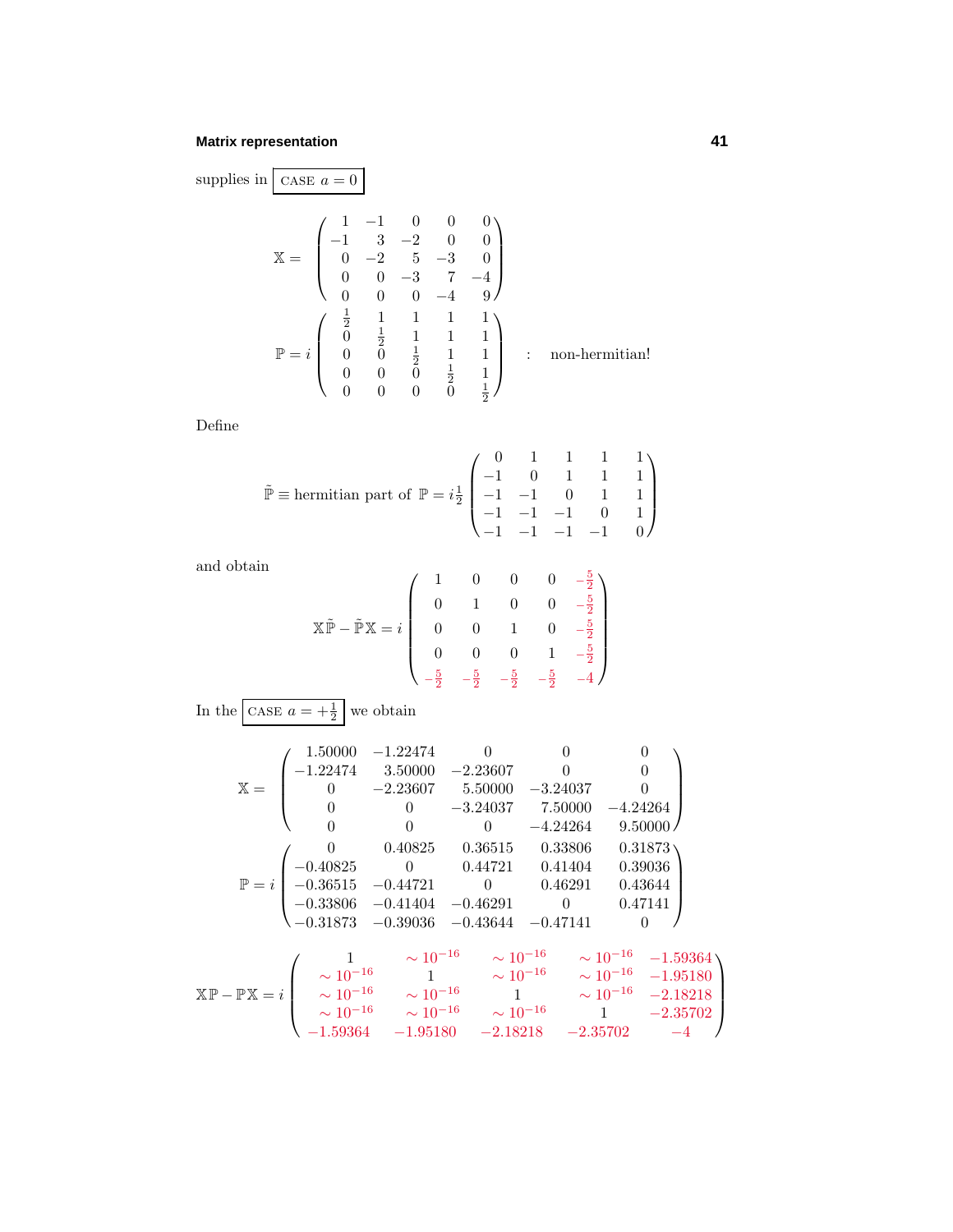Look finally to the  $\boxed{\text{CASE } a = -\frac{1}{2}}$ , where it is known already that

$$
\mathbb{X} = \begin{pmatrix} \frac{1}{2} & -\frac{\sqrt{1}}{\sqrt{2}} & 0 & 0 & 0 \\ -\frac{\sqrt{1}}{\sqrt{2}} & \frac{5}{2} & -\frac{\sqrt{6}}{\sqrt{2}} & 0 & 0 \\ 0 & -\frac{\sqrt{6}}{\sqrt{2}} & \frac{9}{2} & -\frac{\sqrt{15}}{\sqrt{2}} & 0 \\ 0 & 0 & -\frac{\sqrt{15}}{\sqrt{2}} & \frac{13}{2} & -\frac{\sqrt{28}}{\sqrt{2}} \\ 0 & 0 & 0 & -\frac{\sqrt{28}}{\sqrt{2}} & \frac{17}{2} \end{pmatrix}
$$

but where we discover that

 ${\mathbb P}$  is undefined

because its matrix elements present integrals of the non-convergent design

$$
\int_0^\infty e^{-z} \frac{\text{constant}}{z^{3/2}} dz + \text{non-pathological terms}
$$

The discovered facts that

$$
\mathbb{P} \text{ is } \begin{cases} \text{hermitian in the case } a = +\frac{1}{2}, \text{ but} \\ \frac{\text{non-hermitian in the case } a = 0 \text{ and} \\ \frac{\text{undefined in the case } a = -\frac{1}{2} \end{cases}
$$

can be traced to the behavior of the wave functions  $\psi_{n,a}(x)$  near the boundary point  $x = 0$ , as illustrated in Figure 5.

That Schödinger's  $\mathbf{p} \equiv \frac{\hbar}{i} \partial_x$  is <u>sometimes not self-adjoint</u> with respect to otherwise admissible wavefunctions is an elementary fact, but a fact too seldom noted. The trivial argument: an integration-by-parts gives

$$
\int_{\alpha}^{\beta} u^*(-i\partial_x v) dx = \int_{\alpha}^{\beta} (-i\partial_x u)^* v dx - i(u^*v) \Big|_{\alpha}^{\beta}
$$

and

self-adjointness requires 
$$
(u^*v)\Big|_{\alpha}^{\beta} = 0
$$

In the context at hand (where we can drop the <sup>∗</sup>'s) we however have

$$
\psi_{m,a}(z)\psi_{n,a}(z)\Big|_0^\infty = -\psi_{m,a}(0)\psi_{n,a}(0) = \begin{cases} 0 & \text{if } a = +\frac{1}{2} \\ 1 & \text{if } a = 0 \\ \infty & \text{if } a = -\frac{1}{2} \end{cases}
$$

The problem here touched upon was taken up in the early/mid-1960s by physicists and mathematicians associated with Joseph Hirschfelder, a theoretical chemist who took his initial motivation from problems encountered